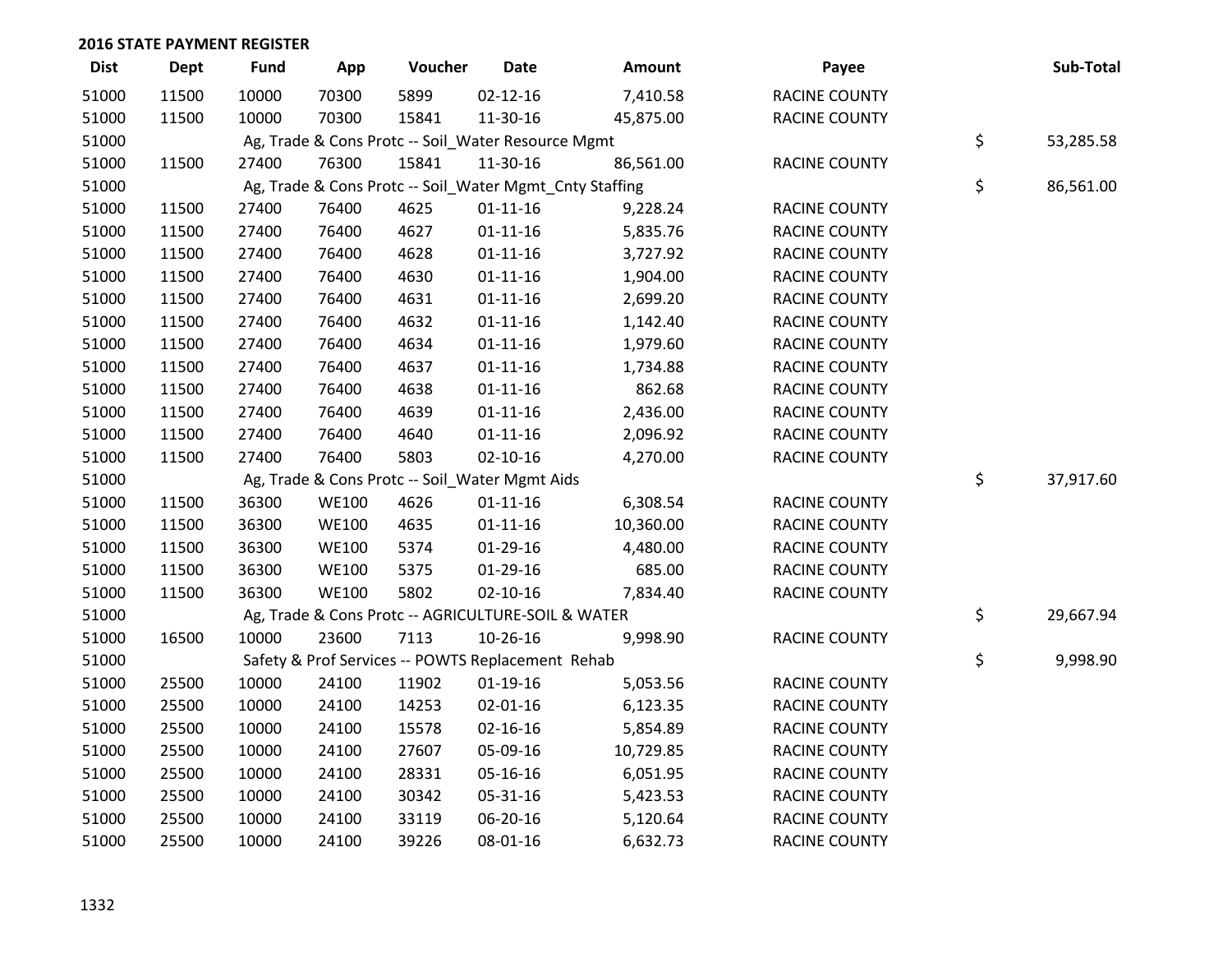| <b>Dist</b> | <b>Dept</b> | <b>Fund</b> | App   | Voucher                                             | <b>Date</b>    | Amount       | Payee                | Sub-Total          |
|-------------|-------------|-------------|-------|-----------------------------------------------------|----------------|--------------|----------------------|--------------------|
| 51000       | 25500       | 10000       | 24100 | 43067                                               | 08-29-16       | 7,469.52     | <b>RACINE COUNTY</b> |                    |
| 51000       | 25500       | 10000       | 24100 | 45416                                               | 09-26-16       | 6,315.84     | <b>RACINE COUNTY</b> |                    |
| 51000       | 25500       | 10000       | 24100 | 50485                                               | 10-24-16       | 5,698.56     | RACINE COUNTY        |                    |
| 51000       | 25500       | 10000       | 24100 | 53057                                               | $11 - 21 - 16$ | 1,599.36     | RACINE COUNTY        |                    |
| 51000       | 25500       | 10000       | 24100 | 54937                                               | 11-28-16       | 2,802.60     | <b>RACINE COUNTY</b> |                    |
| 51000       | 25500       | 10000       | 24100 | 57383                                               | 12-19-16       | 5,094.36     | RACINE COUNTY        |                    |
| 51000       |             |             |       | Public Instruction -- Federal aids, local aid       |                |              |                      | \$<br>79,970.74    |
| 51000       | 37000       | 21200       | 38100 | 38740                                               | 03-30-16       | 8,739.03     | RACINE COUNTY        |                    |
| 51000       |             |             |       | Natural Resources -- GPO -federal funds             |                |              |                      | \$<br>8,739.03     |
| 51000       | 37000       | 21200       | 55000 | 38740                                               | 03-30-16       | 30,280.74    | <b>RACINE COUNTY</b> |                    |
| 51000       |             |             |       | Natural Resources -- Enf A - boating enforcement    |                |              |                      | \$<br>30,280.74    |
| 51000       | 37000       | 21200       | 57400 | 89414                                               | 09-07-16       | 36,884.12    | RACINE COUNTY        |                    |
| 51000       |             |             |       | Natural Resources -- RA- cnty snow trail & area aid |                |              |                      | \$<br>36,884.12    |
| 51000       | 39500       | 21100       | 16700 | 38539                                               | 10-18-16       | 13,488.06    | <b>RACINE COUNTY</b> |                    |
| 51000       | 39500       | 21100       | 16700 | 43339                                               | 10-28-16       | 11,814.15    | RACINE COUNTY        |                    |
| 51000       | 39500       | 21100       | 16700 | 50437                                               | $11 - 14 - 16$ | 14,957.83    | <b>RACINE COUNTY</b> |                    |
| 51000       |             |             |       | Transportation -- Eldly&Dsbl Cap Aidsf              |                |              |                      | \$<br>40,260.04    |
| 51000       | 39500       | 21100       | 18500 | 45034                                               | 11-30-16       | 6,935.80     | RACINE COUNTY        |                    |
| 51000       | 39500       | 21100       | 18500 | 58187                                               | 12-05-16       | 7,426.56     | <b>RACINE COUNTY</b> |                    |
| 51000       | 39500       | 21100       | 18500 | 58229                                               | 12-05-16       | 5,392.29     | <b>RACINE COUNTY</b> |                    |
| 51000       | 39500       | 21100       | 18500 | 58270                                               | 12-05-16       | 5,627.45     | RACINE COUNTY        |                    |
| 51000       | 39500       | 21100       | 18500 | 58271                                               | 12-05-16       | 10,369.83    | <b>RACINE COUNTY</b> |                    |
| 51000       | 39500       | 21100       | 18500 | 58307                                               | 12-05-16       | 7,051.38     | RACINE COUNTY        |                    |
| 51000       | 39500       | 21100       | 18500 | 60485                                               | 12-12-16       | 417.87       | <b>RACINE COUNTY</b> |                    |
| 51000       | 39500       | 21100       | 18500 | 60574                                               | 12-12-16       | 4,404.86     | <b>RACINE COUNTY</b> |                    |
| 51000       | 39500       | 21100       | 18500 | 60608                                               | 12-13-16       | 5,720.90     | <b>RACINE COUNTY</b> |                    |
| 51000       | 39500       | 21100       | 18500 | 63824                                               | 12-22-16       | 5,319.46     | RACINE COUNTY        |                    |
| 51000       | 39500       | 21100       | 18500 | 63856                                               | 12-22-16       | 5,014.43     | RACINE COUNTY        |                    |
| 51000       | 39500       | 21100       | 18500 | 63876                                               | 12-22-16       | 7,219.50     | RACINE COUNTY        |                    |
| 51000       | 39500       | 21100       | 18500 | 63899                                               | 12-22-16       | 14,497.34    | <b>RACINE COUNTY</b> |                    |
| 51000       |             |             |       | Transportation -- Hwy Sfty Loc Aid Ffd              |                |              |                      | \$<br>85,397.67    |
| 51000       | 39500       | 21100       | 19000 | 160                                                 | 07-05-16       | 1,160,873.88 | <b>RACINE COUNTY</b> |                    |
| 51000       | 39500       | 21100       | 19000 | 29114                                               | 10-03-16       | 580,436.95   | <b>RACINE COUNTY</b> |                    |
| 51000       |             |             |       | Transportation -- Trans Aids To Co.-Sf              |                |              |                      | \$<br>1,741,310.83 |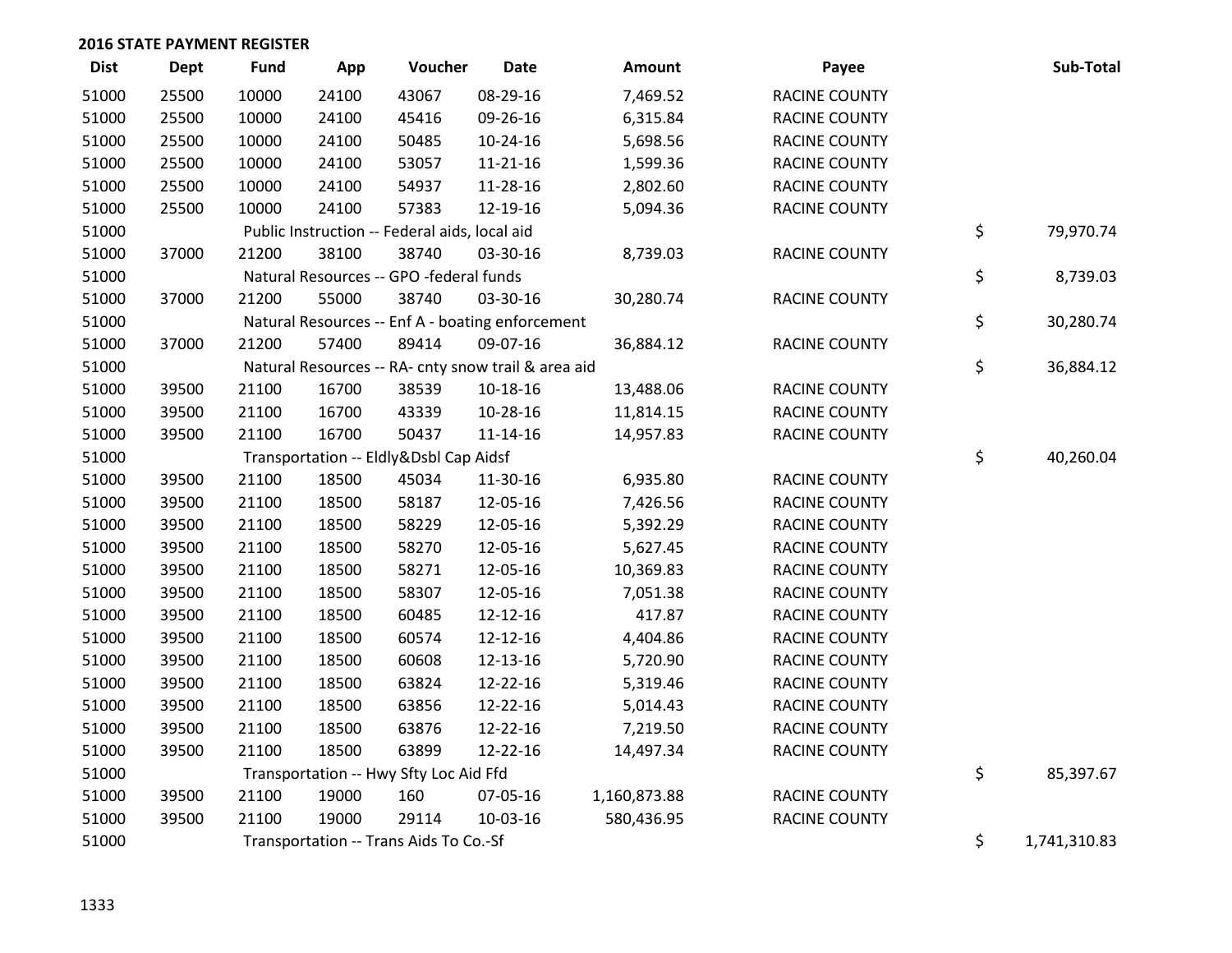| <b>Dist</b> | <b>Dept</b> | <b>Fund</b> | App   | Voucher                                       | <b>Date</b>    | Amount     | Payee                   | Sub-Total        |
|-------------|-------------|-------------|-------|-----------------------------------------------|----------------|------------|-------------------------|------------------|
| 51000       | 39500       | 21100       | 16700 | 73021                                         | 02-08-16       | 10,912.02  | <b>RACINE CO</b>        |                  |
| 51000       |             |             |       | Transportation -- Eldly&Dsbl Cap Aidsf        |                |            |                         | \$<br>10,912.02  |
| 51000       | 39500       | 21100       | 16800 | 88051                                         | 05-06-16       | 439,347.00 | <b>COUNTY OF RACINE</b> |                  |
| 51000       |             |             |       | Transportation -- Eldly&Disa Co/Aid Sf        |                |            |                         | \$<br>439,347.00 |
| 51000       | 39500       | 21100       | 18500 | 71726                                         | $01 - 22 - 16$ | 980.81     | TREAS RACINE CO         |                  |
| 51000       | 39500       | 21100       | 18500 | 71726                                         | $01 - 22 - 16$ | 989.86     | TREAS RACINE CO         |                  |
| 51000       | 39500       | 21100       | 18500 | 73719                                         | $02 - 16 - 16$ | 867.14     | TREAS RACINE CO         |                  |
| 51000       | 39500       | 21100       | 18500 | 73719                                         | $02 - 16 - 16$ | 1,076.89   | TREAS RACINE CO         |                  |
| 51000       | 39500       | 21100       | 18500 | 73719                                         | 02-16-16       | 1,341.28   | TREAS RACINE CO         |                  |
| 51000       | 39500       | 21100       | 18500 | 73719                                         | $02 - 16 - 16$ | 1,769.43   | TREAS RACINE CO         |                  |
| 51000       | 39500       | 21100       | 18500 | 74804                                         | $02 - 25 - 16$ | 2,658.75   | TREAS RACINE CO         |                  |
| 51000       | 39500       | 21100       | 18500 | 76347                                         | 03-14-16       | 3,114.15   | TREAS RACINE CO         |                  |
| 51000       | 39500       | 21100       | 18500 | 79423                                         | 04-18-16       | 2,359.24   | TREAS RACINE CO         |                  |
| 51000       | 39500       | 21100       | 18500 | 80664                                         | 05-02-16       | 3,555.04   | TREAS RACINE CO         |                  |
| 51000       | 39500       | 21100       | 18500 | 82839                                         | 05-25-16       | 1,011.71   | TREAS RACINE CO         |                  |
| 51000       | 39500       | 21100       | 18500 | 82839                                         | 05-25-16       | 1,366.31   | TREAS RACINE CO         |                  |
| 51000       | 39500       | 21100       | 18500 | 82839                                         | 05-25-16       | 2,457.67   | TREAS RACINE CO         |                  |
| 51000       | 39500       | 21100       | 18500 | 82839                                         | 05-25-16       | 3,923.10   | TREAS RACINE CO         |                  |
| 51000       | 39500       | 21100       | 18500 | 83488                                         | 06-03-16       | 982.81     | TREAS RACINE CO         |                  |
| 51000       | 39500       | 21100       | 18500 | 84266                                         | 06-13-16       | 4,775.09   | TREAS RACINE CO         |                  |
| 51000       | 39500       | 21100       | 18500 | 84266                                         | 06-13-16       | 5,840.27   | TREAS RACINE CO         |                  |
| 51000       | 39500       | 21100       | 18500 | 85959                                         | 06-29-16       | 4,528.90   | TREAS RACINE CO         |                  |
| 51000       | 39500       | 21100       | 18500 | 87258                                         | $07-14-16$     | 3,170.44   | TREAS RACINE CO         |                  |
| 51000       | 39500       | 21100       | 18500 | 87258                                         | $07-14-16$     | 6,288.26   | TREAS RACINE CO         |                  |
| 51000       | 39500       | 21100       | 18500 | 88124                                         | 07-19-16       | 6,689.21   | TREAS RACINE CO         |                  |
| 51000       | 39500       | 21100       | 18500 | 88124                                         | 07-19-16       | 7,336.85   | TREAS RACINE CO         |                  |
| 51000       |             |             |       | Transportation -- Hwy Sfty Loc Aid Ffd        |                |            |                         | \$<br>67,083.21  |
| 51000       | 39500       | 21100       | 19000 | 74051                                         | 01-04-16       | 580,436.94 | <b>COUNTY OF RACINE</b> |                  |
| 51000       |             |             |       | Transportation -- Trans Aids To Co.-Sf        |                |            |                         | \$<br>580,436.94 |
| 51000       | 39500       | 21100       | 27800 | 76741                                         | 03-15-16       | 165,000.00 | TREAS RACINE CO         |                  |
| 51000       |             |             |       | Transportation -- Loc Rd Imp Prg St Fd        |                |            |                         | \$<br>165,000.00 |
| 51000       | 41000       | 10000       | 11600 | 91952                                         | 11-29-16       | 187,720.00 | RACINE COUNTY           |                  |
| 51000       |             |             |       | Corrections -- Reimbursing counties for proba |                |            |                         | \$<br>187,720.00 |
| 51000       | 41000       | 10000       | 30200 | 17894                                         | 01-04-16       | 12,016.00  | <b>RACINE COUNTY</b>    |                  |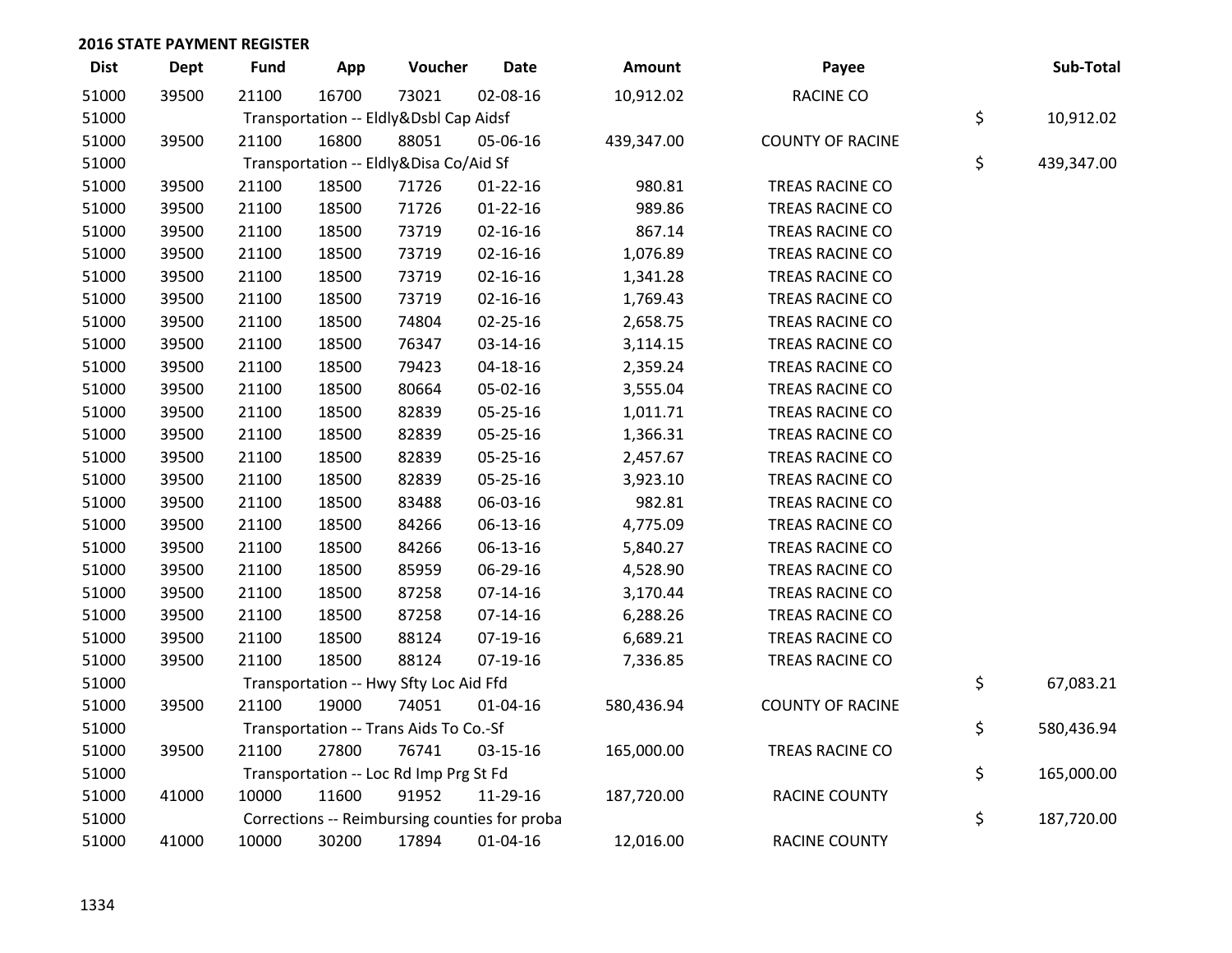| <b>Dist</b> | <b>Dept</b> | <b>Fund</b> | App   | Voucher                                   | <b>Date</b>                                   | Amount       | Payee                | Sub-Total          |
|-------------|-------------|-------------|-------|-------------------------------------------|-----------------------------------------------|--------------|----------------------|--------------------|
| 51000       |             |             |       |                                           | Corrections -- Community intervention program |              |                      | \$<br>12,016.00    |
| 51000       | 41000       | 10000       | 31300 | 21623                                     | $01-20-16$                                    | 4,820.42     | RACINE COUNTY        |                    |
| 51000       | 41000       | 10000       | 31300 | 21624                                     | $01-20-16$                                    | 272,408.00   | <b>RACINE COUNTY</b> |                    |
| 51000       | 41000       | 10000       | 31300 | 26789                                     | $02 - 11 - 16$                                | 312,181.00   | <b>RACINE COUNTY</b> |                    |
| 51000       | 41000       | 10000       | 31300 | 28422                                     | $02 - 12 - 16$                                | 250,876.50   | <b>RACINE COUNTY</b> |                    |
| 51000       | 41000       | 10000       | 31300 | 36749                                     | 03-21-16                                      | 42,139.00    | RACINE COUNTY        |                    |
| 51000       | 41000       | 10000       | 31300 | 53063                                     | 06-01-16                                      | 335,066.49   | RACINE COUNTY        |                    |
| 51000       |             |             |       |                                           | Corrections -- Community youth and family aid |              |                      | \$<br>1,217,491.41 |
| 51000       | 43500       | 10000       | 00000 | 90614                                     | 01-04-16                                      | 351,532.00   | RACINE CO            |                    |
| 51000       | 43500       | 10000       | 00000 | 90616                                     | 02-01-16                                      | 351,528.00   | <b>RACINE CO</b>     |                    |
| 51000       | 43500       | 10000       | 00000 | 90618                                     | 03-01-16                                      | 351,535.00   | RACINE CO            |                    |
| 51000       | 43500       | 10000       | 00000 | 90622                                     | $04 - 01 - 16$                                | 1,148,409.00 | <b>RACINE CO</b>     |                    |
| 51000       | 43500       | 10000       | 00000 | 90624                                     | 05-02-16                                      | 378,142.00   | RACINE CO            |                    |
| 51000       | 43500       | 10000       | 00000 | 90627                                     | 06-01-16                                      | 216,262.00   | RACINE CO            |                    |
| 51000       | 43500       | 10000       | 00000 | 90628                                     | 06-29-16                                      | 150,462.00   | RACINE CO            |                    |
| 51000       | 43500       | 10000       | 00000 | 90700                                     | 07-01-16                                      | 96,267.00    | <b>RACINE CO</b>     |                    |
| 51000       | 43500       | 10000       | 00000 | 90701                                     | 08-01-16                                      | 2,617,240.00 | RACINE CO            |                    |
| 51000       | 43500       | 10000       | 00000 | 90702                                     | 09-01-16                                      | 516,024.00   | <b>RACINE CO</b>     |                    |
| 51000       | 43500       | 10000       | 00000 | 90704                                     | $10 - 01 - 16$                                | 1,097,926.00 | RACINE CO            |                    |
| 51000       | 43500       | 10000       | 00000 | 90705                                     | $11 - 01 - 16$                                | 835,197.00   | RACINE CO            |                    |
| 51000       | 43500       | 10000       | 00000 | 90706                                     | 12-01-16                                      | 840,801.00   | RACINE CO            |                    |
| 51000       |             |             |       | Health Services -- State/Fed Aids         |                                               |              |                      | \$<br>8,951,325.00 |
| 51000       | 45500       | 10000       | 20200 | 8298                                      | $04 - 01 - 16$                                | 1,731.93     | <b>RACINE COUNTY</b> |                    |
| 51000       |             |             |       | Justice -- Officer training reimbursement |                                               |              |                      | \$<br>1,731.93     |
| 51000       | 45500       | 10000       | 22100 | 14342                                     | $07 - 22 - 16$                                | 13,450.00    | RACINE COUNTY        |                    |
| 51000       |             |             |       | Justice -- Crime laboratories, DNA        |                                               |              |                      | \$<br>13,450.00    |
| 51000       | 45500       | 10000       | 22500 | 6356                                      | $02 - 16 - 16$                                | 86,616.00    | RACINE COUNTY        |                    |
| 51000       |             |             |       | Justice -- Drug crimes enforcement, local |                                               |              |                      | \$<br>86,616.00    |
| 51000       | 45500       | 10000       | 23100 | 8298                                      | 04-01-16                                      | 351.00       | RACINE COUNTY        |                    |
| 51000       | 45500       | 10000       | 23100 | 13463                                     | 07-06-16                                      | 538.20       | RACINE COUNTY        |                    |
| 51000       | 45500       | 10000       | 23100 | 16184                                     | 09-07-16                                      | 5,809.73     | RACINE COUNTY        |                    |
| 51000       | 45500       | 10000       | 23100 | 20587                                     | 12-09-16                                      | 32,160.00    | <b>RACINE COUNTY</b> |                    |
| 51000       |             |             |       | Justice -- Law enforcement train, local   |                                               |              |                      | \$<br>38,858.93    |
| 51000       | 45500       | 10000       | 24100 | 5099                                      | $01-19-16$                                    | 872.81       | <b>RACINE COUNTY</b> |                    |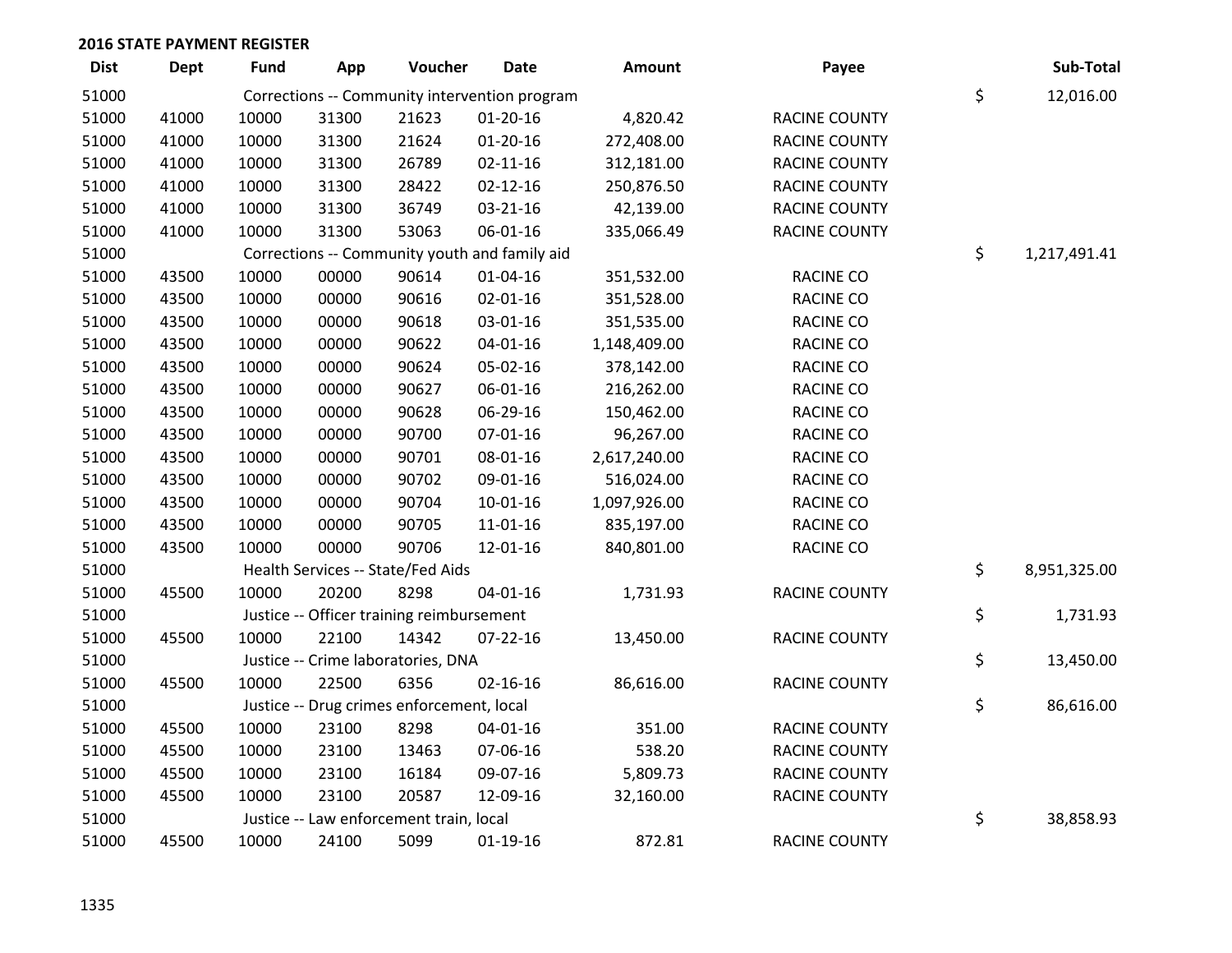| <b>Dist</b> | Dept  | <b>Fund</b> | App                         | Voucher                                        | <b>Date</b>    | Amount     | Payee                | Sub-Total        |
|-------------|-------|-------------|-----------------------------|------------------------------------------------|----------------|------------|----------------------|------------------|
| 51000       | 45500 | 10000       | 24100                       | 14591                                          | 07-26-16       | 647.31     | RACINE COUNTY        |                  |
| 51000       | 45500 | 10000       | 24100                       | 17334                                          | 09-30-16       | 770.94     | RACINE COUNTY        |                  |
| 51000       |       |             |                             | Justice -- Federal aid, state operations       |                |            |                      | \$<br>2,291.06   |
| 51000       | 45500 | 10000       | 25100                       | 6147                                           | 02-08-16       | 7,346.62   | <b>RACINE COUNTY</b> |                  |
| 51000       | 45500 | 10000       | 25100                       | 9629                                           | 05-09-16       | 13,483.46  | <b>RACINE COUNTY</b> |                  |
| 51000       | 45500 | 10000       | 25100                       | 11595                                          | 06-17-16       | 50,712.07  | <b>RACINE COUNTY</b> |                  |
| 51000       | 45500 | 10000       | 25100                       | 14858                                          | 08-04-16       | 20,957.15  | RACINE COUNTY        |                  |
| 51000       | 45500 | 10000       | 25100                       | 15718                                          | 08-24-16       | 36,435.95  | RACINE COUNTY        |                  |
| 51000       | 45500 | 10000       | 25100                       | 16449                                          | 09-12-16       | 33,244.58  | RACINE COUNTY        |                  |
| 51000       | 45500 | 10000       | 25100                       | 19842                                          | 11-30-16       | 6,266.49   | RACINE COUNTY        |                  |
| 51000       |       |             |                             | Justice -- Federal aid, local assistance       |                |            |                      | \$<br>168,446.32 |
| 51000       | 45500 | 10000       | 27100                       | 6084                                           | 02-08-16       | 32,219.15  | RACINE COUNTY        |                  |
| 51000       | 45500 | 10000       | 27100                       | 10481                                          | 05-31-16       | 14,443.09  | <b>RACINE COUNTY</b> |                  |
| 51000       | 45500 | 10000       | 27100                       | 14758                                          | 08-04-16       | 23,911.36  | <b>RACINE COUNTY</b> |                  |
| 51000       |       |             |                             | Justice -- Alt prosecution alcohol drugs       |                |            |                      | \$<br>70,573.60  |
| 51000       | 45500 | 10000       | 27200                       | 6232                                           | $02 - 12 - 16$ | 1,844.54   | <b>RACINE COUNTY</b> |                  |
| 51000       | 45500 | 10000       | 27200                       | 6233                                           | $02 - 12 - 16$ | 260.14     | RACINE COUNTY        |                  |
| 51000       | 45500 | 10000       | 27200                       | 15885                                          | 08-31-16       | 460.11     | RACINE COUNTY        |                  |
| 51000       | 45500 | 10000       | 27200                       | 21020                                          | 12-19-16       | 180.15     | RACINE COUNTY        |                  |
| 51000       |       |             | Justice -- Gifts and grants |                                                |                |            |                      | \$<br>2,744.94   |
| 51000       | 45500 | 10000       | 53200                       | 7626                                           | 03-14-16       | 102,172.28 | RACINE COUNTY        |                  |
| 51000       | 45500 | 10000       | 53200                       | 14456                                          | $07 - 22 - 16$ | 89,130.67  | RACINE COUNTY        |                  |
| 51000       |       |             |                             | Justice -- Crime victim witness assist         |                |            |                      | \$<br>191,302.95 |
| 51000       | 45500 | 10000       | 54200                       | 6876                                           | $02 - 26 - 16$ | 19,306.00  | <b>RACINE COUNTY</b> |                  |
| 51000       | 45500 | 10000       | 54200                       | 9783                                           | 05-09-16       | 4,003.00   | <b>RACINE COUNTY</b> |                  |
| 51000       | 45500 | 10000       | 54200                       | 15068                                          | 08-10-16       | 14,175.00  | RACINE COUNTY        |                  |
| 51000       | 45500 | 10000       | 54200                       | 19182                                          | 11-09-16       | 33,988.00  | RACINE COUNTY        |                  |
| 51000       |       |             |                             | Justice -- Federal aid, victim assistance      |                |            |                      | \$<br>71,472.00  |
| 51000       | 46500 | 10000       | 33700                       | 12955                                          | 07-20-16       | 18,466.50  | RACINE COUNTY        |                  |
| 51000       | 46500 | 10000       | 33700                       | 18631                                          | 12-06-16       | 18,466.50  | RACINE COUNTY        |                  |
| 51000       |       |             |                             | Military Affairs -- Local emer planning grants |                |            |                      | \$<br>36,933.00  |
| 51000       | 46500 | 10000       | 34200                       | 5066                                           | $01-27-16$     | 64,675.66  | RACINE COUNTY        |                  |
| 51000       | 46500 | 10000       | 34200                       | 5616                                           | 02-04-16       | 18,484.50  | RACINE COUNTY        |                  |
| 51000       | 46500 | 10000       | 34200                       | 8309                                           | 04-13-16       | 5,625.00   | <b>RACINE COUNTY</b> |                  |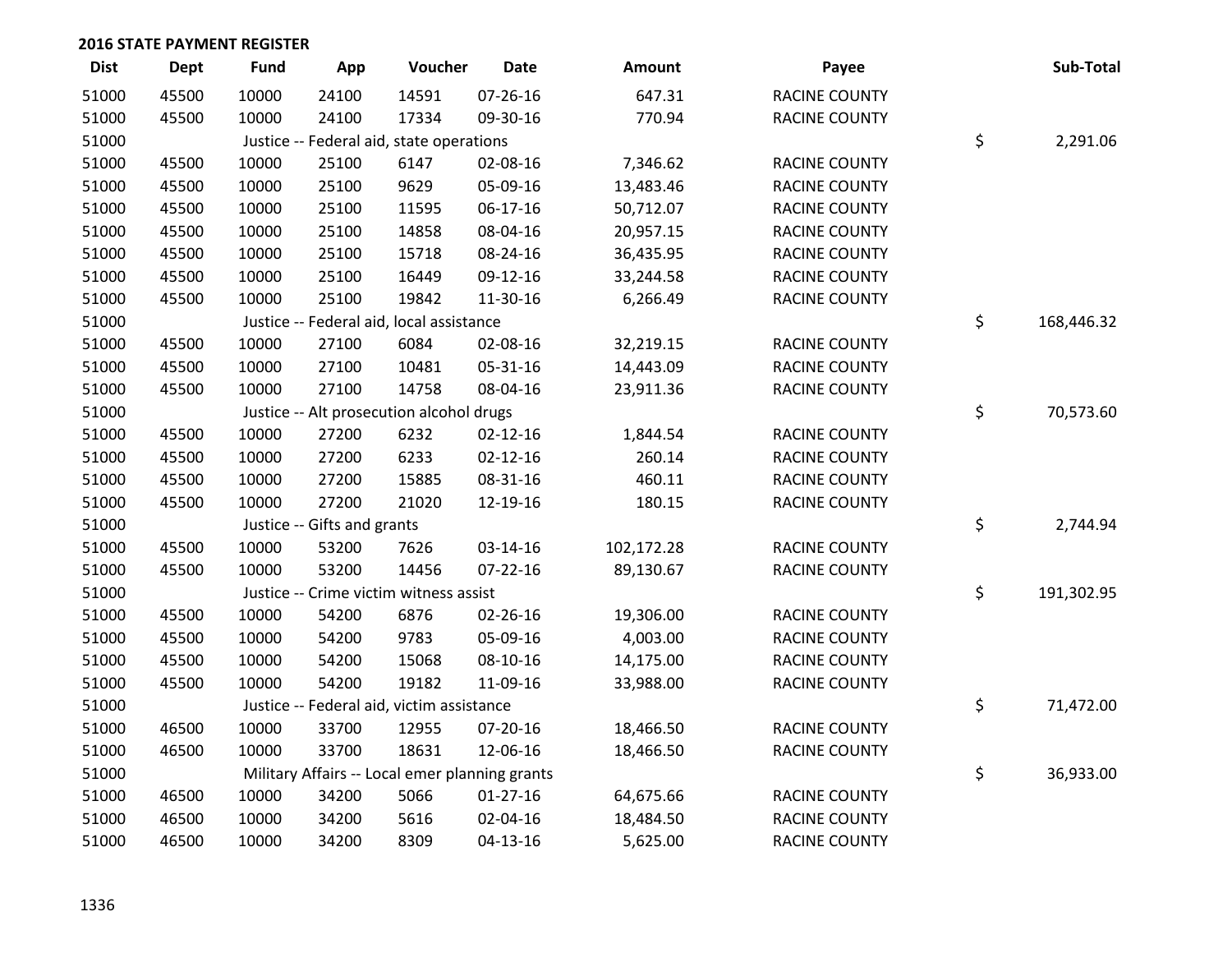| <b>Dist</b> | Dept  | <b>Fund</b> | App   | Voucher                                           | <b>Date</b>    | Amount     | Payee                | Sub-Total        |
|-------------|-------|-------------|-------|---------------------------------------------------|----------------|------------|----------------------|------------------|
| 51000       | 46500 | 10000       | 34200 | 13894                                             | 08-16-16       | 37,139.99  | <b>RACINE COUNTY</b> |                  |
| 51000       | 46500 | 10000       | 34200 | 18066                                             | 11-22-16       | 9,375.00   | <b>RACINE COUNTY</b> |                  |
| 51000       | 46500 | 10000       | 34200 | 18701                                             | 12-06-16       | 60,669.35  | <b>RACINE COUNTY</b> |                  |
| 51000       |       |             |       | Military Affairs -- Federal aid, local assistance |                |            |                      | \$<br>195,969.50 |
| 51000       | 48500 | 15200       | 12700 | 13995                                             | 06-30-16       | 1,300.00   | <b>RACINE COUNTY</b> |                  |
| 51000       |       |             |       | Veterans Affairs -- Grants to counties            |                |            |                      | \$<br>1,300.00   |
| 51000       | 48500 | 58200       | 26700 | 13995                                             | 06-30-16       | 5,850.00   | <b>RACINE COUNTY</b> |                  |
| 51000       | 48500 | 58300       | 37000 | 13995                                             | 06-30-16       | 5,850.00   | RACINE COUNTY        |                  |
| 51000       |       |             |       | Veterans Affairs -- County grants                 |                |            |                      | \$<br>11,700.00  |
| 51000       | 50500 | 10000       | 15500 | 8181                                              | $01 - 14 - 16$ | 16,936.02  | <b>RACINE COUNTY</b> |                  |
| 51000       | 50500 | 10000       | 15500 | 9580                                              | 01-28-16       | 23,252.99  | <b>RACINE COUNTY</b> |                  |
| 51000       | 50500 | 10000       | 15500 | 15235                                             | 03-29-16       | 27,096.94  | <b>RACINE COUNTY</b> |                  |
| 51000       | 50500 | 10000       | 15500 | 16299                                             | $04 - 14 - 16$ | 23,955.43  | <b>RACINE COUNTY</b> |                  |
| 51000       | 50500 | 10000       | 15500 | 19146                                             | 05-16-16       | 25,881.42  | RACINE COUNTY        |                  |
| 51000       | 50500 | 10000       | 15500 | 22054                                             | 06-14-16       | 23,925.16  | RACINE COUNTY        |                  |
| 51000       | 50500 | 10000       | 15500 | 24396                                             | 07-15-16       | 16,766.85  | RACINE COUNTY        |                  |
| 51000       | 50500 | 10000       | 15500 | 27513                                             | 08-16-16       | 50,007.61  | <b>RACINE COUNTY</b> |                  |
| 51000       | 50500 | 10000       | 15500 | 29944                                             | 09-14-16       | 26,606.56  | <b>RACINE COUNTY</b> |                  |
| 51000       | 50500 | 10000       | 15500 | 32629                                             | $10-14-16$     | 15,986.05  | <b>RACINE COUNTY</b> |                  |
| 51000       | 50500 | 10000       | 15500 | 35181                                             | $11 - 15 - 16$ | 106,361.38 | RACINE COUNTY        |                  |
| 51000       | 50500 | 10000       | 15500 | 36193                                             | 11-29-16       | 22,552.91  | <b>RACINE COUNTY</b> |                  |
| 51000       | 50500 | 10000       | 15500 | 38770                                             | 12-28-16       | 33,888.25  | <b>RACINE COUNTY</b> |                  |
| 51000       | 50500 | 10000       | 74300 | 26393                                             | 08-26-16       | 4,688.10   | RACINE COUNTY        |                  |
| 51000       | 50500 | 10000       | 74300 | 26405                                             | 08-26-16       | 3,511.44   | RACINE COUNTY        |                  |
| 51000       | 50500 | 10000       | 74300 | 26406                                             | 08-26-16       | 11,747.77  | RACINE COUNTY        |                  |
| 51000       | 50500 | 10000       | 74300 | 26407                                             | 08-26-16       | 1,293.89   | RACINE COUNTY        |                  |
| 51000       | 50500 | 10000       | 74300 | 26408                                             | 08-26-16       | 1,222.36   | RACINE COUNTY        |                  |
| 51000       | 50500 | 10000       | 74300 | 26409                                             | 08-26-16       | 5,749.52   | RACINE COUNTY        |                  |
| 51000       | 50500 | 10000       | 74300 | 27127                                             | 08-26-16       | 4,761.83   | RACINE COUNTY        |                  |
| 51000       | 50500 | 10000       | 74300 | 27129                                             | 08-26-16       | 4,332.54   | RACINE COUNTY        |                  |
| 51000       | 50500 | 10000       | 74300 | 32375                                             | $10-27-16$     | 3,442.41   | <b>RACINE COUNTY</b> |                  |
| 51000       | 50500 | 10000       | 74300 | 32849                                             | 11-02-16       | 3,686.51   | <b>RACINE COUNTY</b> |                  |
| 51000       | 50500 | 10000       | 74300 | 32893                                             | 11-02-16       | 3,639.84   | <b>RACINE COUNTY</b> |                  |
| 51000       | 50500 | 10000       | 74300 | 34182                                             | 11-08-16       | 1,923.79   | <b>RACINE COUNTY</b> |                  |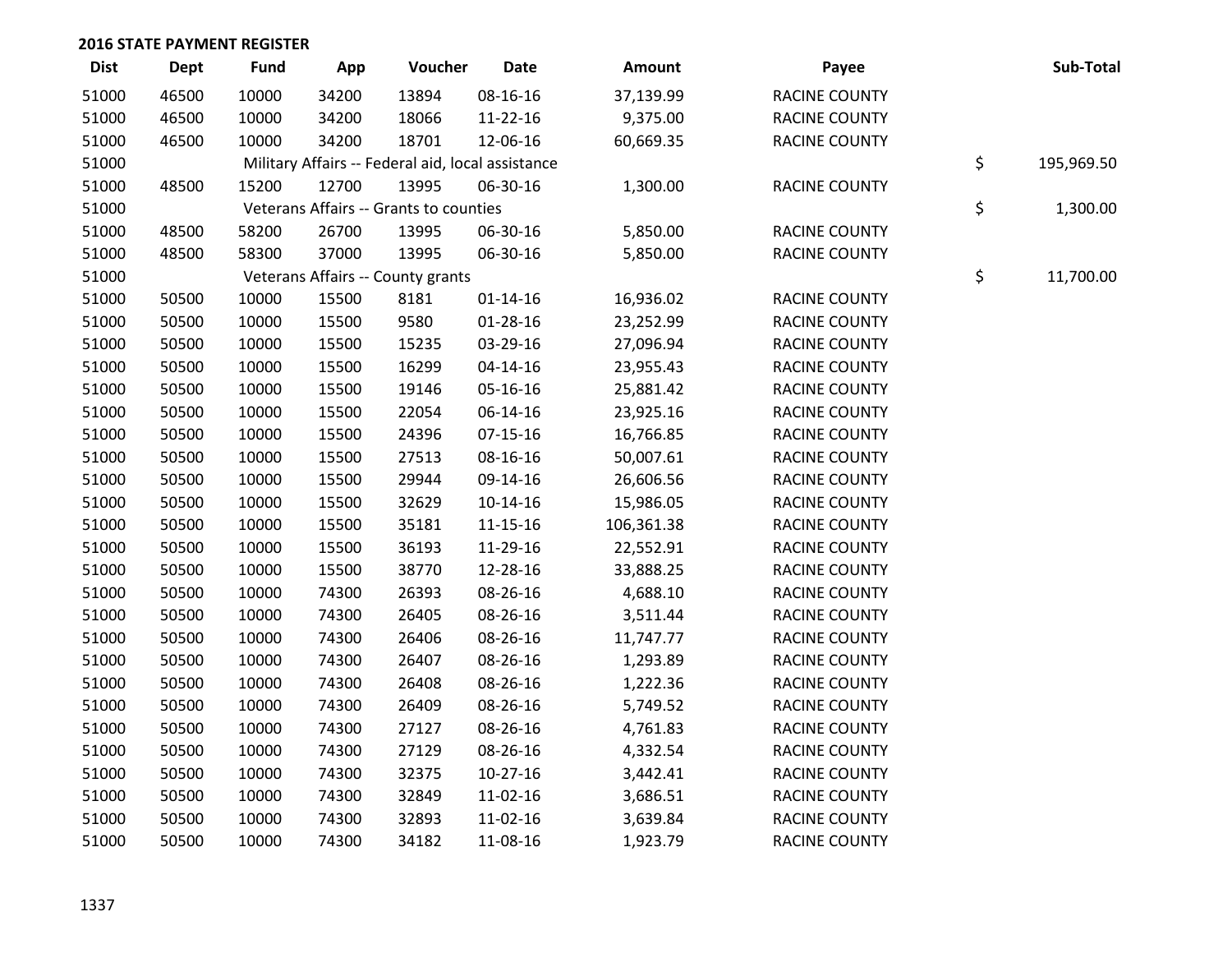| <b>Dist</b> | <b>Dept</b> | <b>Fund</b> | App                                  | Voucher                                          | <b>Date</b>    | Amount        | Payee                     | Sub-Total           |
|-------------|-------------|-------------|--------------------------------------|--------------------------------------------------|----------------|---------------|---------------------------|---------------------|
| 51000       |             |             |                                      | Administration -- Federal aid, local assistance  |                |               |                           | \$<br>463,217.57    |
| 51000       | 50500       | 23500       | 37100                                | 8181                                             | $01 - 14 - 16$ | 14,925.95     | RACINE COUNTY             |                     |
| 51000       | 50500       | 23500       | 37100                                | 9580                                             | $01 - 28 - 16$ | 17,675.04     | RACINE COUNTY             |                     |
| 51000       | 50500       | 23500       | 37100                                | 15235                                            | 03-29-16       | 21,550.48     | RACINE COUNTY             |                     |
| 51000       | 50500       | 23500       | 37100                                | 16299                                            | $04 - 14 - 16$ | 17,384.08     | RACINE COUNTY             |                     |
| 51000       | 50500       | 23500       | 37100                                | 19146                                            | 05-16-16       | 17,312.33     | RACINE COUNTY             |                     |
| 51000       | 50500       | 23500       | 37100                                | 22054                                            | 06-14-16       | 16,208.70     | <b>RACINE COUNTY</b>      |                     |
| 51000       | 50500       | 23500       | 37100                                | 24396                                            | $07 - 15 - 16$ | 9,948.85      | <b>RACINE COUNTY</b>      |                     |
| 51000       | 50500       | 23500       | 37100                                | 27513                                            | 08-16-16       | 37,813.07     | RACINE COUNTY             |                     |
| 51000       | 50500       | 23500       | 37100                                | 29944                                            | 09-14-16       | 10,534.10     | RACINE COUNTY             |                     |
| 51000       | 50500       | 23500       | 37100                                | 32629                                            | $10-14-16$     | 5,068.13      | RACINE COUNTY             |                     |
| 51000       | 50500       | 23500       | 37100                                | 35181                                            | $11 - 15 - 16$ | 40,894.09     | RACINE COUNTY             |                     |
| 51000       | 50500       | 23500       | 37100                                | 36193                                            | 11-29-16       | 15,355.26     | RACINE COUNTY             |                     |
| 51000       | 50500       | 23500       | 37100                                | 38770                                            | 12-28-16       | 21,048.66     | RACINE COUNTY             |                     |
| 51000       |             |             |                                      | Administration -- Low-income assistance grants   |                |               |                           | \$<br>245,718.74    |
| 51000       | 50500       | 26900       | 16600                                | 13244                                            | 03-23-16       | 1,000.00      | RACINE COUNTY             |                     |
| 51000       | 50500       | 26900       | 16600                                | 18458                                            | 05-10-16       | 25,000.00     | RACINE COUNTY             |                     |
| 51000       |             |             | Administration -- Land               |                                                  |                |               |                           | \$<br>26,000.00     |
| 51000       | 83500       | 10000       | 10500                                | 6614                                             | 07-25-16       | 380,567.14    | <b>RACINE COUNTY</b>      |                     |
| 51000       | 83500       | 10000       | 10500                                | 14137                                            | $11 - 21 - 16$ | 1,997,068.75  | RACINE COUNTY             |                     |
| 51000       |             |             |                                      | Revenue -- County and Municipal Aid              |                |               |                           | \$<br>2,377,635.89  |
| 51000       | 83500       | 10000       | 10900                                | 7243                                             | 07-25-16       | 455,060.00    | RACINE COUNTY             |                     |
| 51000       |             |             |                                      | Revenue -- State Aid, Tax Exempt Proprty         |                |               |                           | \$<br>455,060.00    |
| 51000       | 83500       | 10000       | 11000                                | 14137                                            | $11 - 21 - 16$ | 171,473.50    | <b>RACINE COUNTY</b>      |                     |
| 51000       |             |             |                                      | Revenue -- Public Utility Distribution           |                |               |                           | \$<br>171,473.50    |
| 51000       | 83500       | 10000       | 30200                                | 5095                                             | $07 - 25 - 16$ | 3,169,045.77  | <b>RACINE COUNTY</b>      |                     |
| 51000       | 83500       | 10000       | 30200                                | 5239                                             | 07-25-16       | 19,727,532.17 | RACINE COUNTY             |                     |
| 51000       |             |             |                                      | Revenue -- School Lvy Tx/First Dollar Cr         |                |               |                           | \$<br>22,896,577.94 |
| 51000       | 83500       | 52100       | 36300                                | 3498                                             | 03-29-16       | 3,857,585.97  | RACINE COUNTY             |                     |
| 51000       |             |             |                                      | Revenue -- Lottery & Gaming Credit               |                |               |                           | \$<br>3,857,585.97  |
| 51000       |             |             | <b>District Total Appropriations</b> |                                                  |                |               |                           | \$<br>45,258,265.61 |
| 51002       | 16500       | 10000       | 22500                                | 4532                                             | 06-27-16       | 23,808.67     | <b>TOWN OF BURLINGTON</b> |                     |
| 51002       |             |             |                                      | Safety & Prof Services -- Fire dues distribution |                |               |                           | \$<br>23,808.67     |
| 51002       | 37000       | 10000       | 50300                                | 30734                                            | 02-17-16       | 3,503.51      | TOWN OF BURLINGTON        |                     |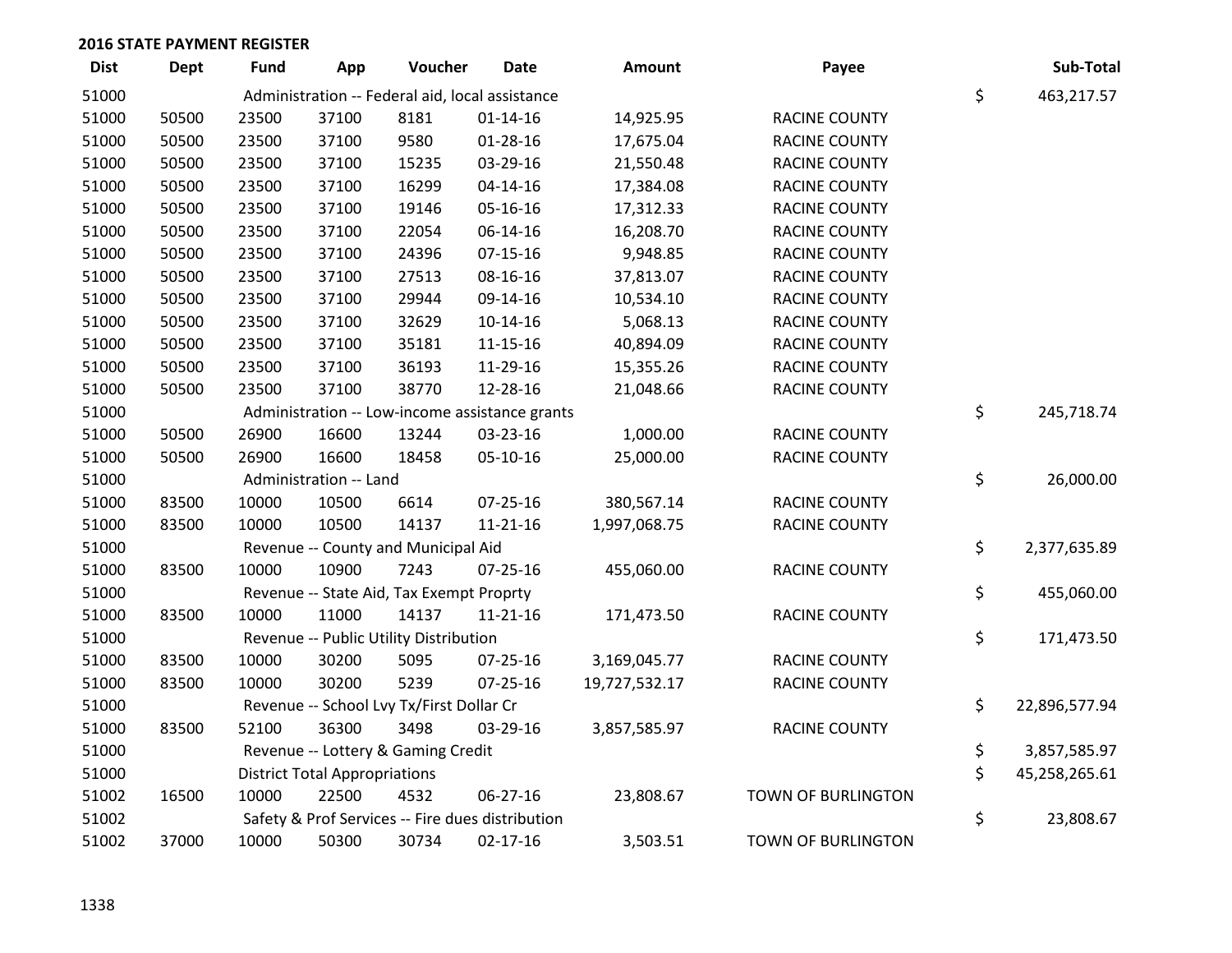| <b>Dist</b> | Dept  | <b>Fund</b> | App                                  | Voucher                                             | <b>Date</b>    | Amount    | Payee                     | Sub-Total        |
|-------------|-------|-------------|--------------------------------------|-----------------------------------------------------|----------------|-----------|---------------------------|------------------|
| 51002       | 37000 | 10000       | 50300                                | 30735                                               | $02 - 17 - 16$ | 2,404.01  | TOWN OF BURLINGTON        |                  |
| 51002       | 37000 | 10000       | 50300                                | 46327                                               | $04 - 21 - 16$ | 301.81    | TOWN OF BURLINGTON        |                  |
| 51002       |       |             |                                      | Natural Resources -- Aids in lieu of taxes - gener  |                |           |                           | \$<br>6,209.33   |
| 51002       | 37000 | 21200       | 16600                                | 63840                                               | 06-20-16       | 53.41     | <b>TOWN OF BURLINGTON</b> |                  |
| 51002       |       |             |                                      | Natural Resources -- Gen program ops-state funds-FR |                |           |                           | \$<br>53.41      |
| 51002       | 37000 | 21200       | 38100                                | 37544                                               | 03-22-16       | 5,968.92  | TOWN OF BURLINGTON        |                  |
| 51002       |       |             |                                      | Natural Resources -- GPO -federal funds             |                |           |                           | \$<br>5,968.92   |
| 51002       | 37000 | 21200       | 55000                                | 37544                                               | 03-22-16       | 20,682.32 | <b>TOWN OF BURLINGTON</b> |                  |
| 51002       |       |             |                                      | Natural Resources -- Enf A - boating enforcement    |                |           |                           | \$<br>20,682.32  |
| 51002       | 37000 | 21200       | 57100                                | 63840                                               | 06-20-16       | 24.00     | TOWN OF BURLINGTON        |                  |
| 51002       |       |             |                                      | Natural Resources -- ResAids - cnty forst, cl & mfl |                |           |                           | \$<br>24.00      |
| 51002       | 37000 | 21200       | 57900                                | 46328                                               | $04 - 21 - 16$ | 293.46    | TOWN OF BURLINGTON        |                  |
| 51002       |       |             |                                      | Natural Resources -- Aids in lieu of taxes - sum s  |                |           |                           | \$<br>293.46     |
| 51002       | 37000 | 27400       | 67000                                | 55430                                               | $05 - 27 - 16$ | 18,243.71 | TOWN OF BURLINGTON        |                  |
| 51002       |       |             |                                      | Natural Resources -- Fin asst for responsible units |                |           |                           | \$<br>18,243.71  |
| 51002       | 39500 | 21100       | 19100                                | 1454                                                | 07-05-16       | 54,868.77 | TOWN OF BURLINGTON        |                  |
| 51002       | 39500 | 21100       | 19100                                | 30526                                               | 10-03-16       | 54,868.78 | TOWN OF BURLINGTON        |                  |
| 51002       | 39500 | 21100       | 19100                                | 77273                                               | $01 - 04 - 16$ | 54,868.77 | TOWN OF BURLINGTON        |                  |
| 51002       | 39500 | 21100       | 19100                                | 85273                                               | 04-04-16       | 54,868.77 | TOWN OF BURLINGTON        |                  |
| 51002       |       |             |                                      | Transportation -- Trns Aids To Mnc.-Sf              |                |           |                           | \$<br>219,475.09 |
| 51002       | 45500 | 10000       | 23100                                | 17681                                               | $10-12-16$     | 960.00    | TOWN OF BURLINGTON        |                  |
| 51002       |       |             |                                      | Justice -- Law enforcement train, local             |                |           |                           | \$<br>960.00     |
| 51002       | 83500 | 10000       | 10500                                | 6598                                                | $07 - 25 - 16$ | 2,259.15  | <b>TOWN OF BURLINGTON</b> |                  |
| 51002       | 83500 | 10000       | 10500                                | 14121                                               | $11 - 21 - 16$ | 66,557.33 | TOWN OF BURLINGTON        |                  |
| 51002       |       |             |                                      | Revenue -- County and Municipal Aid                 |                |           |                           | \$<br>68,816.48  |
| 51002       | 83500 | 10000       | 10900                                | 8461                                                | $07 - 25 - 16$ | 363.00    | <b>TOWN OF BURLINGTON</b> |                  |
| 51002       |       |             |                                      | Revenue -- State Aid, Tax Exempt Proprty            |                |           |                           | \$<br>363.00     |
| 51002       | 83500 | 10000       | 11000                                | 14121                                               | $11 - 21 - 16$ | 440.98    | <b>TOWN OF BURLINGTON</b> |                  |
| 51002       |       |             |                                      | Revenue -- Public Utility Distribution              |                |           |                           | \$<br>440.98     |
| 51002       | 83500 | 52100       | 36300                                | 3249                                                | 03-28-16       | 8,158.49  | TOWN OF BURLINGTON        |                  |
| 51002       |       |             |                                      | Revenue -- Lottery & Gaming Credit                  |                |           |                           | \$<br>8,158.49   |
| 51002       |       |             | <b>District Total Appropriations</b> |                                                     |                |           |                           | \$<br>373,497.86 |
| 51004       | 43500 | 10000       | 00000                                | 90613                                               | $01 - 02 - 16$ | 13,670.00 | TOWN OF CALEDONIA         |                  |
| 51004       | 43500 | 10000       | 00000                                | 90614                                               | $01 - 04 - 16$ | 2,611.00  | TOWN OF CALEDONIA         |                  |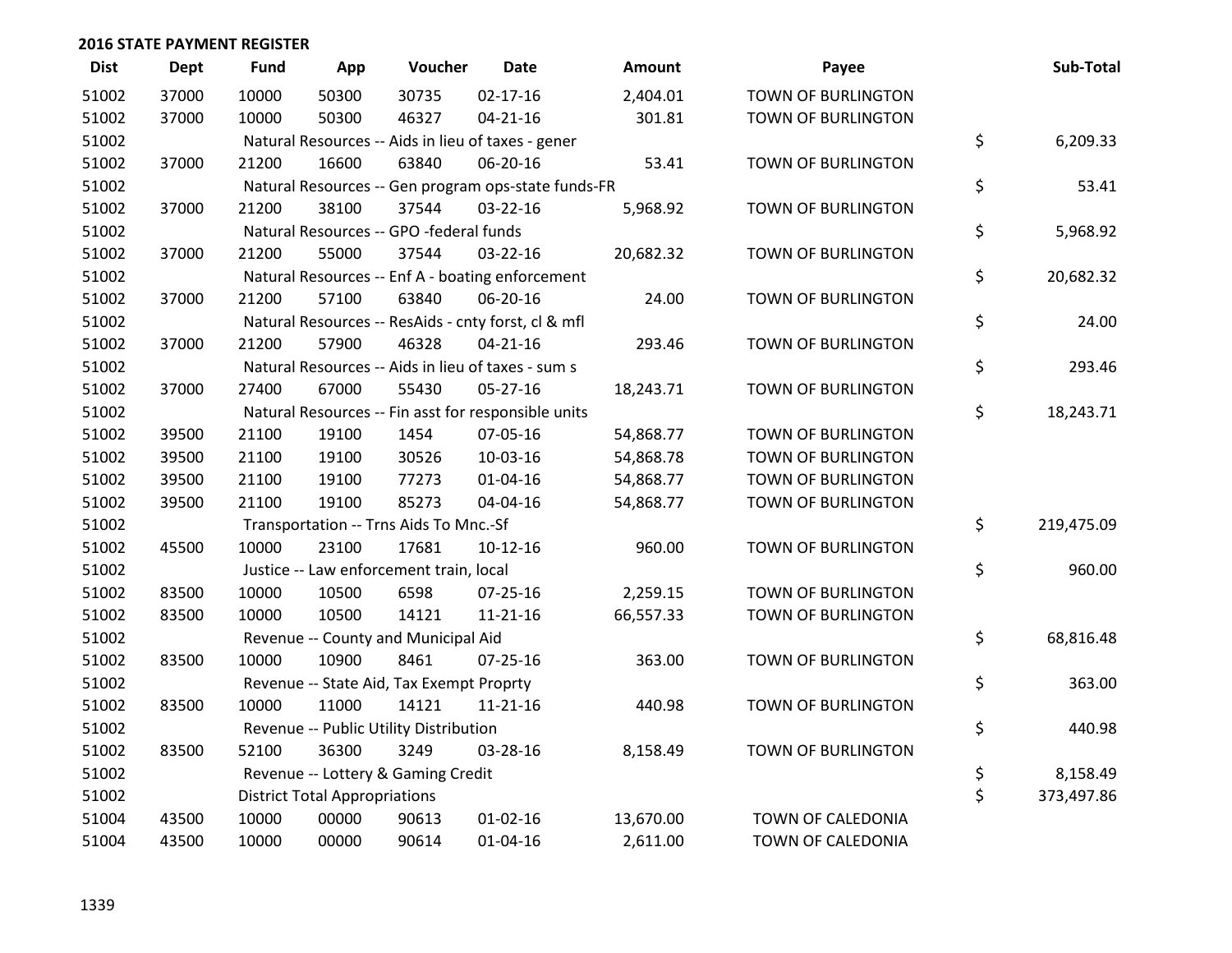| <b>Dist</b> | <b>Dept</b> | <b>Fund</b> | App                                  | Voucher                                             | <b>Date</b>    | Amount    | Payee                | Sub-Total        |
|-------------|-------------|-------------|--------------------------------------|-----------------------------------------------------|----------------|-----------|----------------------|------------------|
| 51004       | 43500       | 10000       | 00000                                | 90616                                               | $02 - 01 - 16$ | 11,891.00 | TOWN OF CALEDONIA    |                  |
| 51004       | 43500       | 10000       | 00000                                | 90618                                               | 03-01-16       | 32,515.00 | TOWN OF CALEDONIA    |                  |
| 51004       | 43500       | 10000       | 00000                                | 90622                                               | $04 - 01 - 16$ | 10,882.00 | TOWN OF CALEDONIA    |                  |
| 51004       | 43500       | 10000       | 00000                                | 90624                                               | 05-02-16       | 21,132.00 | TOWN OF CALEDONIA    |                  |
| 51004       | 43500       | 10000       | 00000                                | 90627                                               | 06-01-16       | 28,643.00 | TOWN OF CALEDONIA    |                  |
| 51004       | 43500       | 10000       | 00000                                | 90700                                               | 07-01-16       | 16,390.00 | TOWN OF CALEDONIA    |                  |
| 51004       | 43500       | 10000       | 00000                                | 90701                                               | 08-01-16       | 11,488.00 | TOWN OF CALEDONIA    |                  |
| 51004       | 43500       | 10000       | 00000                                | 90702                                               | 09-01-16       | 15,486.00 | TOWN OF CALEDONIA    |                  |
| 51004       | 43500       | 10000       | 00000                                | 90704                                               | $10 - 01 - 16$ | 13,899.00 | TOWN OF CALEDONIA    |                  |
| 51004       | 43500       | 10000       | 00000                                | 90705                                               | $11 - 01 - 16$ | 8,217.00  | TOWN OF CALEDONIA    |                  |
| 51004       | 43500       | 10000       | 00000                                | 90706                                               | 12-01-16       | 39,470.00 | TOWN OF CALEDONIA    |                  |
| 51004       |             |             |                                      | Health Services -- State/Fed Aids                   |                |           |                      | \$<br>226,294.00 |
| 51004       |             |             | <b>District Total Appropriations</b> |                                                     |                |           |                      | \$<br>226,294.00 |
| 51006       | 16500       | 10000       | 22500                                | 4533                                                | 06-27-16       | 12,102.01 | TOWN OF DOVER        |                  |
| 51006       |             |             |                                      | Safety & Prof Services -- Fire dues distribution    |                |           |                      | \$<br>12,102.01  |
| 51006       | 37000       | 10000       | 50300                                | 30747                                               | $02 - 17 - 16$ | 2.72      | TOWN OF DOVER        |                  |
| 51006       | 37000       | 10000       | 50300                                | 30748                                               | $02 - 17 - 16$ | 1,679.46  | TOWN OF DOVER        |                  |
| 51006       | 37000       | 10000       | 50300                                | 30749                                               | $02 - 17 - 16$ | 137.01    | <b>TOWN OF DOVER</b> |                  |
| 51006       | 37000       | 10000       | 50300                                | 46377                                               | $04 - 21 - 16$ | 62.40     | <b>TOWN OF DOVER</b> |                  |
| 51006       | 37000       | 10000       | 50300                                | 46378                                               | $04 - 21 - 16$ | 136.12    | TOWN OF DOVER        |                  |
| 51006       |             |             |                                      | Natural Resources -- Aids in lieu of taxes - gener  |                |           |                      | \$<br>2,017.71   |
| 51006       | 37000       | 21200       | 16600                                | 63841                                               | 06-20-16       | 47.18     | <b>TOWN OF DOVER</b> |                  |
| 51006       |             |             |                                      | Natural Resources -- Gen program ops-state funds-FR |                |           |                      | \$<br>47.18      |
| 51006       | 37000       | 21200       | 38100                                | 37578                                               | 03-22-16       | 3,566.48  | TOWN OF DOVER        |                  |
| 51006       |             |             |                                      | Natural Resources -- GPO -federal funds             |                |           |                      | \$<br>3,566.48   |
| 51006       | 37000       | 21200       | 55000                                | 37578                                               | 03-22-16       | 12,357.85 | TOWN OF DOVER        |                  |
| 51006       |             |             |                                      | Natural Resources -- Enf A - boating enforcement    |                |           |                      | \$<br>12,357.85  |
| 51006       | 37000       | 21200       | 57100                                | 63841                                               | 06-20-16       | 21.20     | TOWN OF DOVER        |                  |
| 51006       |             |             |                                      | Natural Resources -- ResAids - cnty forst, cl & mfl |                |           |                      | \$<br>21.20      |
| 51006       | 37000       | 21200       | 57900                                | 46379                                               | $04 - 21 - 16$ | 1.46      | <b>TOWN OF DOVER</b> |                  |
| 51006       | 37000       | 21200       | 57900                                | 46380                                               | $04 - 21 - 16$ | 6.24      | TOWN OF DOVER        |                  |
| 51006       |             |             |                                      | Natural Resources -- Aids in lieu of taxes - sum s  |                |           |                      | \$<br>7.70       |
| 51006       | 37000       | 27400       | 67000                                | 55527                                               | $05 - 27 - 16$ | 3,549.73  | TOWN OF DOVER        |                  |
| 51006       |             |             |                                      | Natural Resources -- Fin asst for responsible units |                |           |                      | \$<br>3,549.73   |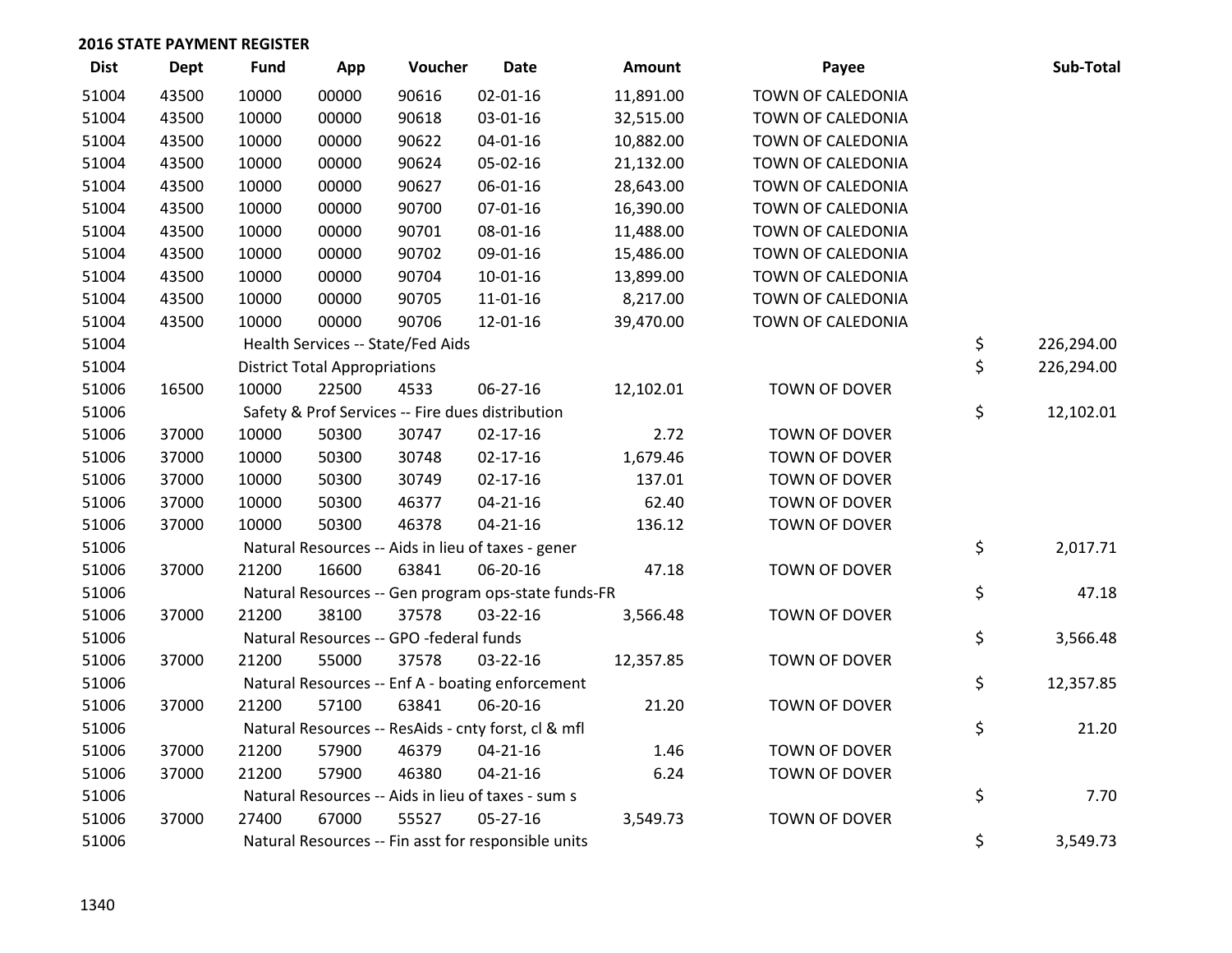| <b>Dist</b> | <b>Dept</b> | <b>Fund</b> | App                                  | Voucher                                  | <b>Date</b>                                         | <b>Amount</b> | Payee                 | Sub-Total        |
|-------------|-------------|-------------|--------------------------------------|------------------------------------------|-----------------------------------------------------|---------------|-----------------------|------------------|
| 51006       | 37000       | 36300       | <b>TA100</b>                         | 90301                                    | 09-14-16                                            | 3,734.75      | <b>TOWN OF DOVER</b>  |                  |
| 51006       |             |             |                                      | Natural Resources -- LAND ACQUISITION    |                                                     |               |                       | \$<br>3,734.75   |
| 51006       | 39500       | 21100       | 19100                                | 1455                                     | 07-05-16                                            | 20,973.74     | <b>TOWN OF DOVER</b>  |                  |
| 51006       | 39500       | 21100       | 19100                                | 30527                                    | 10-03-16                                            | 20,973.74     | <b>TOWN OF DOVER</b>  |                  |
| 51006       | 39500       | 21100       | 19100                                | 77274                                    | $01 - 04 - 16$                                      | 20,973.74     | TOWN OF DOVER         |                  |
| 51006       | 39500       | 21100       | 19100                                | 85274                                    | 04-04-16                                            | 20,973.74     | <b>TOWN OF DOVER</b>  |                  |
| 51006       |             |             |                                      | Transportation -- Trns Aids To Mnc.-Sf   |                                                     |               |                       | \$<br>83,894.96  |
| 51006       | 45500       | 10000       | 23100                                | 16882                                    | 09-22-16                                            | 1,280.00      | TOWN OF DOVER         |                  |
| 51006       |             |             |                                      | Justice -- Law enforcement train, local  |                                                     |               |                       | \$<br>1,280.00   |
| 51006       | 83500       | 10000       | 10500                                | 6599                                     | $07 - 25 - 16$                                      | 8,109.07      | <b>TOWN OF DOVER</b>  |                  |
| 51006       | 83500       | 10000       | 10500                                | 14122                                    | $11 - 21 - 16$                                      | 45,951.38     | TOWN OF DOVER         |                  |
| 51006       |             |             |                                      | Revenue -- County and Municipal Aid      |                                                     |               |                       | \$<br>54,060.45  |
| 51006       | 83500       | 10000       | 10900                                | 8462                                     | $07 - 25 - 16$                                      | 133.00        | TOWN OF DOVER         |                  |
| 51006       |             |             |                                      | Revenue -- State Aid, Tax Exempt Proprty |                                                     |               |                       | \$<br>133.00     |
| 51006       | 83500       | 10000       | 50100                                | 2642                                     | $01-29-16$                                          | 43,298.17     | TOWN OF DOVER         |                  |
| 51006       |             |             |                                      | Revenue -- Payments for municipal svcs   |                                                     |               |                       | \$<br>43,298.17  |
| 51006       | 83500       | 52100       | 36300                                | 3250                                     | 03-29-16                                            | 9,980.26      | TOWN OF DOVER         |                  |
| 51006       |             |             |                                      | Revenue -- Lottery & Gaming Credit       |                                                     |               |                       | \$<br>9,980.26   |
| 51006       |             |             | <b>District Total Appropriations</b> |                                          |                                                     |               |                       | \$<br>230,051.45 |
| 51010       | 16500       | 10000       | 22500                                | 4534                                     | 06-28-16                                            | 29,420.42     | <b>TOWN OF NORWAY</b> |                  |
| 51010       |             |             |                                      |                                          | Safety & Prof Services -- Fire dues distribution    |               |                       | \$<br>29,420.42  |
| 51010       | 37000       | 10000       | 50300                                | 30798                                    | $02 - 18 - 16$                                      | 17.60         | <b>TOWN OF NORWAY</b> |                  |
| 51010       | 37000       | 10000       | 50300                                | 30799                                    | 02-18-16                                            | 1,544.59      | <b>TOWN OF NORWAY</b> |                  |
| 51010       | 37000       | 10000       | 50300                                | 46566                                    | $04 - 22 - 16$                                      | 104.08        | <b>TOWN OF NORWAY</b> |                  |
| 51010       | 37000       | 10000       | 50300                                | 46568                                    | $04 - 22 - 16$                                      | 164.62        | TOWN OF NORWAY        |                  |
| 51010       |             |             |                                      |                                          | Natural Resources -- Aids in lieu of taxes - gener  |               |                       | \$<br>1,830.89   |
| 51010       | 37000       | 21200       | 16600                                | 63842                                    | 06-20-16                                            | 52.14         | <b>TOWN OF NORWAY</b> |                  |
| 51010       |             |             |                                      |                                          | Natural Resources -- Gen program ops-state funds-FR |               |                       | \$<br>52.14      |
| 51010       | 37000       | 21200       | 38100                                | 37677                                    | 03-23-16                                            | 3,995.04      | <b>TOWN OF NORWAY</b> |                  |
| 51010       |             |             |                                      | Natural Resources -- GPO -federal funds  |                                                     |               |                       | \$<br>3,995.04   |
| 51010       | 37000       | 21200       | 55000                                | 37677                                    | 03-23-16                                            | 13,842.81     | <b>TOWN OF NORWAY</b> |                  |
| 51010       |             |             |                                      |                                          | Natural Resources -- Enf A - boating enforcement    |               |                       | \$<br>13,842.81  |
| 51010       | 37000       | 21200       | 57100                                | 63842                                    | 06-20-16                                            | 23.43         | <b>TOWN OF NORWAY</b> |                  |
| 51010       |             |             |                                      |                                          | Natural Resources -- ResAids - cnty forst, cl & mfl |               |                       | \$<br>23.43      |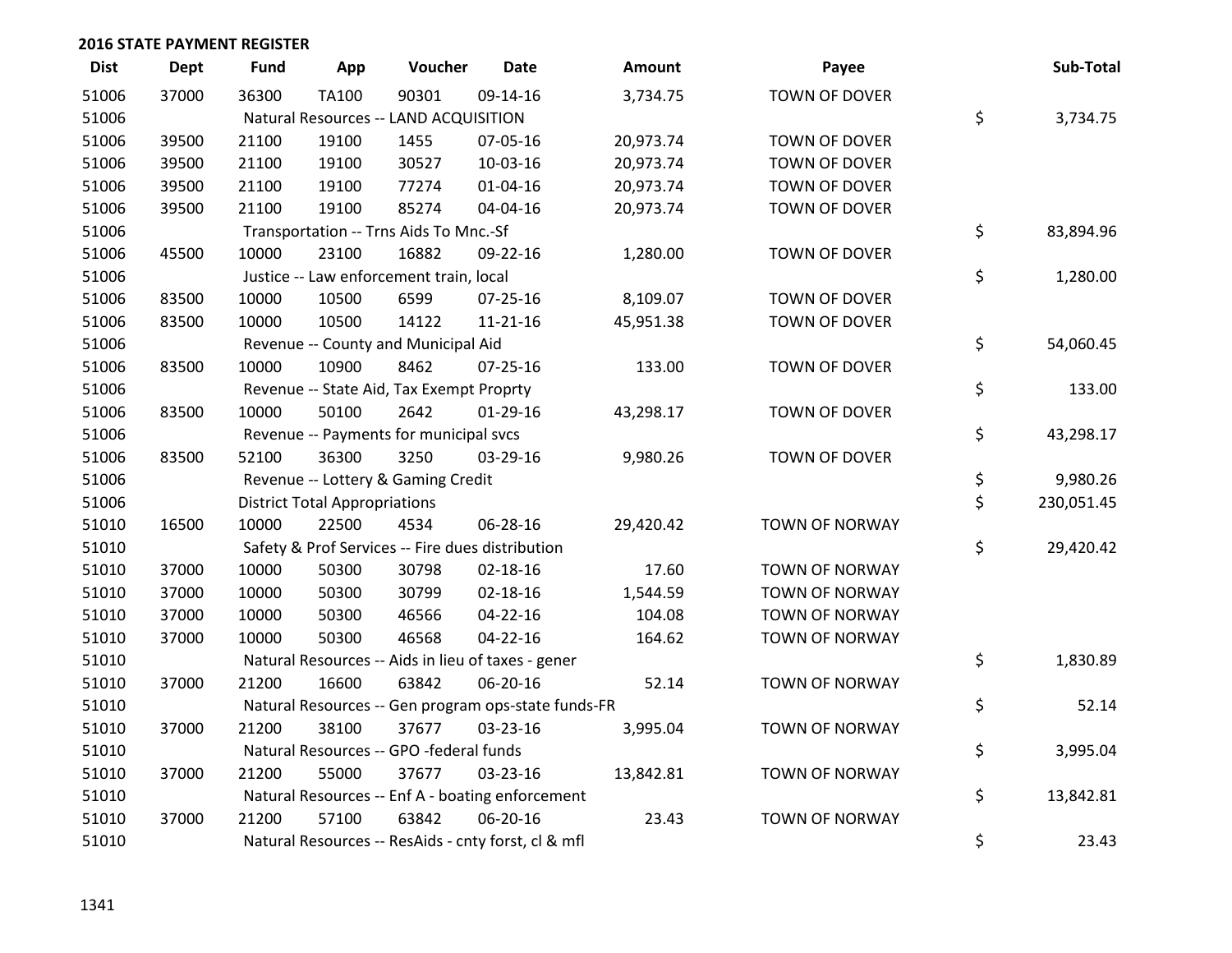| <b>Dist</b> | <b>Dept</b> | <b>Fund</b> | App                                  | Voucher                                             | <b>Date</b>    | <b>Amount</b> | Payee                  | Sub-Total        |
|-------------|-------------|-------------|--------------------------------------|-----------------------------------------------------|----------------|---------------|------------------------|------------------|
| 51010       | 37000       | 21200       | 57900                                | 46567                                               | $04 - 22 - 16$ | 1.00          | <b>TOWN OF NORWAY</b>  |                  |
| 51010       |             |             |                                      | Natural Resources -- Aids in lieu of taxes - sum s  |                |               |                        | \$<br>1.00       |
| 51010       | 37000       | 27400       | 67000                                | 56116                                               | 05-31-16       | 23,038.28     | <b>TOWN OF NORWAY</b>  |                  |
| 51010       |             |             |                                      | Natural Resources -- Fin asst for responsible units |                |               |                        | \$<br>23,038.28  |
| 51010       | 39500       | 21100       | 19100                                | 1456                                                | 07-05-16       | 35,256.35     | TOWN OF NORWAY         |                  |
| 51010       | 39500       | 21100       | 19100                                | 30528                                               | 10-03-16       | 35,256.38     | <b>TOWN OF NORWAY</b>  |                  |
| 51010       | 39500       | 21100       | 19100                                | 77275                                               | $01 - 04 - 16$ | 35,256.35     | <b>TOWN OF NORWAY</b>  |                  |
| 51010       | 39500       | 21100       | 19100                                | 85275                                               | 04-04-16       | 35,256.35     | <b>TOWN OF NORWAY</b>  |                  |
| 51010       |             |             |                                      | Transportation -- Trns Aids To Mnc.-Sf              |                |               |                        | \$<br>141,025.43 |
| 51010       | 45500       | 10000       | 23100                                | 17635                                               | $10-12-16$     | 640.00        | <b>TOWN OF NORWAY</b>  |                  |
| 51010       |             |             |                                      | Justice -- Law enforcement train, local             |                |               |                        | \$<br>640.00     |
| 51010       | 83500       | 10000       | 10500                                | 6600                                                | $07 - 25 - 16$ | 13,717.40     | <b>TOWN OF NORWAY</b>  |                  |
| 51010       | 83500       | 10000       | 10500                                | 14123                                               | $11 - 21 - 16$ | 75,608.89     | <b>TOWN OF NORWAY</b>  |                  |
| 51010       |             |             |                                      | Revenue -- County and Municipal Aid                 |                |               |                        | \$<br>89,326.29  |
| 51010       | 83500       | 10000       | 10900                                | 8463                                                | $07 - 25 - 16$ | 236.00        | <b>TOWN OF NORWAY</b>  |                  |
| 51010       |             |             |                                      | Revenue -- State Aid, Tax Exempt Proprty            |                |               |                        | \$<br>236.00     |
| 51010       | 83500       | 10000       | 11000                                | 14123                                               | $11 - 21 - 16$ | 2,379.92      | <b>TOWN OF NORWAY</b>  |                  |
| 51010       |             |             |                                      | Revenue -- Public Utility Distribution              |                |               |                        | \$<br>2,379.92   |
| 51010       |             |             | <b>District Total Appropriations</b> |                                                     |                |               |                        | \$<br>305,811.65 |
| 51012       | 16500       | 10000       | 22500                                | 4535                                                | 06-27-16       | 17,712.00     | TOWN OF RAYMOND        |                  |
| 51012       |             |             |                                      | Safety & Prof Services -- Fire dues distribution    |                |               |                        | \$<br>17,712.00  |
| 51012       | 37000       | 21200       | 16600                                | 63843                                               | 06-20-16       | 95.75         | TOWN OF RAYMOND        |                  |
| 51012       |             |             |                                      | Natural Resources -- Gen program ops-state funds-FR |                |               |                        | \$<br>95.75      |
| 51012       | 37000       | 21200       | 57100                                | 63843                                               | 06-20-16       | 43.02         | TOWN OF RAYMOND        |                  |
| 51012       |             |             |                                      | Natural Resources -- ResAids - cnty forst, cl & mfl |                |               |                        | \$<br>43.02      |
| 51012       | 37000       | 27400       | 67000                                | 56241                                               | $05 - 27 - 16$ | 1,500.00      | TOWN OF RAYMOND        |                  |
| 51012       |             |             |                                      | Natural Resources -- Fin asst for responsible units |                |               |                        | \$<br>1,500.00   |
| 51012       | 39500       | 21100       | 19100                                | 1457                                                | 07-05-16       | 34,914.08     | TOWN OF RAYMOND        |                  |
| 51012       | 39500       | 21100       | 19100                                | 30529                                               | 10-03-16       | 34,914.11     | <b>TOWN OF RAYMOND</b> |                  |
| 51012       | 39500       | 21100       | 19100                                | 77276                                               | $01 - 04 - 16$ | 34,914.08     | <b>TOWN OF RAYMOND</b> |                  |
| 51012       | 39500       | 21100       | 19100                                | 85276                                               | 04-04-16       | 34,914.08     | TOWN OF RAYMOND        |                  |
| 51012       |             |             |                                      | Transportation -- Trns Aids To Mnc.-Sf              |                |               |                        | \$<br>139,656.35 |
| 51012       | 43500       | 10000       | 11900                                | 72635                                               | 09-02-16       | 5,435.71      | <b>TOWN OF RAYMOND</b> |                  |
| 51012       |             |             |                                      | Health Services -- Emergency medical services, ai   |                |               |                        | \$<br>5,435.71   |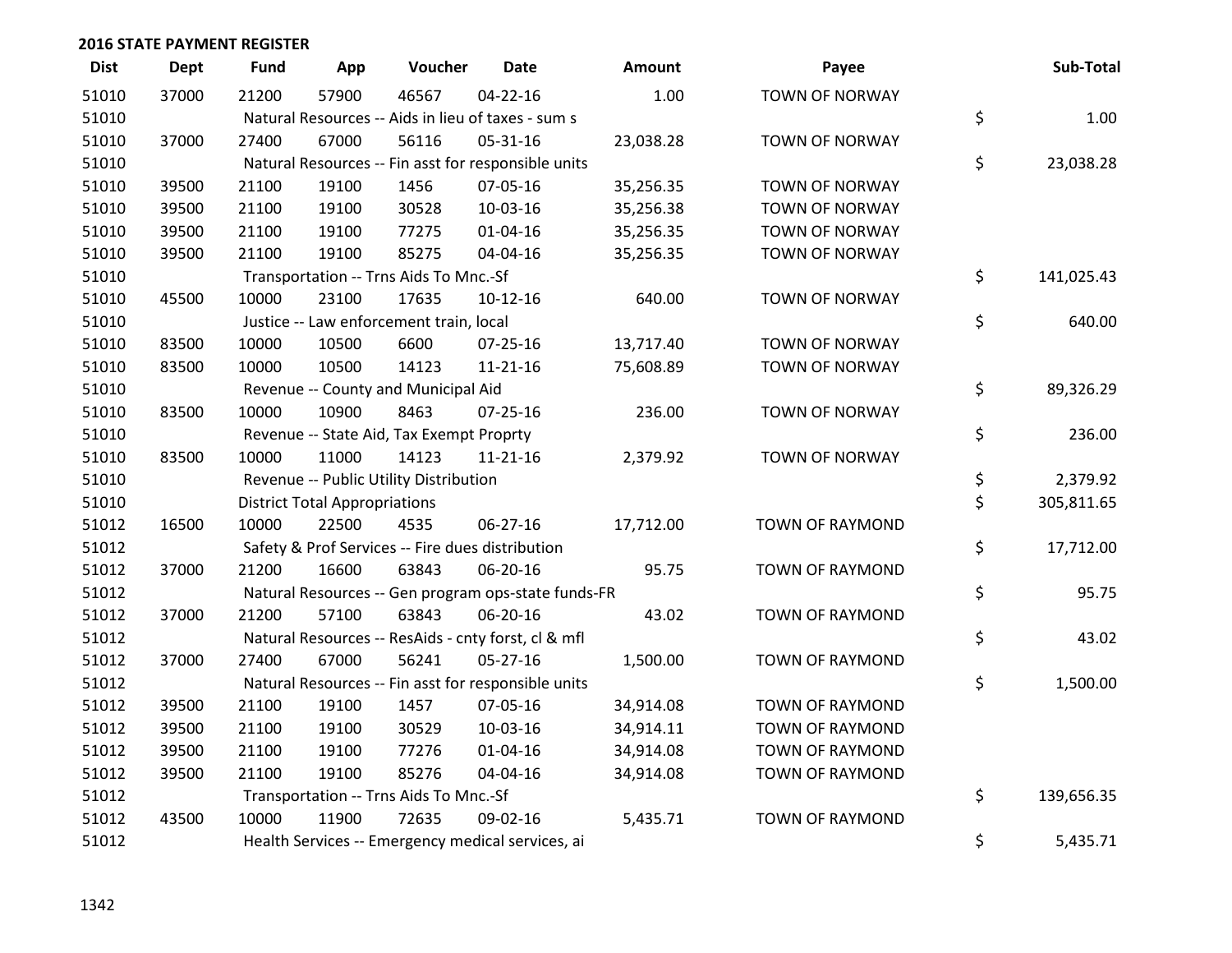| <b>Dist</b> | Dept  | <b>Fund</b> | App                                  | Voucher                                             | <b>Date</b>    | Amount    | Payee                  | Sub-Total        |
|-------------|-------|-------------|--------------------------------------|-----------------------------------------------------|----------------|-----------|------------------------|------------------|
| 51012       | 83500 | 10000       | 10500                                | 6601                                                | 07-25-16       | 7,149.46  | <b>TOWN OF RAYMOND</b> |                  |
| 51012       | 83500 | 10000       | 10500                                | 14124                                               | 11-21-16       | 34,639.03 | TOWN OF RAYMOND        |                  |
| 51012       |       |             |                                      | Revenue -- County and Municipal Aid                 |                |           |                        | \$<br>41,788.49  |
| 51012       | 83500 | 10000       | 10900                                | 8464                                                | $07 - 25 - 16$ | 6,077.00  | <b>TOWN OF RAYMOND</b> |                  |
| 51012       |       |             |                                      | Revenue -- State Aid, Tax Exempt Proprty            |                |           |                        | \$<br>6,077.00   |
| 51012       | 83500 | 10000       | 11000                                | 14124                                               | 11-21-16       | 7,637.55  | TOWN OF RAYMOND        |                  |
| 51012       |       |             |                                      | Revenue -- Public Utility Distribution              |                |           |                        | \$<br>7,637.55   |
| 51012       | 83500 | 10000       | 50100                                | 2643                                                | $01-29-16$     | 158.29    | TOWN OF RAYMOND        |                  |
| 51012       |       |             |                                      | Revenue -- Payments for municipal svcs              |                |           |                        | \$<br>158.29     |
| 51012       |       |             | <b>District Total Appropriations</b> |                                                     |                |           |                        | \$<br>220,104.16 |
| 51016       | 16500 | 10000       | 22500                                | 4536                                                | 06-27-16       | 26,939.85 | WATERFORD, TOWN OF     |                  |
| 51016       |       |             |                                      | Safety & Prof Services -- Fire dues distribution    |                |           |                        | \$<br>26,939.85  |
| 51016       | 37000 | 10000       | 50300                                | 29260                                               | $02 - 12 - 16$ | 24,377.06 | WATERFORD, TOWN OF     |                  |
| 51016       | 37000 | 10000       | 50300                                | 46732                                               | $04 - 21 - 16$ | 277.00    | WATERFORD, TOWN OF     |                  |
| 51016       |       |             |                                      | Natural Resources -- Aids in lieu of taxes - gener  |                |           |                        | \$<br>24,654.06  |
| 51016       | 37000 | 21200       | 16600                                | 63844                                               | 06-20-16       | 35.61     | WATERFORD, TOWN OF     |                  |
| 51016       |       |             |                                      | Natural Resources -- Gen program ops-state funds-FR |                |           |                        | \$<br>35.61      |
| 51016       | 37000 | 21200       | 38100                                | 38776                                               | 03-30-16       | 2,749.72  | WATERFORD, TOWN OF     |                  |
| 51016       |       |             |                                      | Natural Resources -- GPO -federal funds             |                |           |                        | \$<br>2,749.72   |
| 51016       | 37000 | 21200       | 55000                                | 38776                                               | 03-30-16       | 9,527.79  | WATERFORD, TOWN OF     |                  |
| 51016       |       |             |                                      | Natural Resources -- Enf A - boating enforcement    |                |           |                        | \$<br>9,527.79   |
| 51016       | 37000 | 21200       | 57100                                | 63844                                               | 06-20-16       | 16.00     | WATERFORD, TOWN OF     |                  |
| 51016       |       |             |                                      | Natural Resources -- ResAids - cnty forst, cl & mfl |                |           |                        | \$<br>16.00      |
| 51016       | 37000 | 21200       | 57900                                | 46731                                               | $04 - 21 - 16$ | 802.38    | WATERFORD, TOWN OF     |                  |
| 51016       |       |             |                                      | Natural Resources -- Aids in lieu of taxes - sum s  |                |           |                        | \$<br>802.38     |
| 51016       | 37000 | 27400       | 67000                                | 55421                                               | 05-27-16       | 16,865.89 | WATERFORD, TOWN OF     |                  |
| 51016       |       |             |                                      | Natural Resources -- Fin asst for responsible units |                |           |                        | \$<br>16,865.89  |
| 51016       | 39500 | 21100       | 18500                                | 58188                                               | 12-05-16       | 2,011.32  | WATERFORD, TOWN OF     |                  |
| 51016       | 39500 | 21100       | 18500                                | 58189                                               | 12-05-16       | 3,198.52  | WATERFORD, TOWN OF     |                  |
| 51016       | 39500 | 21100       | 18500                                | 58272                                               | 12-05-16       | 1,164.92  | WATERFORD, TOWN OF     |                  |
| 51016       | 39500 | 21100       | 18500                                | 58273                                               | 12-05-16       | 1,960.96  | WATERFORD, TOWN OF     |                  |
| 51016       | 39500 | 21100       | 18500                                | 58309                                               | 12-05-16       | 2,684.06  | WATERFORD, TOWN OF     |                  |
| 51016       | 39500 | 21100       | 18500                                | 58310                                               | 12-05-16       | 3,483.12  | WATERFORD, TOWN OF     |                  |
| 51016       | 39500 | 21100       | 18500                                | 60487                                               | 12-12-16       | 3,833.76  | WATERFORD, TOWN OF     |                  |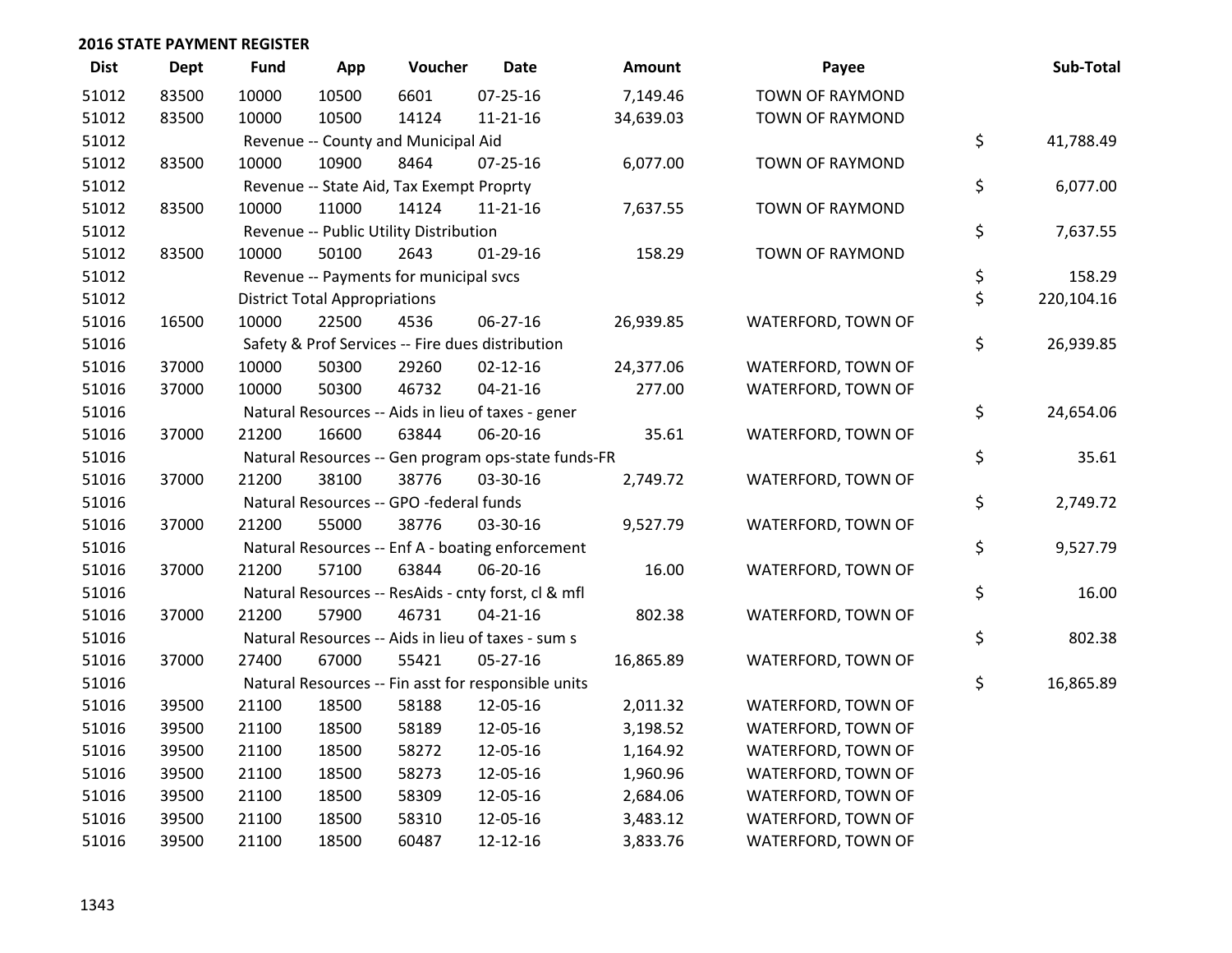| <b>Dist</b> | Dept  | <b>Fund</b> | App   | Voucher                                  | <b>Date</b>    | Amount    | Payee                     | Sub-Total       |
|-------------|-------|-------------|-------|------------------------------------------|----------------|-----------|---------------------------|-----------------|
| 51016       | 39500 | 21100       | 18500 | 60488                                    | 12-12-16       | 2,479.00  | WATERFORD, TOWN OF        |                 |
| 51016       | 39500 | 21100       | 18500 | 60576                                    | 12-12-16       | 1,713.76  | WATERFORD, TOWN OF        |                 |
| 51016       | 39500 | 21100       | 18500 | 60577                                    | 12-12-16       | 1,318.36  | WATERFORD, TOWN OF        |                 |
| 51016       | 39500 | 21100       | 18500 | 60610                                    | 12-22-16       | 7,117.56  | WATERFORD, TOWN OF        |                 |
| 51016       | 39500 | 21100       | 18500 | 60611                                    | 12-22-16       | 694.92    | WATERFORD, TOWN OF        |                 |
| 51016       |       |             |       | Transportation -- Hwy Sfty Loc Aid Ffd   |                |           |                           | \$<br>31,660.26 |
| 51016       | 39500 | 21100       | 19100 | 1458                                     | 07-05-16       | 43,881.92 | WATERFORD, TOWN OF        |                 |
| 51016       | 39500 | 21100       | 19100 | 30530                                    | 10-03-16       | 43,881.94 | WATERFORD, TOWN OF        |                 |
| 51016       |       |             |       | Transportation -- Trns Aids To Mnc.-Sf   |                |           |                           | \$<br>87,763.86 |
| 51016       | 39500 | 21100       | 18500 | 73049                                    | 02-08-16       | 1,048.48  | <b>TREAS TN WATERFORD</b> |                 |
| 51016       | 39500 | 21100       | 18500 | 73049                                    | 02-08-16       | 1,238.28  | <b>TREAS TN WATERFORD</b> |                 |
| 51016       | 39500 | 21100       | 18500 | 76945                                    | 03-21-16       | 277.04    | TREAS TN WATERFORD        |                 |
| 51016       | 39500 | 21100       | 18500 | 76945                                    | 03-21-16       | 526.56    | TREAS TN WATERFORD        |                 |
| 51016       | 39500 | 21100       | 18500 | 76945                                    | 03-21-16       | 880.12    | TREAS TN WATERFORD        |                 |
| 51016       | 39500 | 21100       | 18500 | 76945                                    | 03-21-16       | 11,225.00 | TREAS TN WATERFORD        |                 |
| 51016       | 39500 | 21100       | 18500 | 79748                                    | $04 - 21 - 16$ | 871.80    | TREAS TN WATERFORD        |                 |
| 51016       | 39500 | 21100       | 18500 | 83182                                    | 05-31-16       | 942.12    | TREAS TN WATERFORD        |                 |
| 51016       | 39500 | 21100       | 18500 | 83182                                    | 05-31-16       | 2,041.16  | <b>TREAS TN WATERFORD</b> |                 |
| 51016       | 39500 | 21100       | 18500 | 83889                                    | 06-08-16       | 556.40    | <b>TREAS TN WATERFORD</b> |                 |
| 51016       | 39500 | 21100       | 18500 | 84691                                    | 06-16-16       | 3,988.60  | TREAS TN WATERFORD        |                 |
| 51016       | 39500 | 21100       | 18500 | 86264                                    | $07 - 01 - 16$ | 1,096.72  | TREAS TN WATERFORD        |                 |
| 51016       | 39500 | 21100       | 18500 | 86264                                    | 07-01-16       | 2,814.92  | TREAS TN WATERFORD        |                 |
| 51016       | 39500 | 21100       | 18500 | 87595                                    | $07 - 14 - 16$ | 819.68    | TREAS TN WATERFORD        |                 |
| 51016       |       |             |       | Transportation -- Hwy Sfty Loc Aid Ffd   |                |           |                           | \$<br>28,326.88 |
| 51016       | 39500 | 21100       | 19100 | 77277                                    | 01-04-16       | 43,881.92 | TOWN OF WATERFORD         |                 |
| 51016       | 39500 | 21100       | 19100 | 85277                                    | 04-04-16       | 43,881.92 | TOWN OF WATERFORD         |                 |
| 51016       |       |             |       | Transportation -- Trns Aids To Mnc.-Sf   |                |           |                           | \$<br>87,763.84 |
| 51016       | 45500 | 10000       | 23100 | 21009                                    | 12-19-16       | 1,440.00  | WATERFORD, TOWN OF        |                 |
| 51016       |       |             |       | Justice -- Law enforcement train, local  |                |           |                           | \$<br>1,440.00  |
| 51016       | 83500 | 10000       | 10500 | 6602                                     | 07-25-16       | 11,223.64 | WATERFORD, TOWN OF        |                 |
| 51016       | 83500 | 10000       | 10500 | 14125                                    | $11 - 21 - 16$ | 60,776.48 | WATERFORD, TOWN OF        |                 |
| 51016       |       |             |       | Revenue -- County and Municipal Aid      |                |           |                           | \$<br>72,000.12 |
| 51016       | 83500 | 10000       | 10900 | 8465                                     | $07 - 25 - 16$ | 265.00    | WATERFORD, TOWN OF        |                 |
| 51016       |       |             |       | Revenue -- State Aid, Tax Exempt Proprty |                |           |                           | \$<br>265.00    |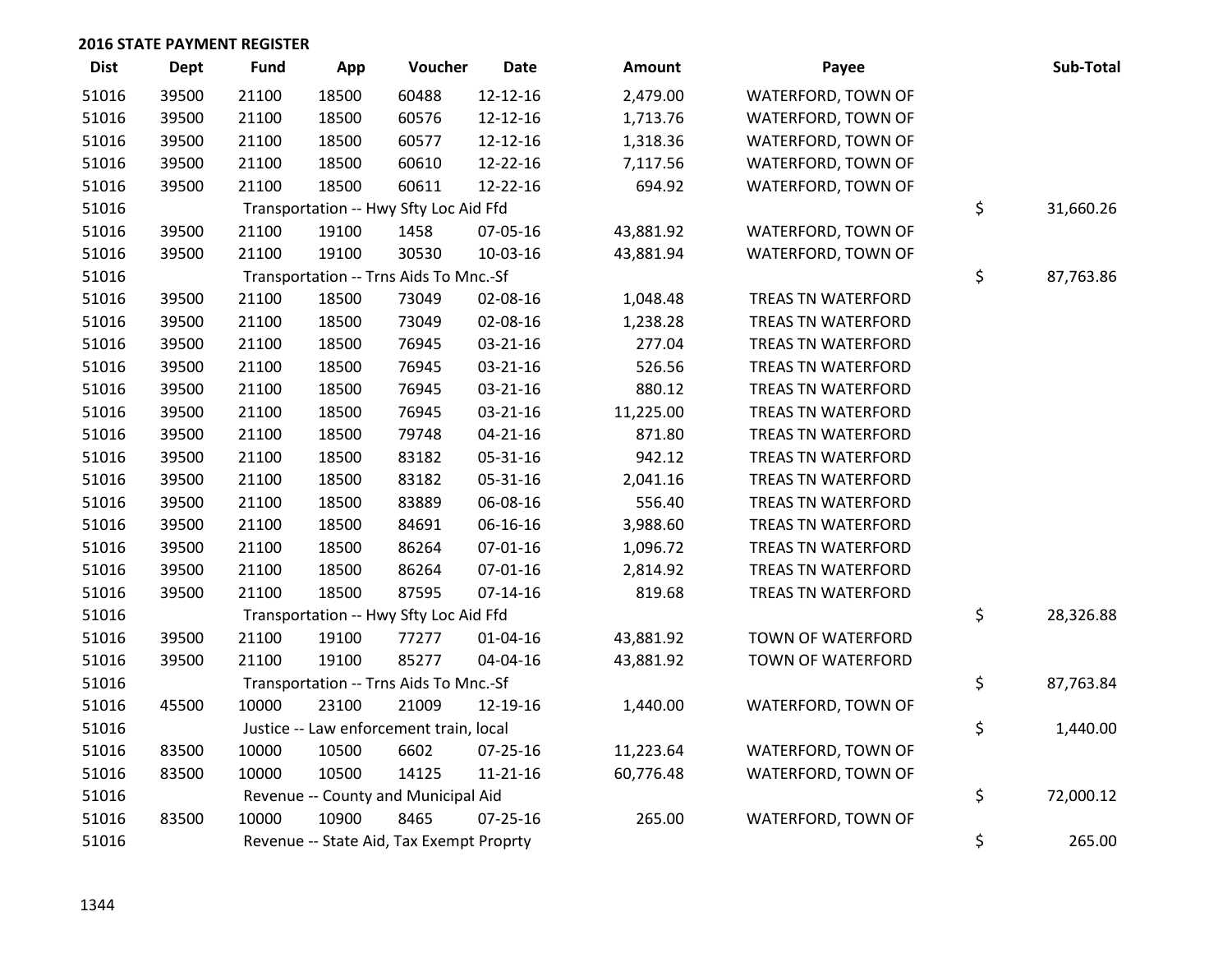| <b>Dist</b> | Dept  | Fund  | App                                  | Voucher                                          | <b>Date</b>                                         | <b>Amount</b> | Payee                       | Sub-Total        |
|-------------|-------|-------|--------------------------------------|--------------------------------------------------|-----------------------------------------------------|---------------|-----------------------------|------------------|
| 51016       | 83500 | 10000 | 11000                                | 14125                                            | $11 - 21 - 16$                                      | 2,391.88      | WATERFORD, TOWN OF          |                  |
| 51016       |       |       |                                      | Revenue -- Public Utility Distribution           |                                                     |               |                             | \$<br>2,391.88   |
| 51016       |       |       | <b>District Total Appropriations</b> |                                                  |                                                     |               |                             | \$<br>393,203.14 |
| 51018       | 16500 | 10000 | 22500                                | 4537                                             | 06-27-16                                            | 20,686.92     | TOWN OF YORKVILLE           |                  |
| 51018       |       |       |                                      | Safety & Prof Services -- Fire dues distribution |                                                     |               |                             | \$<br>20,686.92  |
| 51018       | 37000 | 21200 | 16600                                | 63845                                            | 06-20-16                                            | 5.34          | TOWN OF YORKVILLE           |                  |
| 51018       |       |       |                                      |                                                  | Natural Resources -- Gen program ops-state funds-FR |               |                             | \$<br>5.34       |
| 51018       | 37000 | 21200 | 57100                                | 63845                                            | 06-20-16                                            | 2.40          | TOWN OF YORKVILLE           |                  |
| 51018       |       |       |                                      |                                                  | Natural Resources -- ResAids - cnty forst, cl & mfl |               |                             | \$<br>2.40       |
| 51018       | 37000 | 27400 | 67000                                | 56225                                            | $05 - 27 - 16$                                      | 5,210.77      | TOWN OF YORKVILLE           |                  |
| 51018       |       |       |                                      |                                                  | Natural Resources -- Fin asst for responsible units |               |                             | \$<br>5,210.77   |
| 51018       | 39500 | 21100 | 19100                                | 1459                                             | 07-05-16                                            | 28,192.79     | TOWN OF YORKVILLE           |                  |
| 51018       | 39500 | 21100 | 19100                                | 30531                                            | 10-03-16                                            | 28,192.79     | TOWN OF YORKVILLE           |                  |
| 51018       | 39500 | 21100 | 19100                                | 77278                                            | $01 - 04 - 16$                                      | 28,192.79     | <b>TOWN OF YORKVILLE</b>    |                  |
| 51018       | 39500 | 21100 | 19100                                | 85278                                            | 04-04-16                                            | 28,192.79     | TOWN OF YORKVILLE           |                  |
| 51018       |       |       |                                      | Transportation -- Trns Aids To Mnc.-Sf           |                                                     |               |                             | \$<br>112,771.16 |
| 51018       | 83500 | 10000 | 10500                                | 6603                                             | 07-25-16                                            | 5,952.62      | TOWN OF YORKVILLE           |                  |
| 51018       | 83500 | 10000 | 10500                                | 14126                                            | $11 - 21 - 16$                                      | 32,997.72     | TOWN OF YORKVILLE           |                  |
| 51018       |       |       |                                      | Revenue -- County and Municipal Aid              |                                                     |               |                             | \$<br>38,950.34  |
| 51018       | 83500 | 10000 | 10900                                | 8466                                             | $07 - 25 - 16$                                      | 6,198.00      | TOWN OF YORKVILLE           |                  |
| 51018       |       |       |                                      | Revenue -- State Aid, Tax Exempt Proprty         |                                                     |               |                             | \$<br>6,198.00   |
| 51018       | 83500 | 10000 | 11000                                | 14126                                            | 11-21-16                                            | 804.24        | TOWN OF YORKVILLE           |                  |
| 51018       |       |       |                                      | Revenue -- Public Utility Distribution           |                                                     |               |                             | \$<br>804.24     |
| 51018       | 83500 | 52100 | 36300                                | 3251                                             | 03-28-16                                            | 21,882.00     | TOWN OF YORKVILLE           |                  |
| 51018       |       |       |                                      | Revenue -- Lottery & Gaming Credit               |                                                     |               |                             | \$<br>21,882.00  |
| 51018       |       |       | <b>District Total Appropriations</b> |                                                  |                                                     |               |                             | \$<br>206,511.17 |
| 51104       | 16500 | 10000 | 22500                                | 4538                                             | 06-27-16                                            | 79,429.54     | VILLAGE OF CALEDONIA        |                  |
| 51104       |       |       |                                      | Safety & Prof Services -- Fire dues distribution |                                                     |               |                             | \$<br>79,429.54  |
| 51104       | 37000 | 21200 | 16600                                | 63846                                            | 06-20-16                                            | 44.51         | <b>VILLAGE OF CALEDONIA</b> |                  |
| 51104       |       |       |                                      |                                                  | Natural Resources -- Gen program ops-state funds-FR |               |                             | \$<br>44.51      |
| 51104       | 37000 | 21200 | 57100                                | 63846                                            | 06-20-16                                            | 20.00         | VILLAGE OF CALEDONIA        |                  |
| 51104       |       |       |                                      |                                                  | Natural Resources -- ResAids - cnty forst, cl & mfl |               |                             | \$<br>20.00      |
| 51104       | 37000 | 27400 | 67000                                | 55758                                            | $05 - 27 - 16$                                      | 57,841.38     | <b>VILLAGE OF CALEDONIA</b> |                  |
| 51104       |       |       |                                      |                                                  | Natural Resources -- Fin asst for responsible units |               |                             | \$<br>57,841.38  |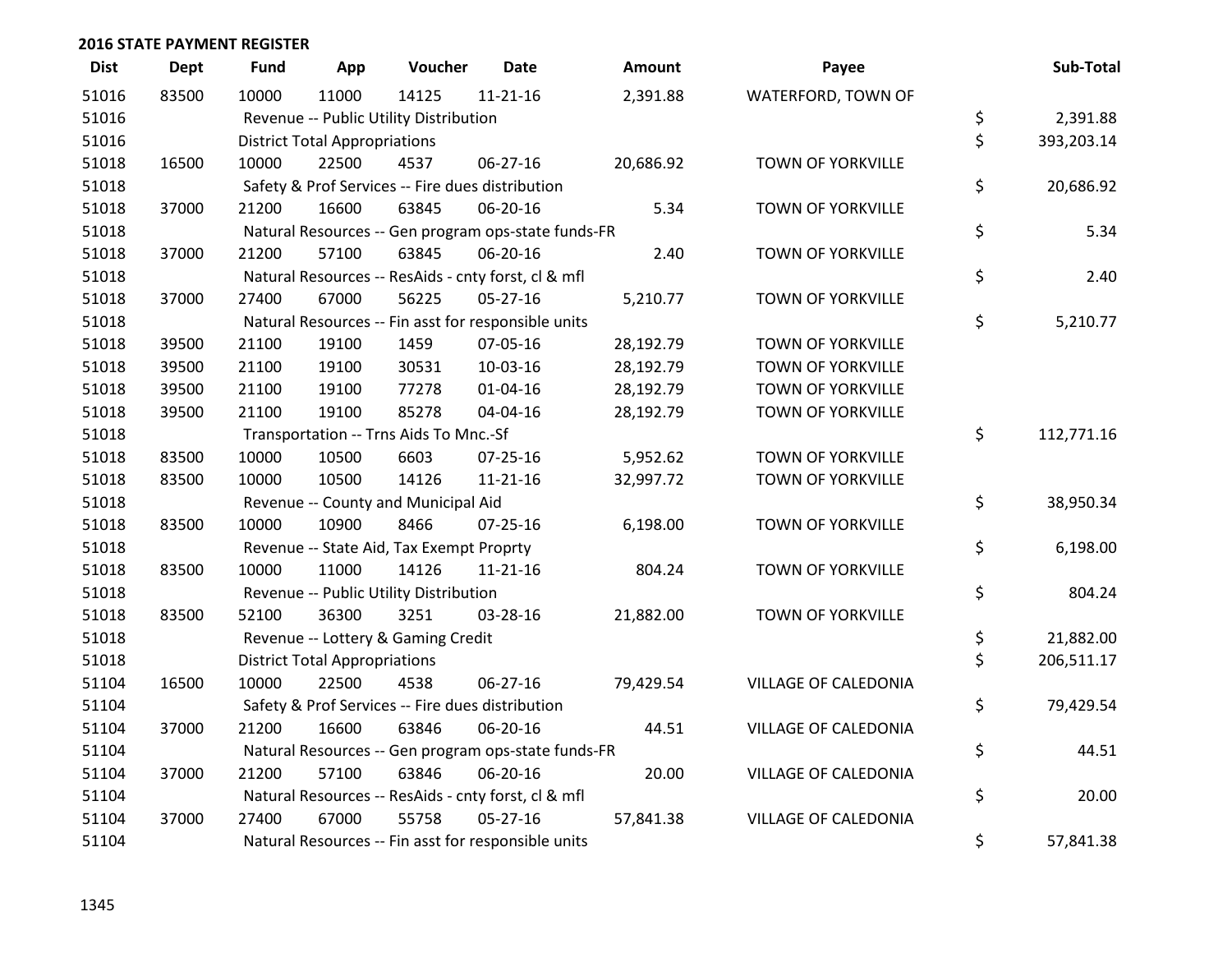| <b>Dist</b> | <b>Dept</b> | <b>Fund</b> | App                                  | Voucher                                  | <b>Date</b>                                       | Amount     | Payee                       | Sub-Total          |
|-------------|-------------|-------------|--------------------------------------|------------------------------------------|---------------------------------------------------|------------|-----------------------------|--------------------|
| 51104       | 39500       | 21100       | 16200                                | 2111                                     | 07-05-16                                          | 9,294.57   | <b>VILLAGE OF CALEDONIA</b> |                    |
| 51104       | 39500       | 21100       | 16200                                | 29213                                    | 10-03-16                                          | 9,294.58   | VILLAGE OF CALEDONIA        |                    |
| 51104       |             |             |                                      | Transportation -- Conn Hwy Aids St Fds   |                                                   |            |                             | \$<br>18,589.15    |
| 51104       | 39500       | 21100       | 19100                                | 1460                                     | 07-05-16                                          | 237,721.82 | VILLAGE OF CALEDONIA        |                    |
| 51104       | 39500       | 21100       | 19100                                | 30532                                    | 10-03-16                                          | 237,721.82 | VILLAGE OF CALEDONIA        |                    |
| 51104       |             |             |                                      | Transportation -- Trns Aids To Mnc.-Sf   |                                                   |            |                             | \$<br>475,443.64   |
| 51104       | 39500       | 21100       | 16200                                | 78078                                    | $01 - 04 - 16$                                    | 9,294.57   | <b>VILLAGE OF CALEDONIA</b> |                    |
| 51104       | 39500       | 21100       | 16200                                | 82078                                    | 04-04-16                                          | 9,294.57   | VILLAGE OF CALEDONIA        |                    |
| 51104       |             |             |                                      | Transportation -- Conn Hwy Aids St Fds   |                                                   |            |                             | \$<br>18,589.14    |
| 51104       | 39500       | 21100       | 19100                                | 77279                                    | $01 - 04 - 16$                                    | 237,721.82 | VILLAGE OF CALEDONIA        |                    |
| 51104       | 39500       | 21100       | 19100                                | 85279                                    | 04-04-16                                          | 237,721.82 | VILLAGE OF CALEDONIA        |                    |
| 51104       |             |             |                                      | Transportation -- Trns Aids To Mnc.-Sf   |                                                   |            |                             | \$<br>475,443.64   |
| 51104       | 43500       | 10000       | 11900                                | 72317                                    | 09-02-16                                          | 7,215.47   | VILLAGE OF CALEDONIA        |                    |
| 51104       |             |             |                                      |                                          | Health Services -- Emergency medical services, ai |            |                             | \$<br>7,215.47     |
| 51104       | 43500       | 10000       | 15000                                | 50175                                    | 06-02-16                                          | 6,000.00   | VILLAGE OF CALEDONIA        |                    |
| 51104       | 43500       | 10000       | 15000                                | 77816                                    | 09-29-16                                          | 264.71     | <b>VILLAGE OF CALEDONIA</b> |                    |
| 51104       | 43500       | 10000       | 15000                                | 77823                                    | 09-29-16                                          | 1,720.71   | VILLAGE OF CALEDONIA        |                    |
| 51104       | 43500       | 10000       | 15000                                | 98043                                    | 12-28-16                                          | 264.71     | <b>VILLAGE OF CALEDONIA</b> |                    |
| 51104       |             |             |                                      | Health Services -- Federal project aids  |                                                   |            |                             | \$<br>8,250.13     |
| 51104       | 45500       | 10000       | 22100                                | 14367                                    | $07 - 22 - 16$                                    | 10.00      | <b>VILLAGE OF CALEDONIA</b> |                    |
| 51104       |             |             |                                      | Justice -- Crime laboratories, DNA       |                                                   |            |                             | \$<br>10.00        |
| 51104       | 45500       | 10000       | 23100                                | 18531                                    | $10 - 31 - 16$                                    | 3,680.00   | VILLAGE OF CALEDONIA        |                    |
| 51104       |             |             |                                      | Justice -- Law enforcement train, local  |                                                   |            |                             | \$<br>3,680.00     |
| 51104       | 83500       | 10000       | 10500                                | 6604                                     | $07 - 25 - 16$                                    | 333,445.08 | <b>VILLAGE OF CALEDONIA</b> |                    |
| 51104       | 83500       | 10000       | 10500                                | 14127                                    | $11 - 21 - 16$                                    | 425,690.48 | VILLAGE OF CALEDONIA        |                    |
| 51104       |             |             |                                      | Revenue -- County and Municipal Aid      |                                                   |            |                             | \$<br>759,135.56   |
| 51104       | 83500       | 10000       | 10900                                | 8467                                     | 07-25-16                                          | 7,677.00   | VILLAGE OF CALEDONIA        |                    |
| 51104       | 83500       | 10000       | 10900                                | 9806                                     | $07 - 25 - 16$                                    | 21,251.00  | VILLAGE OF CALEDONIA        |                    |
| 51104       |             |             |                                      | Revenue -- State Aid, Tax Exempt Proprty |                                                   |            |                             | \$<br>28,928.00    |
| 51104       | 83500       | 10000       | 11000                                | 14127                                    | $11 - 21 - 16$                                    | 104,469.76 | VILLAGE OF CALEDONIA        |                    |
| 51104       |             |             |                                      | Revenue -- Public Utility Distribution   |                                                   |            |                             | \$<br>104,469.76   |
| 51104       |             |             | <b>District Total Appropriations</b> |                                          |                                                   |            |                             | \$<br>2,037,089.92 |
| 51121       | 16500       | 10000       | 22500                                | 4539                                     | 06-27-16                                          | 1,561.73   | VILLAGE OF ELMWOOD PARK     |                    |
| 51121       |             |             |                                      |                                          | Safety & Prof Services -- Fire dues distribution  |            |                             | \$<br>1,561.73     |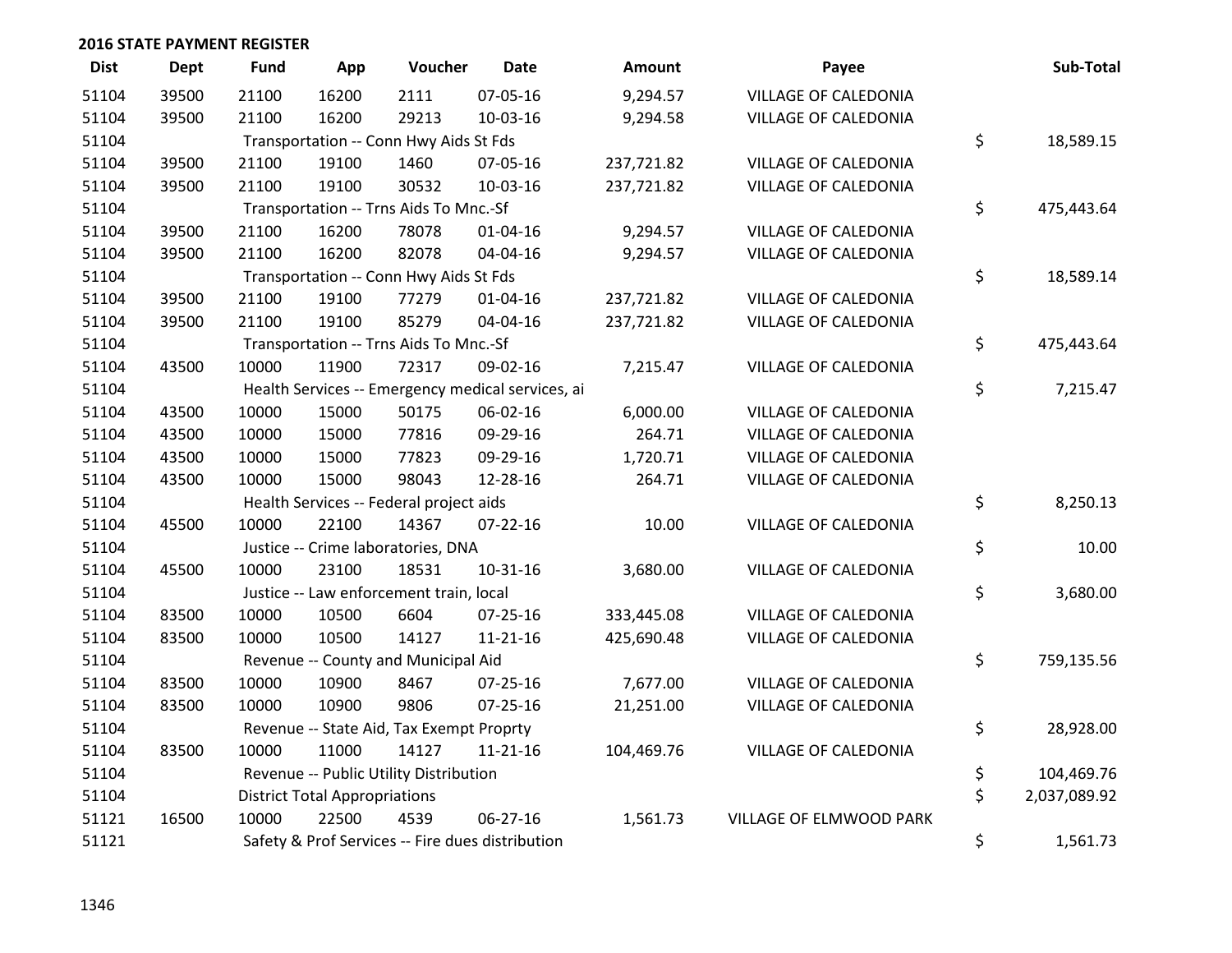| <b>Dist</b> | <b>Dept</b> | <b>Fund</b> | App                                  | Voucher                                             | <b>Date</b>    | <b>Amount</b> | Payee                     | Sub-Total       |
|-------------|-------------|-------------|--------------------------------------|-----------------------------------------------------|----------------|---------------|---------------------------|-----------------|
| 51121       | 37000       | 27400       | 67000                                | 55882                                               | 05-27-16       | 2,633.21      | VILLAGE OF ELMWOOD PARK   |                 |
| 51121       |             |             |                                      | Natural Resources -- Fin asst for responsible units |                |               |                           | \$<br>2,633.21  |
| 51121       | 39500       | 21100       | 19100                                | 1461                                                | 07-05-16       | 1,827.46      | VILLAGE OF ELMWOOD PARK   |                 |
| 51121       | 39500       | 21100       | 19100                                | 30533                                               | 10-03-16       | 1,827.48      | VILLAGE OF ELMWOOD PARK   |                 |
| 51121       | 39500       | 21100       | 19100                                | 77280                                               | 01-04-16       | 1,827.46      | VILLAGE OF ELMWOOD PARK   |                 |
| 51121       | 39500       | 21100       | 19100                                | 85280                                               | 04-04-16       | 1,827.46      | VILLAGE OF ELMWOOD PARK   |                 |
| 51121       |             |             |                                      | Transportation -- Trns Aids To Mnc.-Sf              |                |               |                           | \$<br>7,309.86  |
| 51121       | 83500       | 10000       | 10500                                | 6605                                                | $07 - 25 - 16$ | 2,995.61      | VILLAGE OF ELMWOOD PARK   |                 |
| 51121       | 83500       | 10000       | 10500                                | 14128                                               | $11 - 21 - 16$ | 10,837.88     | VILLAGE OF ELMWOOD PARK   |                 |
| 51121       |             |             |                                      | Revenue -- County and Municipal Aid                 |                |               |                           | \$<br>13,833.49 |
| 51121       | 83500       | 10000       | 10900                                | 8468                                                | $07 - 25 - 16$ | 10.00         | VILLAGE OF ELMWOOD PARK   |                 |
| 51121       |             |             |                                      | Revenue -- State Aid, Tax Exempt Proprty            |                |               |                           | \$<br>10.00     |
| 51121       |             |             | <b>District Total Appropriations</b> |                                                     |                |               |                           | \$<br>25,348.29 |
| 51151       | 16500       | 10000       | 22500                                | 4540                                                | 06-27-16       | 98,149.70     | VILLAGE OF MOUNT PLEASANT |                 |
| 51151       |             |             |                                      | Safety & Prof Services -- Fire dues distribution    |                |               |                           | \$<br>98,149.70 |
| 51151       | 37000       | 27400       | 65800                                | 62764                                               | 06-15-16       | 80,000.00     | VILLAGE OF MOUNT PLEASANT |                 |
| 51151       |             |             |                                      | Natural Resources -- EA - urban nonpoint source     |                |               |                           | \$<br>80,000.00 |
| 51151       | 37000       | 27400       | 67000                                | 56060                                               | 05-27-16       | 23,391.38     | VILLAGE OF MOUNT PLEASANT |                 |
| 51151       |             |             |                                      | Natural Resources -- Fin asst for responsible units |                |               |                           | \$<br>23,391.38 |
| 51151       | 37000       | 27400       | 67300                                | 56060                                               | $05 - 27 - 16$ | 6,907.31      | VILLAGE OF MOUNT PLEASANT |                 |
| 51151       |             |             |                                      | Natural Resources -- Recycling consolidation grants |                |               |                           | \$<br>6,907.31  |
| 51151       | 37000       | 36300       | <b>TA100</b>                         | 33160                                               | $02 - 26 - 16$ | 42,750.00     | VILLAGE OF MOUNT PLEASANT |                 |
| 51151       |             |             |                                      | Natural Resources -- LAND ACQUISITION               |                |               |                           | \$<br>42,750.00 |
| 51151       | 39500       | 21100       | 16200                                | 2112                                                | 07-05-16       | 2,452.73      | VILLAGE OF MOUNT PLEASANT |                 |
| 51151       | 39500       | 21100       | 16200                                | 29214                                               | 10-03-16       | 2,452.75      | VILLAGE OF MOUNT PLEASANT |                 |
| 51151       |             |             |                                      | Transportation -- Conn Hwy Aids St Fds              |                |               |                           | \$<br>4,905.48  |
| 51151       | 39500       | 21100       | 18500                                | 33588                                               | 09-30-16       | 6,174.54      | VILLAGE OF MOUNT PLEASANT |                 |
| 51151       | 39500       | 21100       | 18500                                | 38158                                               | $10-14-16$     | 4,000.00      | VILLAGE OF MOUNT PLEASANT |                 |
| 51151       | 39500       | 21100       | 18500                                | 57065                                               | 12-01-16       | 12,963.85     | VILLAGE OF MOUNT PLEASANT |                 |
| 51151       | 39500       | 21100       | 18500                                | 57066                                               | 12-01-16       | 6,344.45      | VILLAGE OF MOUNT PLEASANT |                 |
| 51151       | 39500       | 21100       | 18500                                | 57067                                               | 12-01-16       | 7,046.68      | VILLAGE OF MOUNT PLEASANT |                 |
| 51151       | 39500       | 21100       | 18500                                | 58233                                               | 12-05-16       | 12,556.24     | VILLAGE OF MOUNT PLEASANT |                 |
| 51151       | 39500       | 21100       | 18500                                | 58258                                               | 12-05-16       | 15,703.12     | VILLAGE OF MOUNT PLEASANT |                 |
| 51151       | 39500       | 21100       | 18500                                | 58796                                               | 12-05-16       | 14,455.17     | VILLAGE OF MOUNT PLEASANT |                 |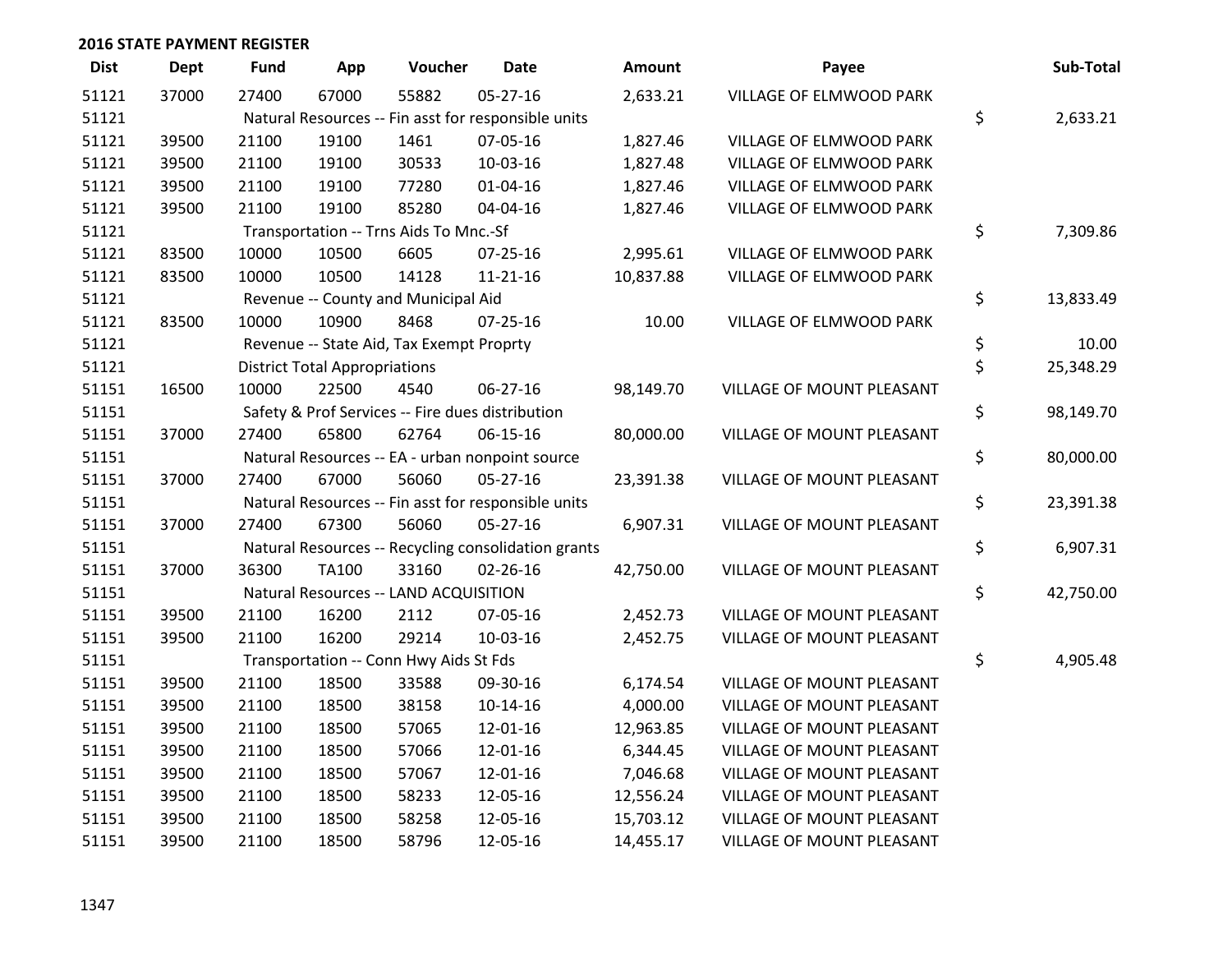| <b>Dist</b> | <b>Dept</b> | <b>Fund</b> | App   | Voucher                                | <b>Date</b>    | <b>Amount</b> | Payee                     | Sub-Total        |
|-------------|-------------|-------------|-------|----------------------------------------|----------------|---------------|---------------------------|------------------|
| 51151       | 39500       | 21100       | 18500 | 58803                                  | 12-05-16       | 9,567.65      | VILLAGE OF MOUNT PLEASANT |                  |
| 51151       | 39500       | 21100       | 18500 | 60542                                  | 12-13-16       | 6,177.93      | VILLAGE OF MOUNT PLEASANT |                  |
| 51151       |             |             |       | Transportation -- Hwy Sfty Loc Aid Ffd |                |               |                           | \$<br>94,989.63  |
| 51151       | 39500       | 21100       | 19100 | 1462                                   | 07-05-16       | 243,948.50    | VILLAGE OF MOUNT PLEASANT |                  |
| 51151       | 39500       | 21100       | 19100 | 30534                                  | 10-03-16       | 243,948.50    | VILLAGE OF MOUNT PLEASANT |                  |
| 51151       |             |             |       | Transportation -- Trns Aids To Mnc.-Sf |                |               |                           | \$<br>487,897.00 |
| 51151       | 39500       | 21100       | 16200 | 78079                                  | $01 - 04 - 16$ | 2,452.73      | VILLAGE OF MOUNT PLEASANT |                  |
| 51151       | 39500       | 21100       | 16200 | 82079                                  | 04-04-16       | 2,452.73      | VILLAGE OF MOUNT PLEASANT |                  |
| 51151       |             |             |       | Transportation -- Conn Hwy Aids St Fds |                |               |                           | \$<br>4,905.46   |
| 51151       | 39500       | 21100       | 18500 | 71828                                  | $01 - 25 - 16$ | 4,398.50      | TREAS VIL MT PLEASANT     |                  |
| 51151       | 39500       | 21100       | 18500 | 72214                                  | $01 - 28 - 16$ | 1,637.14      | TREAS VIL MT PLEASANT     |                  |
| 51151       | 39500       | 21100       | 18500 | 72634                                  | 02-02-16       | 3,517.19      | TREAS VIL MT PLEASANT     |                  |
| 51151       | 39500       | 21100       | 18500 | 72634                                  | 02-02-16       | 5,697.66      | TREAS VIL MT PLEASANT     |                  |
| 51151       | 39500       | 21100       | 18500 | 72634                                  | 02-02-16       | 5,891.77      | TREAS VIL MT PLEASANT     |                  |
| 51151       | 39500       | 21100       | 18500 | 72634                                  | 02-02-16       | 6,109.72      | TREAS VIL MT PLEASANT     |                  |
| 51151       | 39500       | 21100       | 18500 | 74805                                  | 02-25-16       | 3,083.40      | TREAS VIL MT PLEASANT     |                  |
| 51151       | 39500       | 21100       | 18500 | 76348                                  | 03-14-16       | 4,511.49      | TREAS VIL MT PLEASANT     |                  |
| 51151       | 39500       | 21100       | 18500 | 77810                                  | 03-29-16       | 1,616.28      | TREAS VIL MT PLEASANT     |                  |
| 51151       | 39500       | 21100       | 18500 | 79424                                  | $04 - 18 - 16$ | 5,927.73      | TREAS VIL MT PLEASANT     |                  |
| 51151       | 39500       | 21100       | 18500 | 80665                                  | 05-02-16       | 3,292.02      | TREAS VIL MT PLEASANT     |                  |
| 51151       | 39500       | 21100       | 18500 | 80665                                  | 05-02-16       | 3,367.16      | TREAS VIL MT PLEASANT     |                  |
| 51151       | 39500       | 21100       | 18500 | 80665                                  | 05-02-16       | 4,794.31      | TREAS VIL MT PLEASANT     |                  |
| 51151       | 39500       | 21100       | 18500 | 83489                                  | 06-03-16       | 9,707.42      | TREAS VIL MT PLEASANT     |                  |
| 51151       | 39500       | 21100       | 18500 | 83753                                  | 06-07-16       | 7,253.03      | TREAS VIL MT PLEASANT     |                  |
| 51151       | 39500       | 21100       | 18500 | 84692                                  | 06-16-16       | 4,000.00      | TREAS VIL MT PLEASANT     |                  |
| 51151       | 39500       | 21100       | 18500 | 85960                                  | 06-29-16       | 4,934.46      | TREAS VIL MT PLEASANT     |                  |
| 51151       | 39500       | 21100       | 18500 | 85960                                  | 06-29-16       | 7,517.53      | TREAS VIL MT PLEASANT     |                  |
| 51151       |             |             |       | Transportation -- Hwy Sfty Loc Aid Ffd |                |               |                           | \$<br>87,256.81  |
| 51151       | 39500       | 21100       | 19100 | 77281                                  | $01 - 04 - 16$ | 243,948.50    | VILLAGE OF MOUNT PLEASANT |                  |
| 51151       | 39500       | 21100       | 19100 | 85281                                  | 04-04-16       | 243,948.50    | VILLAGE OF MOUNT PLEASANT |                  |
| 51151       |             |             |       | Transportation -- Trns Aids To Mnc.-Sf |                |               |                           | \$<br>487,897.00 |
| 51151       | 39500       | 21100       | 27800 | 76721                                  | 03-15-16       | 61,858.09     | TREAS VIL MT PLEASANT     |                  |
| 51151       |             |             |       | Transportation -- Loc Rd Imp Prg St Fd |                |               |                           | \$<br>61,858.09  |
| 51151       | 43500       | 10000       | 11900 | 72352                                  | 09-02-16       | 8,225.90      | VILLAGE OF MOUNT PLEASANT |                  |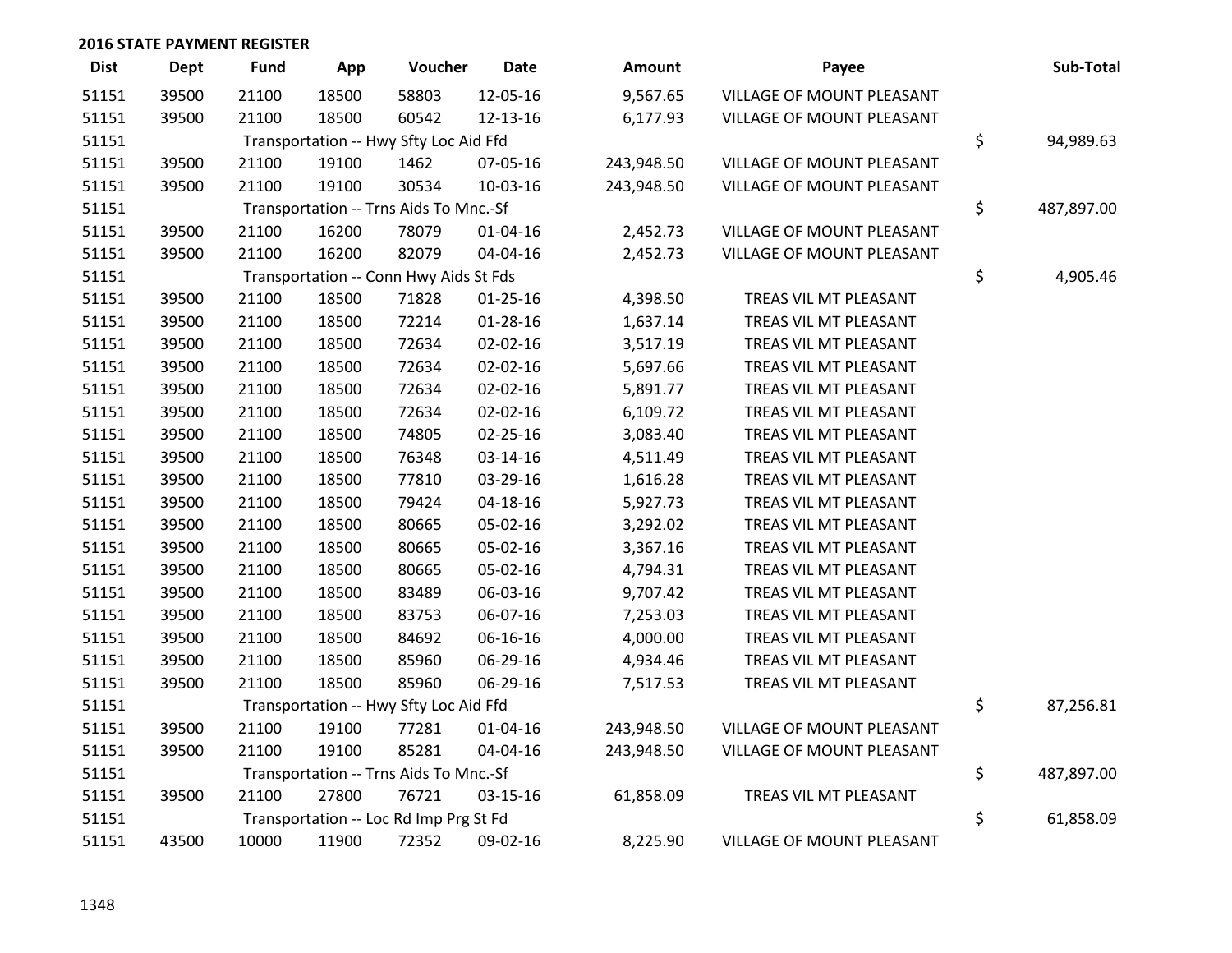| <b>Dist</b> | <b>Dept</b> | <b>Fund</b> | App                                  | Voucher                                  | <b>Date</b>                                         | <b>Amount</b> | Payee                            | Sub-Total          |
|-------------|-------------|-------------|--------------------------------------|------------------------------------------|-----------------------------------------------------|---------------|----------------------------------|--------------------|
| 51151       |             |             |                                      |                                          | Health Services -- Emergency medical services, ai   |               |                                  | \$<br>8,225.90     |
| 51151       | 45500       | 10000       | 22100                                | 14390                                    | $07 - 22 - 16$                                      | 60.00         | <b>VILLAGE OF MOUNT PLEASANT</b> |                    |
| 51151       |             |             |                                      | Justice -- Crime laboratories, DNA       |                                                     |               |                                  | \$<br>60.00        |
| 51151       | 83500       | 10000       | 10500                                | 6606                                     | $07 - 25 - 16$                                      | 424,689.95    | VILLAGE OF MOUNT PLEASANT        |                    |
| 51151       | 83500       | 10000       | 10500                                | 14129                                    | $11 - 21 - 16$                                      | 224,256.23    | VILLAGE OF MOUNT PLEASANT        |                    |
| 51151       |             |             |                                      | Revenue -- County and Municipal Aid      |                                                     |               |                                  | \$<br>648,946.18   |
| 51151       | 83500       | 10000       | 10900                                | 8469                                     | $07 - 25 - 16$                                      | 86,302.00     | VILLAGE OF MOUNT PLEASANT        |                    |
| 51151       | 83500       | 10000       | 10900                                | 9807                                     | $07 - 25 - 16$                                      | 427,964.00    | VILLAGE OF MOUNT PLEASANT        |                    |
| 51151       |             |             |                                      | Revenue -- State Aid, Tax Exempt Proprty |                                                     |               |                                  | \$<br>514,266.00   |
| 51151       | 83500       | 10000       | 11000                                | 14129                                    | $11 - 21 - 16$                                      | 24,664.05     | VILLAGE OF MOUNT PLEASANT        |                    |
| 51151       |             |             |                                      | Revenue -- Public Utility Distribution   |                                                     |               |                                  | \$<br>24,664.05    |
| 51151       | 83500       | 52100       | 36300                                | 3252                                     | 03-28-16                                            | 558.05        | VILLAGE OF MOUNT PLEASANT        |                    |
| 51151       |             |             |                                      | Revenue -- Lottery & Gaming Credit       |                                                     |               |                                  | \$<br>558.05       |
| 51151       |             |             | <b>District Total Appropriations</b> |                                          |                                                     |               |                                  | \$<br>2,677,628.04 |
| 51161       | 16500       | 10000       | 22500                                | 4541                                     | 06-27-16                                            | 1,319.05      | <b>VILLAGE OF NORTH BAY</b>      |                    |
| 51161       |             |             |                                      |                                          | Safety & Prof Services -- Fire dues distribution    |               |                                  | \$<br>1,319.05     |
| 51161       | 37000       | 27400       | 67000                                | 55495                                    | $05 - 27 - 16$                                      | 1,575.40      | VILLAGE OF NORTH BAY             |                    |
| 51161       |             |             |                                      |                                          | Natural Resources -- Fin asst for responsible units |               |                                  | \$<br>1,575.40     |
| 51161       | 39500       | 21100       | 19100                                | 1463                                     | 07-05-16                                            | 4,412.42      | VILLAGE OF NORTH BAY             |                    |
| 51161       | 39500       | 21100       | 19100                                | 30535                                    | 10-03-16                                            | 4,412.43      | <b>VILLAGE OF NORTH BAY</b>      |                    |
| 51161       | 39500       | 21100       | 19100                                | 77282                                    | $01 - 04 - 16$                                      | 4,412.42      | VILLAGE OF NORTH BAY             |                    |
| 51161       | 39500       | 21100       | 19100                                | 85282                                    | 04-04-16                                            | 4,412.42      | VILLAGE OF NORTH BAY             |                    |
| 51161       |             |             |                                      | Transportation -- Trns Aids To Mnc.-Sf   |                                                     |               |                                  | \$<br>17,649.69    |
| 51161       | 83500       | 10000       | 10900                                | 8470                                     | $07 - 25 - 16$                                      | 7.00          | <b>VILLAGE OF NORTH BAY</b>      |                    |
| 51161       |             |             |                                      | Revenue -- State Aid, Tax Exempt Proprty |                                                     |               |                                  | \$<br>7.00         |
| 51161       |             |             | <b>District Total Appropriations</b> |                                          |                                                     |               |                                  | \$<br>20,551.14    |
| 51176       | 16500       | 10000       | 22500                                | 4542                                     | 06-27-16                                            | 12,532.49     | <b>VILLAGE OF ROCHESTER</b>      |                    |
| 51176       |             |             |                                      |                                          | Safety & Prof Services -- Fire dues distribution    |               |                                  | \$<br>12,532.49    |
| 51176       | 37000       | 10000       | 50300                                | 28855                                    | $02 - 12 - 16$                                      | 152.77        | <b>VILLAGE OF ROCHESTER</b>      |                    |
| 51176       | 37000       | 10000       | 50300                                | 28856                                    | $02 - 12 - 16$                                      | 20,522.97     | <b>VILLAGE OF ROCHESTER</b>      |                    |
| 51176       | 37000       | 10000       | 50300                                | 45530                                    | $04 - 21 - 16$                                      | 500.95        | <b>VILLAGE OF ROCHESTER</b>      |                    |
| 51176       |             |             |                                      |                                          | Natural Resources -- Aids in lieu of taxes - gener  |               |                                  | \$<br>21,176.69    |
| 51176       | 37000       | 21200       | 16600                                | 63847                                    | 06-20-16                                            | 182.04        | <b>VILLAGE OF ROCHESTER</b>      |                    |
| 51176       |             |             |                                      |                                          | Natural Resources -- Gen program ops-state funds-FR |               |                                  | \$<br>182.04       |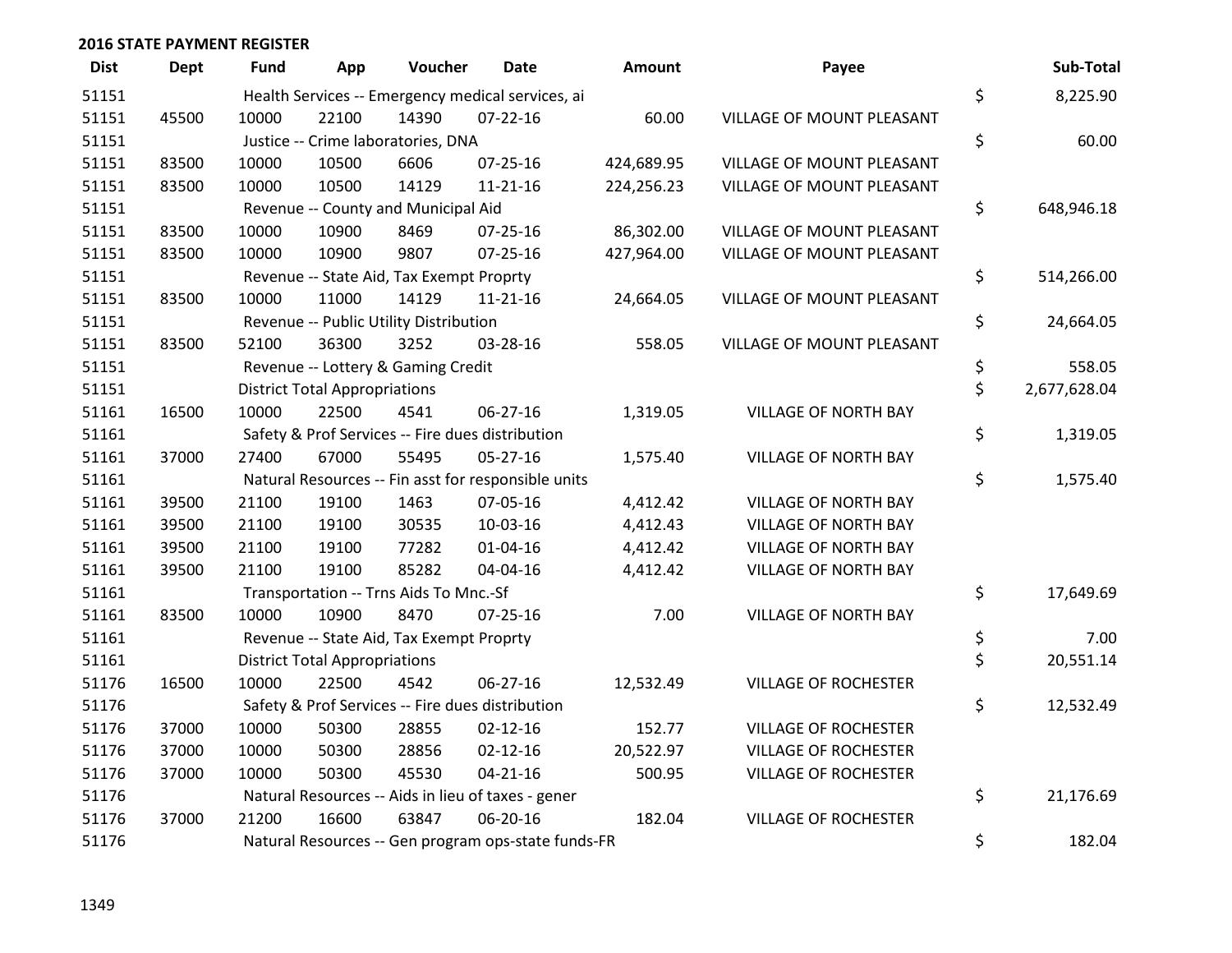| <b>Dist</b> | <b>Dept</b> | <b>Fund</b> | App                                  | Voucher                                          | <b>Date</b>                                         | <b>Amount</b> | Payee                        | Sub-Total        |
|-------------|-------------|-------------|--------------------------------------|--------------------------------------------------|-----------------------------------------------------|---------------|------------------------------|------------------|
| 51176       | 37000       | 21200       | 57100                                | 63847                                            | 06-20-16                                            | 81.80         | <b>VILLAGE OF ROCHESTER</b>  |                  |
| 51176       |             |             |                                      |                                                  | Natural Resources -- ResAids - cnty forst, cl & mfl |               |                              | \$<br>81.80      |
| 51176       | 37000       | 21200       | 57900                                | 45531                                            | $04 - 21 - 16$                                      | 289.04        | <b>VILLAGE OF ROCHESTER</b>  |                  |
| 51176       |             |             |                                      |                                                  | Natural Resources -- Aids in lieu of taxes - sum s  |               |                              | \$<br>289.04     |
| 51176       | 37000       | 27400       | 67000                                | 55442                                            | $05 - 27 - 16$                                      | 5,823.80      | <b>VILLAGE OF ROCHESTER</b>  |                  |
| 51176       |             |             |                                      |                                                  | Natural Resources -- Fin asst for responsible units |               |                              | \$<br>5,823.80   |
| 51176       | 39500       | 21100       | 19100                                | 1464                                             | 07-05-16                                            | 20,109.99     | <b>VILLAGE OF ROCHESTER</b>  |                  |
| 51176       | 39500       | 21100       | 19100                                | 30536                                            | 10-03-16                                            | 20,110.01     | <b>VILLAGE OF ROCHESTER</b>  |                  |
| 51176       | 39500       | 21100       | 19100                                | 77283                                            | $01 - 04 - 16$                                      | 20,109.99     | <b>VILLAGE OF ROCHESTER</b>  |                  |
| 51176       | 39500       | 21100       | 19100                                | 85283                                            | 04-04-16                                            | 20,109.99     | VILLAGE OF ROCHESTER         |                  |
| 51176       |             |             |                                      | Transportation -- Trns Aids To Mnc.-Sf           |                                                     |               |                              | \$<br>80,439.98  |
| 51176       | 83500       | 10000       | 10500                                | 6607                                             | $07 - 25 - 16$                                      | 9,968.62      | <b>VILLAGE OF ROCHESTER</b>  |                  |
| 51176       | 83500       | 10000       | 10500                                | 14130                                            | $11 - 21 - 16$                                      | 51,714.36     | <b>VILLAGE OF ROCHESTER</b>  |                  |
| 51176       |             |             |                                      | Revenue -- County and Municipal Aid              |                                                     |               |                              | \$<br>61,682.98  |
| 51176       | 83500       | 10000       | 10900                                | 8471                                             | $07 - 25 - 16$                                      | 376.00        | <b>VILLAGE OF ROCHESTER</b>  |                  |
| 51176       |             |             |                                      | Revenue -- State Aid, Tax Exempt Proprty         |                                                     |               |                              | \$<br>376.00     |
| 51176       |             |             | <b>District Total Appropriations</b> |                                                  |                                                     |               |                              | \$<br>182,584.82 |
| 51181       | 16500       | 10000       | 22500                                | 4543                                             | 06-27-16                                            | 21,812.42     | <b>VILLAGE OF STURTEVANT</b> |                  |
| 51181       |             |             |                                      | Safety & Prof Services -- Fire dues distribution |                                                     |               |                              | \$<br>21,812.42  |
| 51181       | 37000       | 27400       | 67000                                | 55561                                            | 05-27-16                                            | 17,702.05     | <b>VILLAGE OF STURTEVANT</b> |                  |
| 51181       |             |             |                                      |                                                  | Natural Resources -- Fin asst for responsible units |               |                              | \$<br>17,702.05  |
| 51181       | 39500       | 21100       | 19100                                | 1465                                             | 07-05-16                                            | 81,646.41     | <b>VILLAGE OF STURTEVANT</b> |                  |
| 51181       | 39500       | 21100       | 19100                                | 30537                                            | 10-03-16                                            | 81,646.43     | VILLAGE OF STURTEVANT        |                  |
| 51181       | 39500       | 21100       | 19100                                | 77284                                            | $01 - 04 - 16$                                      | 81,646.41     | VILLAGE OF STURTEVANT        |                  |
| 51181       | 39500       | 21100       | 19100                                | 85284                                            | 04-04-16                                            | 81,646.41     | VILLAGE OF STURTEVANT        |                  |
| 51181       |             |             |                                      | Transportation -- Trns Aids To Mnc.-Sf           |                                                     |               |                              | \$<br>326,585.66 |
| 51181       | 45500       | 10000       | 23100                                | 16133                                            | 09-07-16                                            | 1,280.00      | <b>VILLAGE OF STURTEVANT</b> |                  |
| 51181       |             |             |                                      | Justice -- Law enforcement train, local          |                                                     |               |                              | \$<br>1,280.00   |
| 51181       | 83500       | 10000       | 10500                                | 6608                                             | 07-25-16                                            | 125,078.02    | VILLAGE OF STURTEVANT        |                  |
| 51181       | 83500       | 10000       | 10500                                | 14131                                            | $11 - 21 - 16$                                      | 707,289.96    | VILLAGE OF STURTEVANT        |                  |
| 51181       |             |             |                                      | Revenue -- County and Municipal Aid              |                                                     |               |                              | \$<br>832,367.98 |
| 51181       | 83500       | 10000       | 10900                                | 8472                                             | $07 - 25 - 16$                                      | 9,137.00      | VILLAGE OF STURTEVANT        |                  |
| 51181       | 83500       | 10000       | 10900                                | 9808                                             | $07 - 25 - 16$                                      | 125,004.00    | <b>VILLAGE OF STURTEVANT</b> |                  |
| 51181       |             |             |                                      | Revenue -- State Aid, Tax Exempt Proprty         |                                                     |               |                              | \$<br>134,141.00 |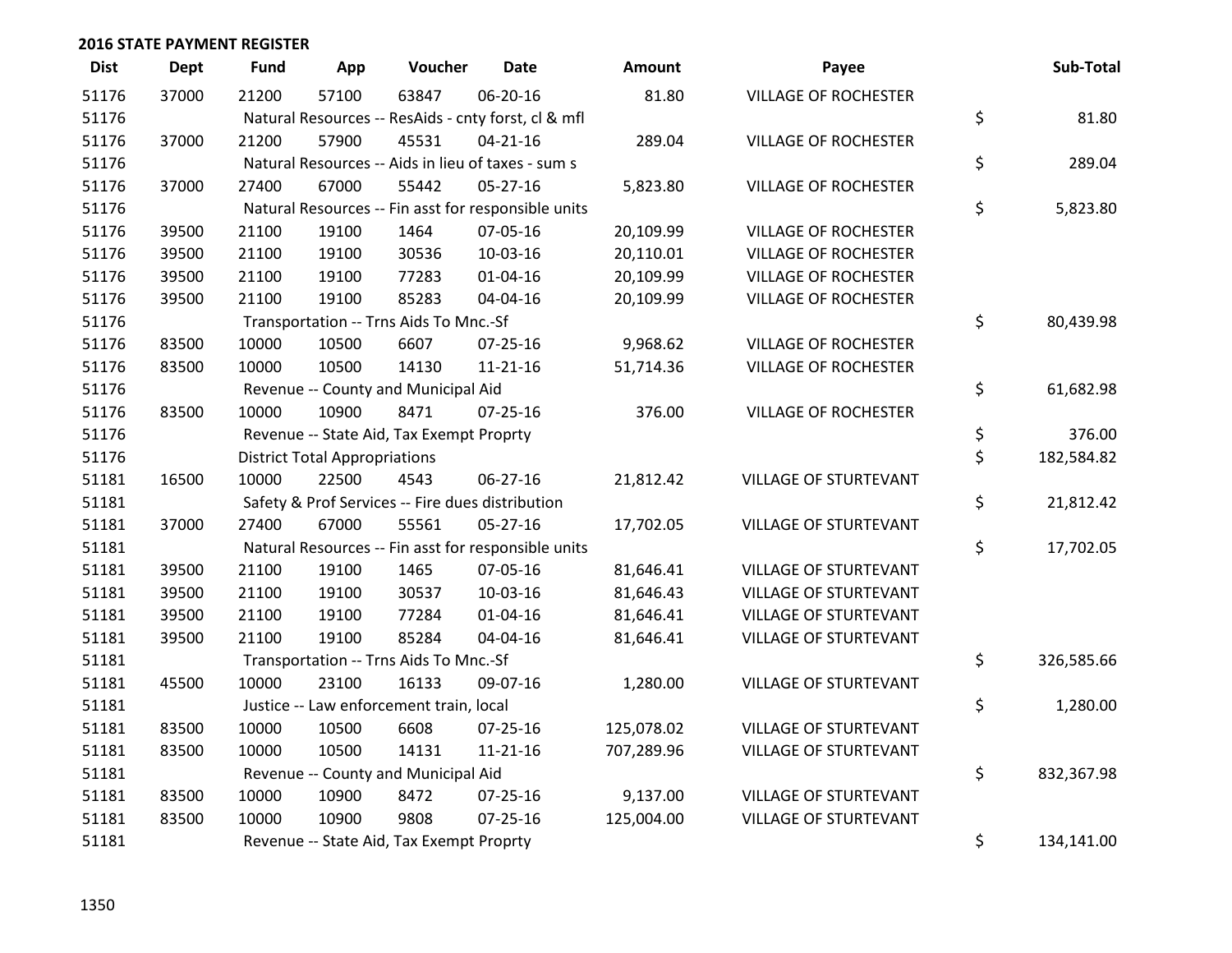| <b>Dist</b> | <b>Dept</b> | Fund  | App                                  | Voucher                                  | <b>Date</b>                                         | <b>Amount</b> | Payee                         | Sub-Total          |
|-------------|-------------|-------|--------------------------------------|------------------------------------------|-----------------------------------------------------|---------------|-------------------------------|--------------------|
| 51181       | 83500       | 10000 | 11000                                | 14131                                    | $11 - 21 - 16$                                      | 1,307.31      | VILLAGE OF STURTEVANT         |                    |
| 51181       |             |       |                                      | Revenue -- Public Utility Distribution   |                                                     |               |                               | \$<br>1,307.31     |
| 51181       | 83500       | 10000 | 50100                                | 2644                                     | $01-29-16$                                          | 116,030.13    | VILLAGE OF STURTEVANT         |                    |
| 51181       |             |       |                                      | Revenue -- Payments for municipal svcs   |                                                     |               |                               | \$<br>116,030.13   |
| 51181       |             |       | <b>District Total Appropriations</b> |                                          |                                                     |               |                               | \$<br>1,451,226.55 |
| 51186       | 16500       | 10000 | 22500                                | 4544                                     | $06 - 27 - 16$                                      | 12,863.23     | <b>VILLAGE OF UNION GROVE</b> |                    |
| 51186       |             |       |                                      |                                          | Safety & Prof Services -- Fire dues distribution    |               |                               | \$<br>12,863.23    |
| 51186       | 37000       | 27400 | 67000                                | 56080                                    | $05 - 27 - 16$                                      | 11,986.43     | VILLAGE OF UNION GROVE        |                    |
| 51186       |             |       |                                      |                                          | Natural Resources -- Fin asst for responsible units |               |                               | \$<br>11,986.43    |
| 51186       | 39500       | 21100 | 16200                                | 2113                                     | 07-05-16                                            | 2,256.23      | <b>VILLAGE OF UNION GROVE</b> |                    |
| 51186       | 39500       | 21100 | 16200                                | 29215                                    | 10-03-16                                            | 2,256.26      | VILLAGE OF UNION GROVE        |                    |
| 51186       |             |       |                                      | Transportation -- Conn Hwy Aids St Fds   |                                                     |               |                               | \$<br>4,512.49     |
| 51186       | 39500       | 21100 | 19100                                | 1466                                     | 07-05-16                                            | 69,741.95     | <b>VILLAGE OF UNION GROVE</b> |                    |
| 51186       | 39500       | 21100 | 19100                                | 30538                                    | 10-03-16                                            | 69,741.96     | VILLAGE OF UNION GROVE        |                    |
| 51186       |             |       |                                      | Transportation -- Trns Aids To Mnc.-Sf   |                                                     |               |                               | \$<br>139,483.91   |
| 51186       | 39500       | 21100 | 16200                                | 78080                                    | $01 - 04 - 16$                                      | 2,256.23      | <b>VILLAGE OF UNION GROVE</b> |                    |
| 51186       | 39500       | 21100 | 16200                                | 82080                                    | 04-04-16                                            | 2,256.23      | VILLAGE OF UNION GROVE        |                    |
| 51186       |             |       |                                      | Transportation -- Conn Hwy Aids St Fds   |                                                     |               |                               | \$<br>4,512.46     |
| 51186       | 39500       | 21100 | 19100                                | 77285                                    | $01 - 04 - 16$                                      | 69,741.95     | VILLAGE OF UNION GROVE        |                    |
| 51186       | 39500       | 21100 | 19100                                | 85285                                    | 04-04-16                                            | 69,741.95     | VILLAGE OF UNION GROVE        |                    |
| 51186       |             |       |                                      | Transportation -- Trns Aids To Mnc.-Sf   |                                                     |               |                               | \$<br>139,483.90   |
| 51186       | 83500       | 10000 | 10500                                | 6609                                     | 07-25-16                                            | 87,289.93     | VILLAGE OF UNION GROVE        |                    |
| 51186       | 83500       | 10000 | 10500                                | 14132                                    | $11 - 21 - 16$                                      | 337,988.35    | VILLAGE OF UNION GROVE        |                    |
| 51186       |             |       |                                      | Revenue -- County and Municipal Aid      |                                                     |               |                               | \$<br>425,278.28   |
| 51186       | 83500       | 10000 | 10900                                | 8473                                     | $07 - 25 - 16$                                      | 2,219.00      | VILLAGE OF UNION GROVE        |                    |
| 51186       | 83500       | 10000 | 10900                                | 9809                                     | $07 - 25 - 16$                                      | 7,544.00      | VILLAGE OF UNION GROVE        |                    |
| 51186       |             |       |                                      | Revenue -- State Aid, Tax Exempt Proprty |                                                     |               |                               | \$<br>9,763.00     |
| 51186       | 83500       | 52100 | 36300                                | 3253                                     | 03-28-16                                            | 4,725.38      | VILLAGE OF UNION GROVE        |                    |
| 51186       |             |       |                                      | Revenue -- Lottery & Gaming Credit       |                                                     |               |                               | \$<br>4,725.38     |
| 51186       |             |       | <b>District Total Appropriations</b> |                                          |                                                     |               |                               | \$<br>752,609.08   |
| 51191       | 16500       | 10000 | 22500                                | 4545                                     | 06-27-16                                            | 18,385.13     | VILLAGE OF WATERFORD          |                    |
| 51191       |             |       |                                      |                                          | Safety & Prof Services -- Fire dues distribution    |               |                               | \$<br>18,385.13    |
| 51191       | 37000       | 27400 | 67000                                | 55431                                    | $05 - 27 - 16$                                      | 11,644.60     | <b>VILLAGE OF WATERFORD</b>   |                    |
| 51191       |             |       |                                      |                                          | Natural Resources -- Fin asst for responsible units |               |                               | \$<br>11,644.60    |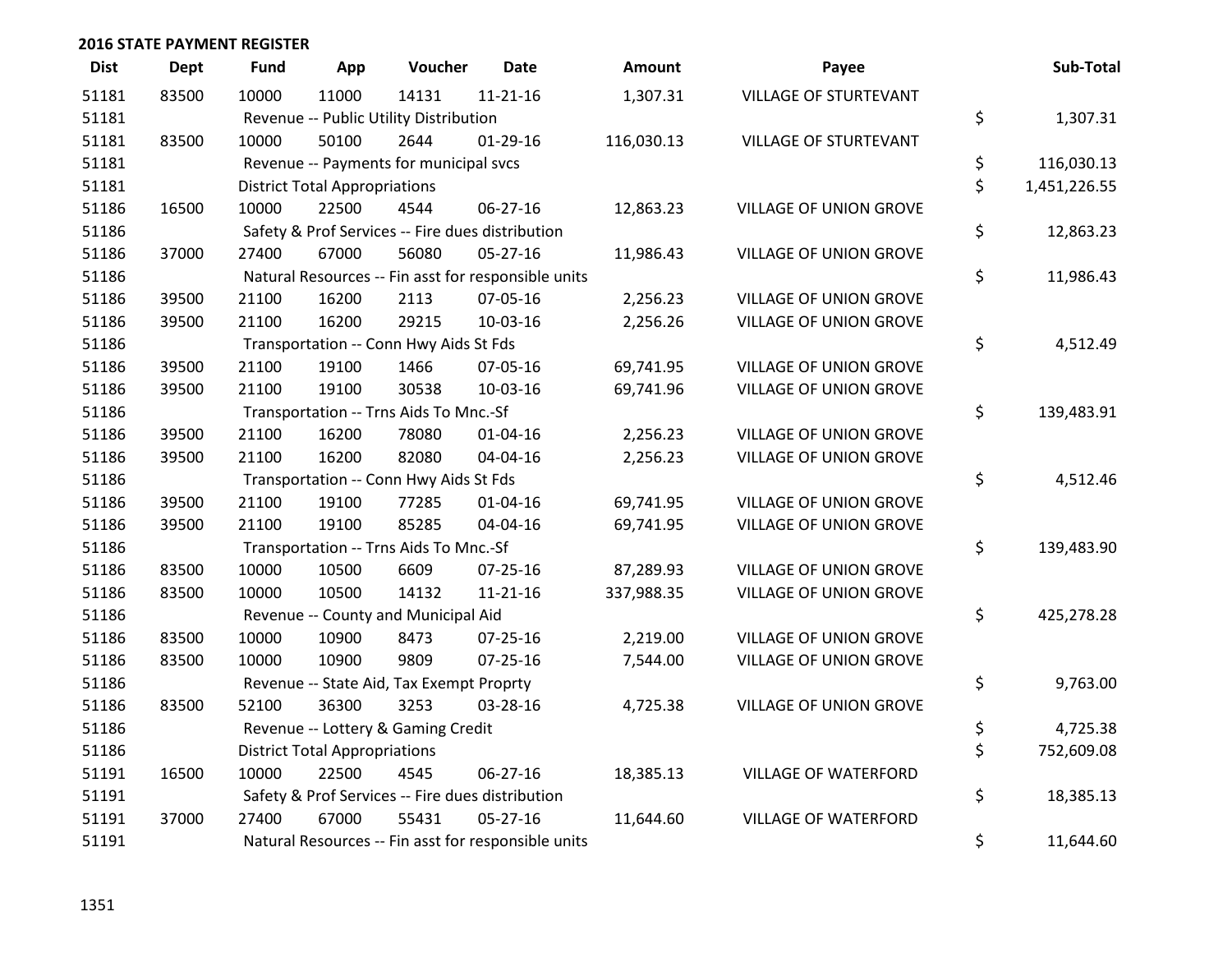| <b>Dist</b> | <b>Dept</b> | Fund  | App                                  | Voucher                                  | <b>Date</b>                                         | <b>Amount</b> | Payee                        | Sub-Total        |
|-------------|-------------|-------|--------------------------------------|------------------------------------------|-----------------------------------------------------|---------------|------------------------------|------------------|
| 51191       | 37000       | 36300 | <b>TA100</b>                         | 35816                                    | $03 - 10 - 16$                                      | 43,002.00     | <b>VILLAGE OF WATERFORD</b>  |                  |
| 51191       | 37000       | 36300 | <b>TA100</b>                         | 35817                                    | 03-10-16                                            | 37,986.00     | VILLAGE OF WATERFORD         |                  |
| 51191       |             |       |                                      | Natural Resources -- LAND ACQUISITION    |                                                     |               |                              | \$<br>80,988.00  |
| 51191       | 39500       | 21100 | 19100                                | 1467                                     | 07-05-16                                            | 38,223.18     | <b>VILLAGE OF WATERFORD</b>  |                  |
| 51191       | 39500       | 21100 | 19100                                | 30539                                    | 10-03-16                                            | 38,223.20     | <b>VILLAGE OF WATERFORD</b>  |                  |
| 51191       | 39500       | 21100 | 19100                                | 77286                                    | $01 - 04 - 16$                                      | 38,223.18     | VILLAGE OF WATERFORD         |                  |
| 51191       | 39500       | 21100 | 19100                                | 85286                                    | 04-04-16                                            | 38,223.18     | VILLAGE OF WATERFORD         |                  |
| 51191       |             |       |                                      | Transportation -- Trns Aids To Mnc.-Sf   |                                                     |               |                              | \$<br>152,892.74 |
| 51191       | 43500       | 10000 | 11900                                | 72385                                    | 09-02-16                                            | 5,918.47      | <b>VILLAGE OF WATERFORD</b>  |                  |
| 51191       |             |       |                                      |                                          | Health Services -- Emergency medical services, ai   |               |                              | \$<br>5,918.47   |
| 51191       | 83500       | 10000 | 10500                                | 6610                                     | 07-25-16                                            | 73,298.36     | VILLAGE OF WATERFORD         |                  |
| 51191       | 83500       | 10000 | 10500                                | 14133                                    | $11 - 21 - 16$                                      | 106,047.24    | VILLAGE OF WATERFORD         |                  |
| 51191       |             |       |                                      | Revenue -- County and Municipal Aid      |                                                     |               |                              | \$<br>179,345.60 |
| 51191       | 83500       | 10000 | 10900                                | 8474                                     | $07 - 25 - 16$                                      | 8,615.00      | <b>VILLAGE OF WATERFORD</b>  |                  |
| 51191       | 83500       | 10000 | 10900                                | 9810                                     | $07 - 25 - 16$                                      | 71,878.00     | <b>VILLAGE OF WATERFORD</b>  |                  |
| 51191       |             |       |                                      | Revenue -- State Aid, Tax Exempt Proprty |                                                     |               |                              | \$<br>80,493.00  |
| 51191       | 83500       | 10000 | 11000                                | 14133                                    | $11 - 21 - 16$                                      | 3,051.39      | <b>VILLAGE OF WATERFORD</b>  |                  |
| 51191       |             |       |                                      | Revenue -- Public Utility Distribution   |                                                     |               |                              | \$<br>3,051.39   |
| 51191       | 83500       | 52100 | 36300                                | 3254                                     | 03-29-16                                            | 15,705.87     | VILLAGE OF WATERFORD         |                  |
| 51191       |             |       |                                      | Revenue -- Lottery & Gaming Credit       |                                                     |               |                              | \$<br>15,705.87  |
| 51191       |             |       | <b>District Total Appropriations</b> |                                          |                                                     |               |                              | \$<br>548,424.80 |
| 51192       | 16500       | 10000 | 22500                                | 4546                                     | 06-27-16                                            | 9,728.73      | VILLAGE OF WIND POINT        |                  |
| 51192       |             |       |                                      |                                          | Safety & Prof Services -- Fire dues distribution    |               |                              | \$<br>9,728.73   |
| 51192       | 37000       | 27400 | 67000                                | 55653                                    | $05 - 27 - 16$                                      | 8,178.25      | <b>VILLAGE OF WIND POINT</b> |                  |
| 51192       |             |       |                                      |                                          | Natural Resources -- Fin asst for responsible units |               |                              | \$<br>8,178.25   |
| 51192       | 39500       | 21100 | 19100                                | 1468                                     | 07-05-16                                            | 11,042.55     | <b>VILLAGE OF WIND POINT</b> |                  |
| 51192       | 39500       | 21100 | 19100                                | 30540                                    | 10-03-16                                            | 11,042.56     | VILLAGE OF WIND POINT        |                  |
| 51192       | 39500       | 21100 | 19100                                | 77287                                    | $01 - 04 - 16$                                      | 11,042.55     | VILLAGE OF WIND POINT        |                  |
| 51192       | 39500       | 21100 | 19100                                | 85287                                    | 04-04-16                                            | 11,042.55     | VILLAGE OF WIND POINT        |                  |
| 51192       |             |       |                                      | Transportation -- Trns Aids To Mnc.-Sf   |                                                     |               |                              | \$<br>44,170.21  |
| 51192       | 45500       | 10000 | 23100                                | 20579                                    | 12-09-16                                            | 320.00        | VILLAGE OF WIND POINT        |                  |
| 51192       |             |       |                                      | Justice -- Law enforcement train, local  |                                                     |               |                              | \$<br>320.00     |
| 51192       | 83500       | 10000 | 10500                                | 6611                                     | 07-25-16                                            | 3,589.97      | <b>VILLAGE OF WIND POINT</b> |                  |
| 51192       | 83500       | 10000 | 10500                                | 14134                                    | 11-21-16                                            | 20,343.16     | VILLAGE OF WIND POINT        |                  |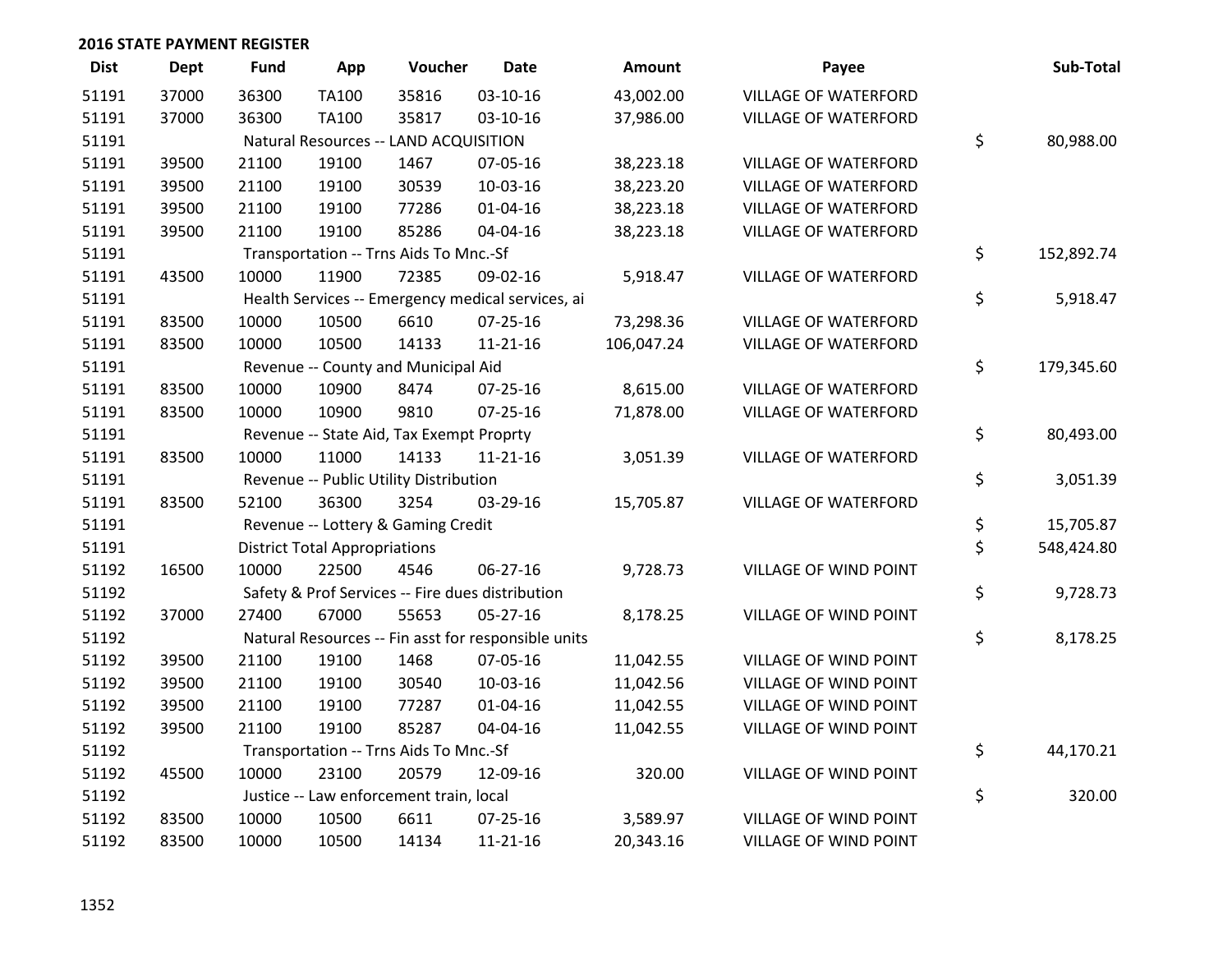| <b>Dist</b> | <b>Dept</b> | <b>Fund</b> | App                                  | Voucher                                             | <b>Date</b>    | Amount     | Payee                     | Sub-Total        |
|-------------|-------------|-------------|--------------------------------------|-----------------------------------------------------|----------------|------------|---------------------------|------------------|
| 51192       |             |             |                                      | Revenue -- County and Municipal Aid                 |                |            |                           | \$<br>23,933.13  |
| 51192       | 83500       | 10000       | 10900                                | 8475                                                | $07 - 25 - 16$ | 3,742.00   | VILLAGE OF WIND POINT     |                  |
| 51192       |             |             |                                      | Revenue -- State Aid, Tax Exempt Proprty            |                |            |                           | \$<br>3,742.00   |
| 51192       |             |             | <b>District Total Appropriations</b> |                                                     |                |            |                           | \$<br>90,072.32  |
| 51206       | 11500       | 27400       | 77800                                | 14920                                               | $11 - 10 - 16$ | 18,765.00  | <b>CITY OF BURLINGTON</b> |                  |
| 51206       |             |             |                                      | Ag, Trade & Cons Protc -- CLEAN SWEEP GRANTS        |                |            |                           | \$<br>18,765.00  |
| 51206       | 16500       | 10000       | 22500                                | 4547                                                | 06-27-16       | 36,214.51  | <b>CITY OF BURLINGTON</b> |                  |
| 51206       |             |             |                                      | Safety & Prof Services -- Fire dues distribution    |                |            |                           | \$<br>36,214.51  |
| 51206       | 37000       | 10000       | 50300                                | 30705                                               | $02 - 17 - 16$ | 1,535.60   | <b>CITY OF BURLINGTON</b> |                  |
| 51206       | 37000       | 10000       | 50300                                | 30706                                               | $02 - 17 - 16$ | 282.27     | <b>CITY OF BURLINGTON</b> |                  |
| 51206       |             |             |                                      | Natural Resources -- Aids in lieu of taxes - gener  |                |            |                           | \$<br>1,817.87   |
| 51206       | 37000       | 10000       | 94100                                | 87360                                               | 08-26-16       | 36,834.08  | <b>CITY OF BURLINGTON</b> |                  |
| 51206       |             |             |                                      | Natural Resources -- GPO - federal funds            |                |            |                           | \$<br>36,834.08  |
| 51206       | 37000       | 21200       | 58700                                | 86228                                               | 08-22-16       | 25,000.00  | <b>CITY OF BURLINGTON</b> |                  |
| 51206       |             |             |                                      | Natural Resources -- ResAids - urban forestry grant |                |            |                           | \$<br>25,000.00  |
| 51206       | 37000       | 27400       | 67000                                | 56335                                               | $05 - 27 - 16$ | 28,643.47  | <b>CITY OF BURLINGTON</b> |                  |
| 51206       |             |             |                                      | Natural Resources -- Fin asst for responsible units |                |            |                           | \$<br>28,643.47  |
| 51206       | 39500       | 21100       | 16200                                | 2114                                                | 07-05-16       | 700.78     | <b>CITY OF BURLINGTON</b> |                  |
| 51206       | 39500       | 21100       | 16200                                | 29216                                               | 10-03-16       | 700.79     | <b>CITY OF BURLINGTON</b> |                  |
| 51206       |             |             |                                      | Transportation -- Conn Hwy Aids St Fds              |                |            |                           | \$<br>1,401.57   |
| 51206       | 39500       | 21100       | 19100                                | 1469                                                | 07-05-16       | 150,659.49 | <b>CITY OF BURLINGTON</b> |                  |
| 51206       | 39500       | 21100       | 19100                                | 30541                                               | 10-03-16       | 150,659.50 | <b>CITY OF BURLINGTON</b> |                  |
| 51206       |             |             |                                      | Transportation -- Trns Aids To Mnc.-Sf              |                |            |                           | \$<br>301,318.99 |
| 51206       | 39500       | 21100       | 16200                                | 78081                                               | $01 - 04 - 16$ | 700.78     | <b>CITY OF BURLINGTON</b> |                  |
| 51206       | 39500       | 21100       | 16200                                | 82081                                               | 04-04-16       | 700.78     | <b>CITY OF BURLINGTON</b> |                  |
| 51206       |             |             |                                      | Transportation -- Conn Hwy Aids St Fds              |                |            |                           | \$<br>1,401.56   |
| 51206       | 39500       | 21100       | 19100                                | 77288                                               | $01 - 04 - 16$ | 150,659.49 | <b>CITY OF BURLINGTON</b> |                  |
| 51206       | 39500       | 21100       | 19100                                | 85288                                               | 04-04-16       | 150,659.49 | <b>CITY OF BURLINGTON</b> |                  |
| 51206       |             |             |                                      | Transportation -- Trns Aids To Mnc.-Sf              |                |            |                           | \$<br>301,318.98 |
| 51206       | 45500       | 10000       | 23100                                | 14782                                               | 08-03-16       | 2,400.00   | <b>CITY OF BURLINGTON</b> |                  |
| 51206       |             |             |                                      | Justice -- Law enforcement train, local             |                |            |                           | \$<br>2,400.00   |
| 51206       | 83500       | 10000       | 10500                                | 6612                                                | $07 - 25 - 16$ | 287,023.67 | <b>CITY OF BURLINGTON</b> |                  |
| 51206       | 83500       | 10000       | 10500                                | 14135                                               | $11 - 21 - 16$ | 358,193.51 | <b>CITY OF BURLINGTON</b> |                  |
| 51206       |             |             |                                      | Revenue -- County and Municipal Aid                 |                |            |                           | \$<br>645,217.18 |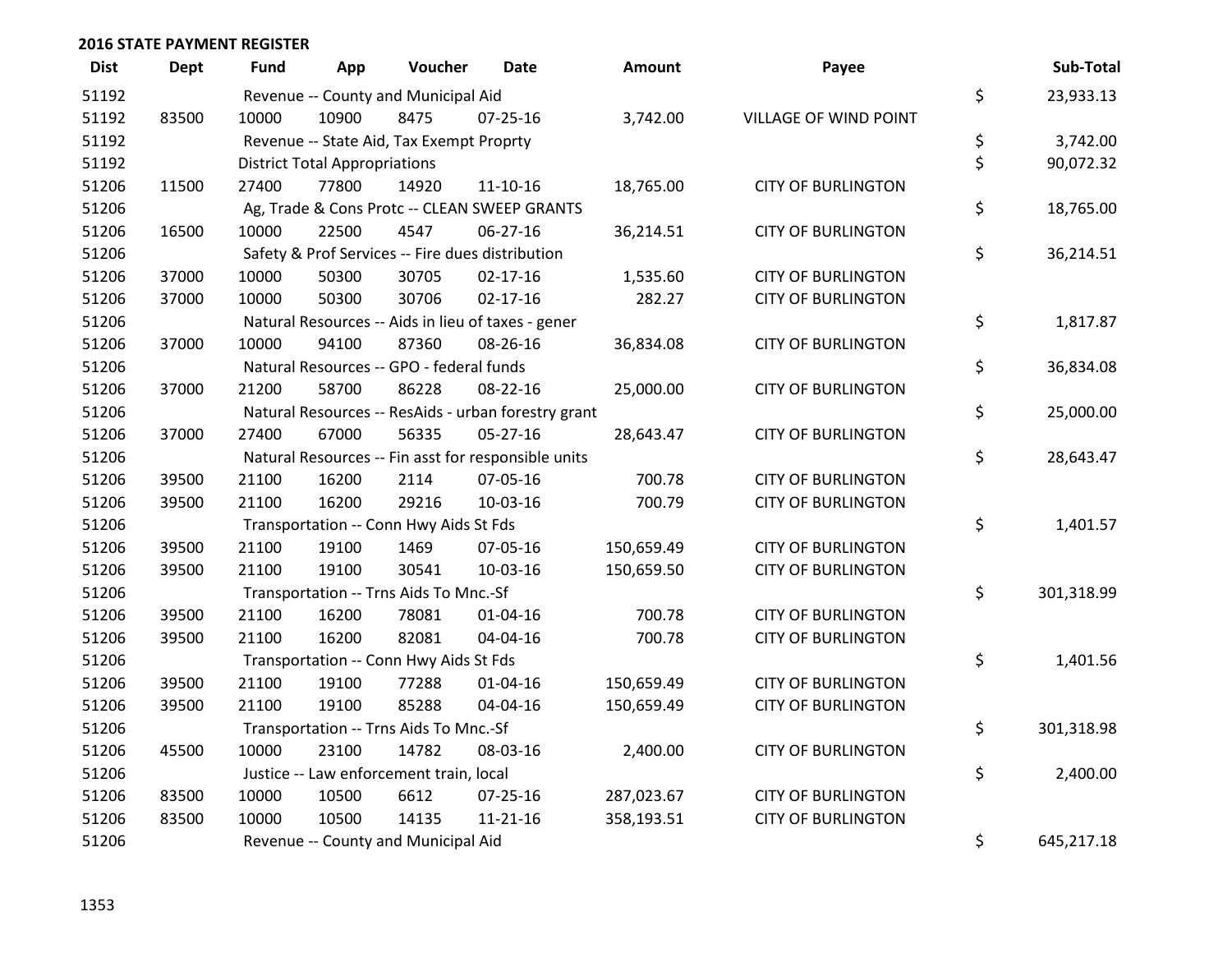| <b>Dist</b> | Dept  | <b>Fund</b> | App                                  | Voucher                                       | <b>Date</b>                                         | Amount                                              | Payee                     | Sub-Total          |
|-------------|-------|-------------|--------------------------------------|-----------------------------------------------|-----------------------------------------------------|-----------------------------------------------------|---------------------------|--------------------|
| 51206       | 83500 | 10000       | 10900                                | 8476                                          | $07 - 25 - 16$                                      | 34,530.00                                           | <b>CITY OF BURLINGTON</b> |                    |
| 51206       | 83500 | 10000       | 10900                                | 9811                                          | 07-25-16                                            | 17,805.00                                           | <b>CITY OF BURLINGTON</b> |                    |
| 51206       |       |             |                                      | Revenue -- State Aid, Tax Exempt Proprty      |                                                     |                                                     |                           | \$<br>52,335.00    |
| 51206       | 83500 | 10000       | 11000                                | 14135                                         | 11-21-16                                            | 29,399.96                                           | <b>CITY OF BURLINGTON</b> |                    |
| 51206       |       |             |                                      | Revenue -- Public Utility Distribution        |                                                     |                                                     |                           | \$<br>29,399.96    |
| 51206       | 83500 | 10000       | 50100                                | 2645                                          | $01-29-16$                                          | 1,775.12                                            | <b>CITY OF BURLINGTON</b> |                    |
| 51206       |       |             |                                      | Revenue -- Payments for municipal svcs        |                                                     |                                                     |                           | \$<br>1,775.12     |
| 51206       |       |             | <b>District Total Appropriations</b> |                                               |                                                     |                                                     |                           | \$<br>1,483,843.29 |
| 51276       | 11500 | 27400       | 77800                                | 5821                                          | $02 - 10 - 16$                                      | 4,700.00                                            | <b>CITY OF RACINE</b>     |                    |
| 51276       | 11500 | 27400       | 77800                                | 5822                                          | $02 - 10 - 16$                                      | 7,715.00                                            | <b>CITY OF RACINE</b>     |                    |
| 51276       | 11500 | 27400       | 77800                                | 16611                                         | 12-22-16                                            | 41,431.25                                           | <b>CITY OF RACINE</b>     |                    |
| 51276       |       |             |                                      |                                               | Ag, Trade & Cons Protc -- CLEAN SWEEP GRANTS        |                                                     |                           | \$<br>53,846.25    |
| 51276       | 16500 | 10000       | 22500                                | 4548                                          | 06-27-16                                            | 133,834.64                                          | <b>CITY OF RACINE</b>     |                    |
| 51276       |       |             |                                      |                                               | Safety & Prof Services -- Fire dues distribution    |                                                     |                           | \$<br>133,834.64   |
| 51276       | 37000 | 21200       | 58300                                | 21936                                         | $01 - 15 - 16$                                      | 25,000.00                                           | <b>CITY OF RACINE</b>     |                    |
| 51276       |       |             |                                      | Natural Resources -- Rec & resource aids, fed |                                                     |                                                     |                           | \$<br>25,000.00    |
| 51276       | 37000 | 27400       | 67000                                | 56149                                         | $05-27-16$                                          | 279,634.26                                          | <b>CITY OF RACINE</b>     |                    |
| 51276       |       |             |                                      |                                               | Natural Resources -- Fin asst for responsible units |                                                     |                           | \$<br>279,634.26   |
| 51276       | 37000 | 27400       | 67300                                | 56149                                         | 05-27-16                                            | 20,516.09                                           | <b>CITY OF RACINE</b>     |                    |
| 51276       |       |             |                                      |                                               | Natural Resources -- Recycling consolidation grants |                                                     |                           | \$<br>20,516.09    |
| 51276       | 37000 | 36300       | TA100                                | 28506                                         | $02 - 16 - 16$                                      | 14,580.00                                           | <b>CITY OF RACINE</b>     |                    |
| 51276       | 37000 | 36300       | TA100                                | 29401                                         | $02 - 16 - 16$                                      | 112,000.00                                          | <b>CITY OF RACINE</b>     |                    |
| 51276       | 37000 | 36300       | TA100                                | 89469                                         | 09-09-16                                            | 914.00                                              | <b>CITY OF RACINE</b>     |                    |
| 51276       |       |             |                                      | Natural Resources -- LAND ACQUISITION         |                                                     |                                                     |                           | \$<br>127,494.00   |
| 51276       | 37000 | 36300       | TH100                                | 31882                                         | $02 - 18 - 16$                                      | 7,238.95                                            | <b>CITY OF RACINE</b>     |                    |
| 51276       |       |             |                                      |                                               |                                                     | Natural Resources -- URBAN NONPOINT SOURCE COST-SHA |                           | \$<br>7,238.95     |
| 51276       | 39500 | 21100       | 16200                                | 2115                                          | 07-05-16                                            | 61,598.44                                           | <b>CITY OF RACINE</b>     |                    |
| 51276       | 39500 | 21100       | 16200                                | 29217                                         | 10-03-16                                            | 61,598.46                                           | <b>CITY OF RACINE</b>     |                    |
| 51276       |       |             |                                      | Transportation -- Conn Hwy Aids St Fds        |                                                     |                                                     |                           | \$<br>123,196.90   |
| 51276       | 39500 | 21100       | 17600                                | 6394                                          | 07-29-16                                            | 512,990.00                                          | <b>CITY OF RACINE</b>     |                    |
| 51276       | 39500 | 21100       | 17600                                | 31956                                         | $10-21-16$                                          | 201,306.00                                          | <b>CITY OF RACINE</b>     |                    |
| 51276       | 39500 | 21100       | 17600                                | 32945                                         | 10-05-16                                            | 512,990.00                                          | <b>CITY OF RACINE</b>     |                    |
| 51276       | 39500 | 21100       | 17600                                | 35045                                         | 10-28-16                                            | 205,770.00                                          | <b>CITY OF RACINE</b>     |                    |
| 51276       | 39500 | 21100       | 17600                                | 69087                                         | 12-30-16                                            | 307,794.00                                          | <b>CITY OF RACINE</b>     |                    |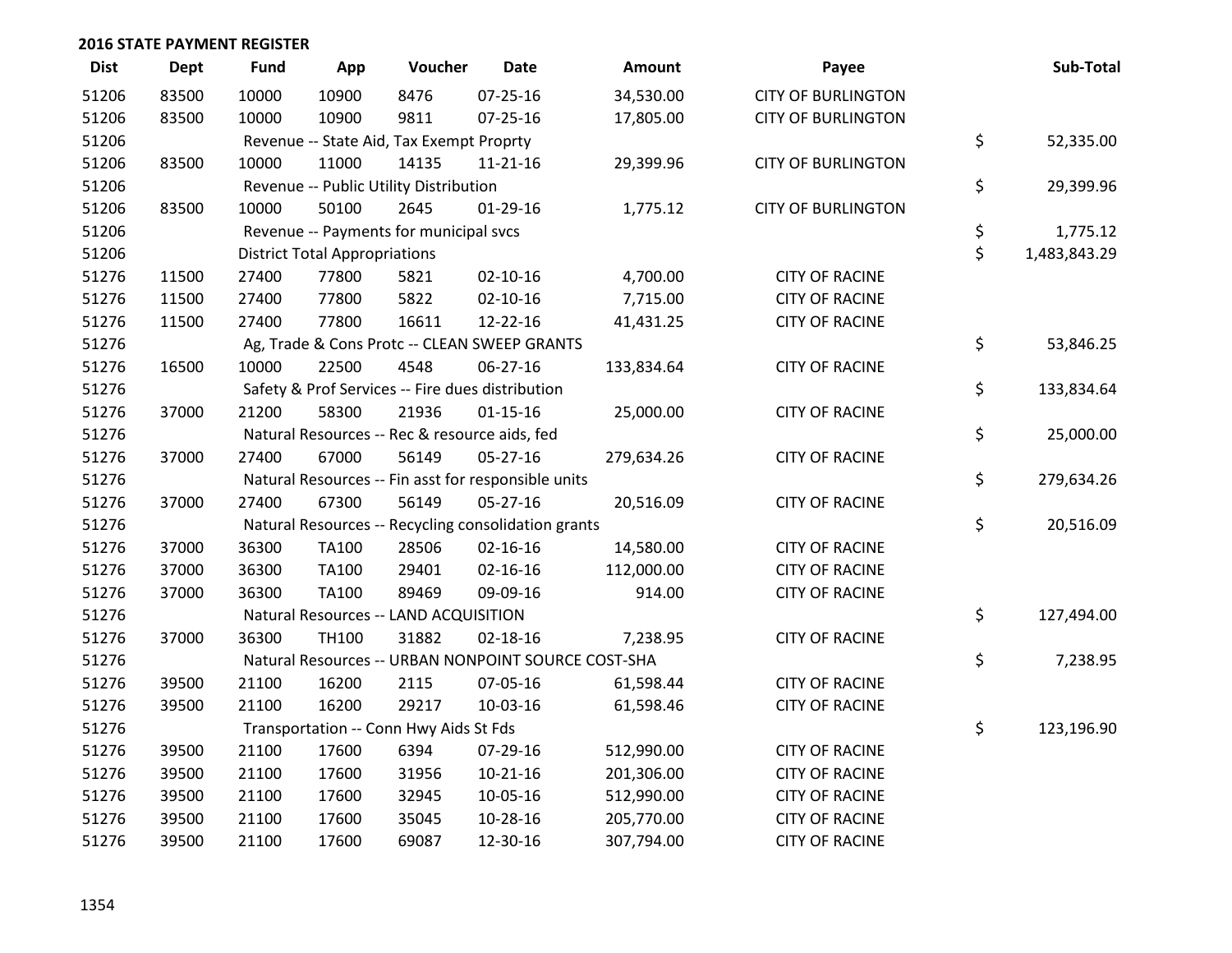| <b>Dist</b> | <b>Dept</b> | <b>Fund</b> | App   | Voucher                                | <b>Date</b>    | Amount     | Payee                    | Sub-Total          |
|-------------|-------------|-------------|-------|----------------------------------------|----------------|------------|--------------------------|--------------------|
| 51276       |             |             |       | Transportation -- Tb, Trns Oper Aid Sf |                |            |                          | \$<br>1,740,850.00 |
| 51276       | 39500       | 21100       | 18500 | 35812                                  | $10-11-16$     | 5,693.71   | <b>CITY OF RACINE</b>    |                    |
| 51276       | 39500       | 21100       | 18500 | 35835                                  | $10 - 11 - 16$ | 9,424.53   | <b>CITY OF RACINE</b>    |                    |
| 51276       | 39500       | 21100       | 18500 | 35851                                  | $10-11-16$     | 14,988.85  | <b>CITY OF RACINE</b>    |                    |
| 51276       | 39500       | 21100       | 18500 | 58308                                  | 12-05-16       | 17,118.56  | <b>CITY OF RACINE</b>    |                    |
| 51276       | 39500       | 21100       | 18500 | 60486                                  | 12-13-16       | 6,071.16   | <b>CITY OF RACINE</b>    |                    |
| 51276       | 39500       | 21100       | 18500 | 60575                                  | 12-12-16       | 2,804.48   | <b>CITY OF RACINE</b>    |                    |
| 51276       | 39500       | 21100       | 18500 | 60609                                  | 12-12-16       | 5,155.78   | <b>CITY OF RACINE</b>    |                    |
| 51276       | 39500       | 21100       | 18500 | 63825                                  | 12-22-16       | 5,933.56   | <b>CITY OF RACINE</b>    |                    |
| 51276       | 39500       | 21100       | 18500 | 63877                                  | 12-22-16       | 15,513.35  | <b>CITY OF RACINE</b>    |                    |
| 51276       | 39500       | 21100       | 18500 | 63900                                  | 12-22-16       | 22,735.81  | <b>CITY OF RACINE</b>    |                    |
| 51276       |             |             |       | Transportation -- Hwy Sfty Loc Aid Ffd |                |            |                          | \$<br>105,439.79   |
| 51276       | 39500       | 21100       | 19100 | 1470                                   | 07-05-16       | 897,347.55 | <b>CITY OF RACINE</b>    |                    |
| 51276       | 39500       | 21100       | 19100 | 30542                                  | 10-03-16       | 897,347.56 | <b>CITY OF RACINE</b>    |                    |
| 51276       |             |             |       | Transportation -- Trns Aids To Mnc.-Sf |                |            |                          | \$<br>1,794,695.11 |
| 51276       | 39500       | 21100       | 16200 | 78082                                  | $01 - 04 - 16$ | 61,598.44  | <b>CITY OF RACINE</b>    |                    |
| 51276       | 39500       | 21100       | 16200 | 82082                                  | 04-04-16       | 61,598.44  | <b>CITY OF RACINE</b>    |                    |
| 51276       |             |             |       | Transportation -- Conn Hwy Aids St Fds |                |            |                          | \$<br>123,196.88   |
| 51276       | 39500       | 21100       | 16400 | 85491                                  | 06-23-16       | 530,150.03 | TREAS CITY RACINE        |                    |
| 51276       |             |             |       | Transportation -- Lift Bridge State Fd |                |            |                          | \$<br>530,150.03   |
| 51276       | 39500       | 21100       | 17500 | 82624                                  | 05-23-16       | 79,050.00  | TREAS CITY RACINE        |                    |
| 51276       |             |             |       | Transportation -- Paratransit Aids, Sf |                |            |                          | \$<br>79,050.00    |
| 51276       | 39500       | 21100       | 17600 | 72047                                  | $01 - 04 - 16$ | 311,246.00 | <b>CITY OF RACINE</b>    |                    |
| 51276       | 39500       | 21100       | 17600 | 90046                                  | 05-27-16       | 512,990.00 | <b>CITY OF RACINE</b>    |                    |
| 51276       |             |             |       | Transportation -- Tb, Trns Oper Aid Sf |                |            |                          | \$<br>824,236.00   |
| 51276       | 39500       | 21100       | 18500 | 72215                                  | 01-28-16       | 1,978.15   | <b>TREAS CITY RACINE</b> |                    |
| 51276       | 39500       | 21100       | 18500 | 72215                                  | $01 - 28 - 16$ | 1,979.21   | <b>TREAS CITY RACINE</b> |                    |
| 51276       | 39500       | 21100       | 18500 | 72635                                  | 02-02-16       | 2,285.52   | <b>TREAS CITY RACINE</b> |                    |
| 51276       | 39500       | 21100       | 18500 | 73720                                  | $02 - 16 - 16$ | 1,964.84   | <b>TREAS CITY RACINE</b> |                    |
| 51276       | 39500       | 21100       | 18500 | 76349                                  | 03-14-16       | 1,802.07   | TREAS CITY RACINE        |                    |
| 51276       | 39500       | 21100       | 18500 | 79749                                  | $04 - 21 - 16$ | 4,542.99   | <b>TREAS CITY RACINE</b> |                    |
| 51276       | 39500       | 21100       | 18500 | 83490                                  | 06-03-16       | 6,008.18   | TREAS CITY RACINE        |                    |
| 51276       | 39500       | 21100       | 18500 | 85376                                  | 06-22-16       | 6,011.36   | <b>TREAS CITY RACINE</b> |                    |
| 51276       | 39500       | 21100       | 18500 | 85961                                  | 06-29-16       | 8,736.79   | <b>TREAS CITY RACINE</b> |                    |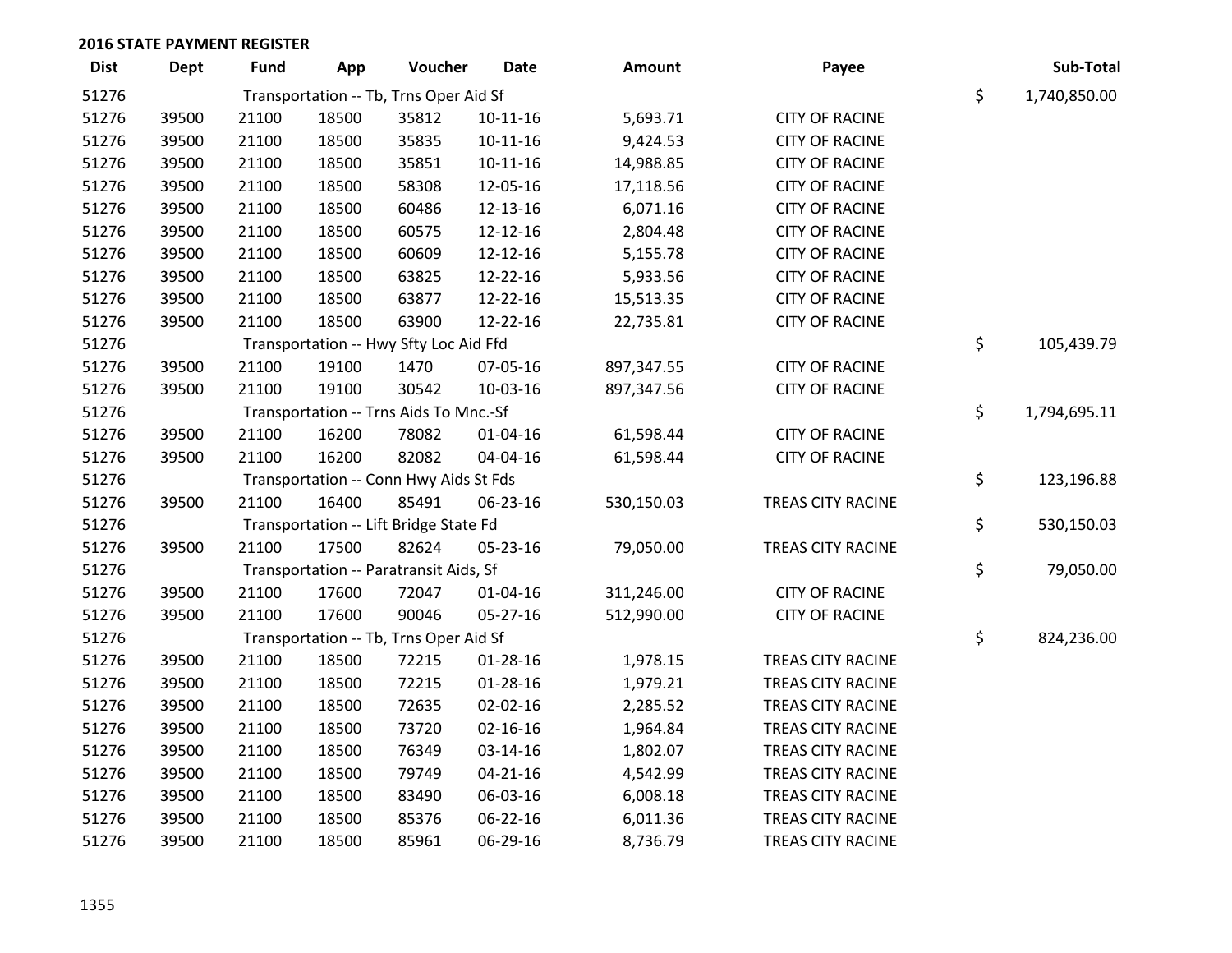| <b>Dist</b> | <b>Dept</b> | <b>Fund</b>                                       | App   | Voucher                                 | <b>Date</b>    | Amount     | Payee                 |    | Sub-Total    |
|-------------|-------------|---------------------------------------------------|-------|-----------------------------------------|----------------|------------|-----------------------|----|--------------|
| 51276       | 39500       | 21100                                             | 18500 | 88125                                   | $07-19-16$     | 5,729.25   | TREAS CITY RACINE     |    |              |
| 51276       | 39500       | 21100                                             | 18500 | 88125                                   | 07-19-16       | 8,520.85   | TREAS CITY RACINE     |    |              |
| 51276       |             | Transportation -- Hwy Sfty Loc Aid Ffd            | \$    | 49,559.21                               |                |            |                       |    |              |
| 51276       | 39500       | 21100                                             | 19100 | 77289                                   | $01 - 04 - 16$ | 897,347.55 | <b>CITY OF RACINE</b> |    |              |
| 51276       | 39500       | 21100                                             | 19100 | 85289                                   | 04-04-16       | 897,347.55 | <b>CITY OF RACINE</b> |    |              |
| 51276       |             | Transportation -- Trns Aids To Mnc.-Sf            |       |                                         |                |            |                       |    | 1,794,695.10 |
| 51276       | 39500       | 21100                                             | 27800 | 83788                                   | 06-03-16       | 148,093.50 | TREAS CITY RACINE     |    |              |
| 51276       |             | Transportation -- Loc Rd Imp Prg St Fd            |       |                                         |                |            |                       |    | 148,093.50   |
| 51276       | 43500       | 10000                                             | 11900 | 72390                                   | 09-02-16       | 12,865.19  | <b>CITY OF RACINE</b> |    |              |
| 51276       |             | Health Services -- Emergency medical services, ai |       |                                         |                |            |                       |    | 12,865.19    |
| 51276       | 43500       | 10000                                             | 00000 | 90613                                   | $01 - 02 - 16$ | 31,791.00  | <b>CITY OF RACINE</b> |    |              |
| 51276       | 43500       | 10000                                             | 00000 | 90616                                   | $02 - 01 - 16$ | 17,600.00  | <b>CITY OF RACINE</b> |    |              |
| 51276       | 43500       | 10000                                             | 00000 | 90622                                   | $04 - 01 - 16$ | 238,874.00 | <b>CITY OF RACINE</b> |    |              |
| 51276       | 43500       | 10000                                             | 00000 | 90624                                   | 05-02-16       | 151.00     | <b>CITY OF RACINE</b> |    |              |
| 51276       | 43500       | 10000                                             | 00000 | 90625                                   | 05-03-16       | 4,554.00   | <b>CITY OF RACINE</b> |    |              |
| 51276       | 43500       | 10000                                             | 00000 | 90627                                   | 06-01-16       | 59,522.00  | <b>CITY OF RACINE</b> |    |              |
| 51276       | 43500       | 10000                                             | 00000 | 90700                                   | 07-01-16       | 62,499.00  | <b>CITY OF RACINE</b> |    |              |
| 51276       | 43500       | 10000                                             | 00000 | 90701                                   | 08-01-16       | 16,992.00  | <b>CITY OF RACINE</b> |    |              |
| 51276       | 43500       | 10000                                             | 00000 | 90704                                   | $10-01-16$     | 20,371.00  | <b>CITY OF RACINE</b> |    |              |
| 51276       | 43500       | 10000                                             | 00000 | 90705                                   | 11-01-16       | 26,922.00  | <b>CITY OF RACINE</b> |    |              |
| 51276       | 43500       | 10000                                             | 00000 | 90706                                   | 12-01-16       | 37,916.00  | <b>CITY OF RACINE</b> |    |              |
| 51276       |             | Health Services -- State/Fed Aids                 |       |                                         |                |            |                       |    | 517,192.00   |
| 51276       | 45500       | 10000                                             | 23100 | 16168                                   | 09-07-16       | 28,640.00  | <b>CITY OF RACINE</b> |    |              |
| 51276       |             |                                                   |       | Justice -- Law enforcement train, local |                |            |                       | \$ | 28,640.00    |
| 51276       | 45500       | 10000                                             | 27500 | 4915                                    | $01-20-16$     | 60,717.00  | <b>CITY OF RACINE</b> |    |              |
| 51276       | 45500       | 10000                                             | 27500 | 11450                                   | 06-09-16       | 60,717.00  | <b>CITY OF RACINE</b> |    |              |
| 51276       |             | Justice -- Law enf officer suplmnt grants         |       |                                         |                |            |                       |    | 121,434.00   |
| 51276       | 45500       | 10000                                             | 27800 | 6833                                    | 02-26-16       | 19,148.33  | <b>CITY OF RACINE</b> |    |              |
| 51276       | 45500       | 10000                                             | 27800 | 9683                                    | 05-17-16       | 21,922.08  | <b>CITY OF RACINE</b> |    |              |
| 51276       | 45500       | 10000                                             | 27800 | 14732                                   | 08-04-16       | 13,005.20  | <b>CITY OF RACINE</b> |    |              |
| 51276       |             | Justice -- Youth diversion program                | \$    | 54,075.61                               |                |            |                       |    |              |
| 51276       | 46500       | 10000                                             | 30600 | 5498                                    | 02-04-16       | 24,547.56  | <b>CITY OF RACINE</b> |    |              |
| 51276       | 46500       | 10000                                             | 30600 | 8230                                    | $04 - 11 - 16$ | 24,547.56  | <b>CITY OF RACINE</b> |    |              |
| 51276       | 46500       | 10000                                             | 30600 | 11376                                   | 06-15-16       | 24,547.56  | <b>CITY OF RACINE</b> |    |              |